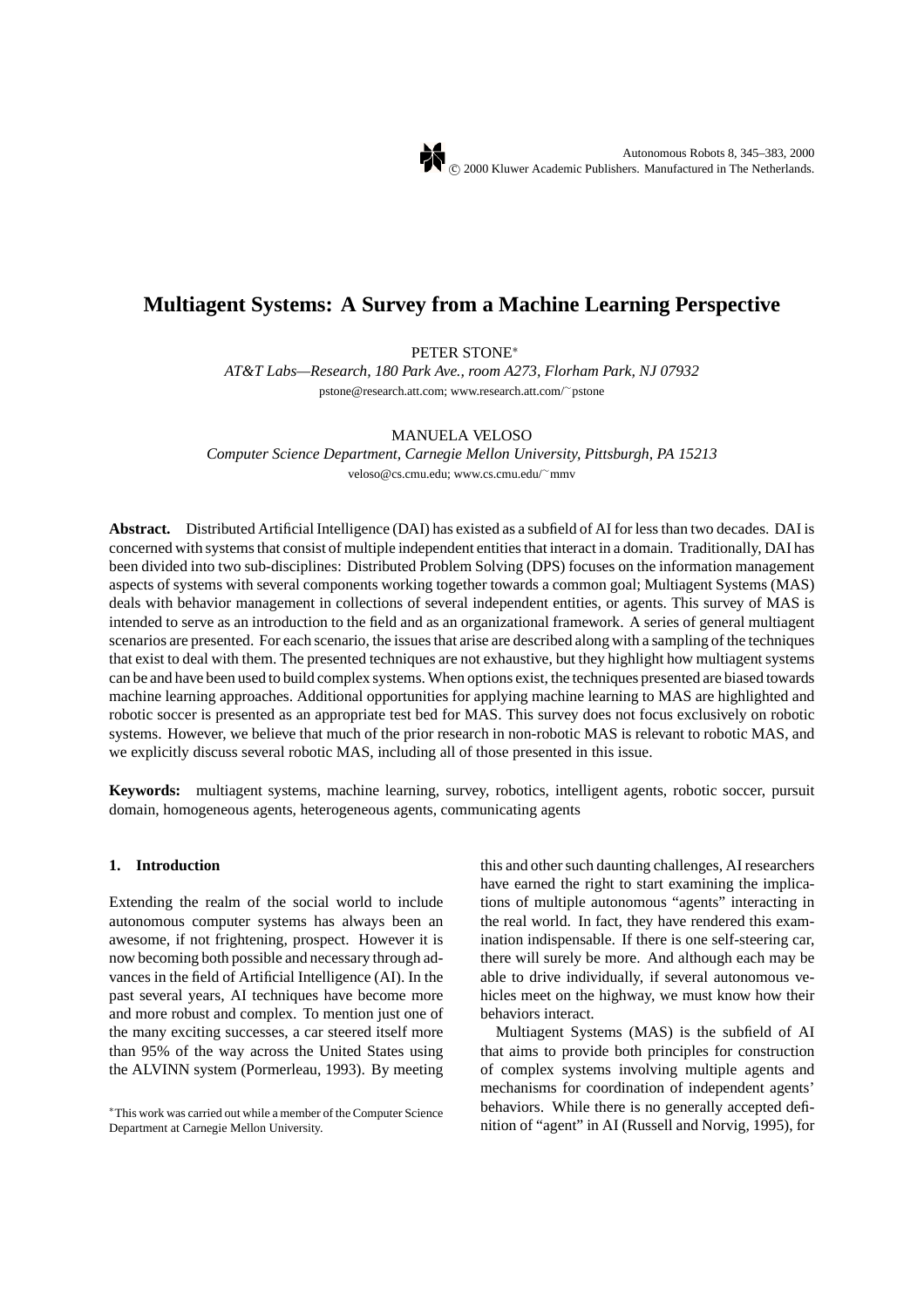the purposes of this article, we consider an agent to be an entity, such as a robot, with goals, actions, and domain knowledge, situated in an environment. The way it acts is called its "behavior." (This is not intended as a general theory of agency.) Although the ability to consider coordinating behaviors of autonomous agents is a new one, the field is advancing quickly by building upon pre-existing work in the field of Distributed Artificial Intelligence (DAI).

DAI has existed as a subfield of AI for less than two decades. Traditionally, DAI is broken into two sub-disciplines: Distributed Problem Solving (DPS) and MAS (Bond and Gasser, 1988). The main topics considered in DPS are information management issues such as task decomposition and solution synthesis. For example, a constraint satisfaction problem can often be decomposed into several not entirely independent subproblems that can be solved on different processors. Then these solutions can be synthesized into a solution of the original problem.

MAS allows the subproblems of a constraint satisfaction problem to be subcontracted to different problem solving *agents* with their own interests and goals. Furthermore, domains with multiple agents of any type, including autonomous vehicles and even some human agents, are beginning to be studied.

This survey of MAS is intended as an introduction to the field. The reader should come away with an appreciation for the types of systems that are possible to build using MAS as well as a conceptual framework with which to organize the different types of possible systems.

The article is organized as a series of general multiagent scenarios. For each scenario, the issues that arise are described along with a sampling of the techniques that exist to deal with them. The techniques presented are not exhaustive, but they highlight how multiagent systems can be and have been used to build complex systems.

Because of the inherent complexity of MAS, there is much interest in using machine learning techniques to help deal with this complexity (Weiß and Sen, 1996; Sen, 1996). When several different systems exist that could illustrate the same or similar MAS techniques, the systems presented here are biased towards those that use machine learning (ML) approaches. Furthermore, every effort is made to highlight additional opportunities for applying ML to MAS. This survey does not focus exclusively on robotic systems. However, we believe that much of the prior research in

non-robotic MAS is relevant to robotic MAS, and we explicitly discuss several robotic MAS (referred to as *multi-robot systems*), including all of those presented in this issue.

Although there are many possible ways to divide MAS, the survey is organized along two main dimensions: agent heterogeneity and amount of communication among agents. Beginning with the simplest multiagent scenario, homogeneous non-communicating agents, the full range of possible multiagent systems, through highly heterogeneous communicating agents, is considered.

For each multiagent scenario presented, a single example domain is presented in an appropriate instantiation for the purpose of illustration. In this extensively-studied domain, the Predator/Prey or "Pursuit" domain (Benda et al., 1986), many MAS issues arise. Nevertheless, it is a "toy" domain. At the end of the article, a much more complex domain—robotic soccer—is presented in order to illustrate the full power of MAS.

The article is organized as follows. Section 2 introduces the field of MAS, listing several of its strong points and presenting a taxonomy. The body of the article, Sections 3–7, presents the various multiagent scenarios, illustrates them using the pursuit domain, and describes existing work in the field. A domain that facilitates the study of most multiagent issues, robotic soccer, is advocated as a test bed in Section 8. Section 9 concludes.

## **2. Multiagent Systems**

Two obvious questions about any type of technology are:

- What advantages does it offer over the alternatives?
- In what circumstances is it useful?

It would be foolish to claim that MAS should be used when designing all complex systems. Like any useful approach, there are some situations for which it is particularly appropriate, and others for which it is not. The goal of this section is to underscore the need for and usefulness of MAS while giving characteristics of typical domains that can benefit from it. For a more extensive discussion, see Bond and Gasser (1988).

Some domains require MAS. In particular, if there are different people or organizations with different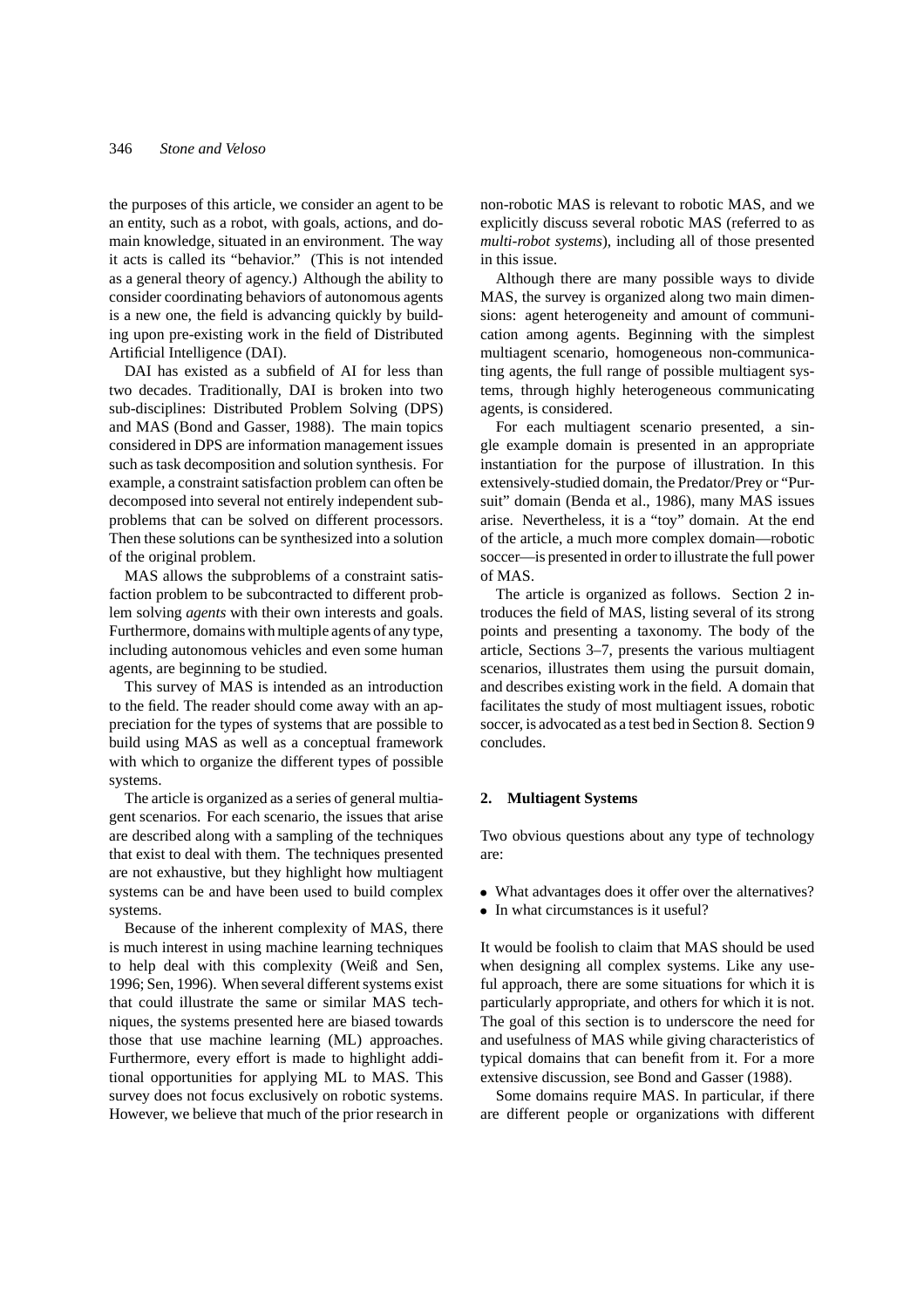(possibly conflicting) goals and proprietary information, then a multiagent system is needed to handle their interactions. Even if each organization wants to model its internal affairs with a single system, the organizations will not give authority to any single person to build a system that represents them all: the different organizations will need their own systems that reflect their capabilities and priorities.

For example, consider a manufacturing scenario in which company X produces tires, but subcontracts the production of lug-nuts to company Y. In order to build a single system to automate (certain aspects of ) the production process, the internals of both companies X and Y must be modeled. However, neither company is likely to want to relinquish information and/or control to a system designer representing the other company. Perhaps with just two companies involved, an agreement could be reached, but with several companies involved, MAS is necessary. The only feasible solution is to allow the various companies to create their own agents that accurately represent their goals and interests. They must then be combined into a multiagent system with the aid of some of the techniques described in this article.

Another example of a domain that requires MAS is hospital scheduling as presented in Decker (1996c). This domain from an actual case study requires different agents to represent the interests of different people within the hospital. Hospital employees have different interests, from nurses who may want to minimize the patient's time in the hospital, to x-ray operators who may want to maximize the throughput on their machines. Since different people evaluate candidate schedules with different criteria, they must be represented by separate agents if their interests are to be justly considered.

Even in domains that could conceivably use systems that are not distributed, there are several possible reasons to use MAS. Having multiple agents could speed up a system's operation by providing a method for parallel computation. For instance, a domain that is easily broken into components—several independent tasks that can be handled by separate agents—could benefit from MAS. Furthermore, the parallelism of MAS can help deal with limitations imposed by time-bounded or space-bounded reasoning requirements.

While parallelism is achieved by assigning different tasks or abilities to different agents, robustness is a benefit of multiagent systems that have redundant agents. If control and responsibilities are sufficiently shared among different agents, the system can tolerate failures by one or more of the agents. Domains that must degrade gracefully are in particular need of this feature of MAS: if a single entity—processor or agent—controls everything, then the entire system could crash if there is a single failure. Although a multiagent system need not be implemented on multiple processors, to provide full robustness against failure, its agents should be distributed across several machines.

Another benefit of multiagent systems is their scalability. Since they are inherently modular, it should be easier to add new agents to a multiagent system than it is to add new capabilities to a monolithic system. Systems whose capabilities and parameters are likely to need to change over time or across agents can also benefit from this advantage of MAS.

From a programmer's perspective the modularity of multiagent systems can lead to simpler programming. Rather than tackling the whole task with a centralized agent, programmers can identify subtasks and assign control of those subtasks to different agents. The difficult problem of splitting a single agent's time among different parts of a task solves itself. Thus, when the choice is between using a multiagent system or a singleagent system, MAS may be the simpler option. Of course there are some domains that are more naturally approached from an omniscient perspective—because a global view is given—or with centralized control because no parallel actions are possible and there is no action uncertainty (Decker, 1996b). Single-agent systems should be used in such cases.

Multiagent systems can also be useful for their illucidation of fundamental problems in the social sciences and life sciences (Cao et al., 1997), including intelligence itself (Decker, 1987). As Weiß put it: "Intelligence is deeply and inevitably coupled with interaction" (Weiß, 1996). In fact, it has been proposed that the best way to develop intelligent machines at all might be to start by creating "social" machines (Dautenhahn, 1995). This theory is based on the socio-biological theory that primate intelligence first evolved because of the need to deal with social interactions (Minsky, 1988).

While all of the above reasons to use MAS apply generally, there are also some arguments in favor of multi-*robot* systems in particular. In tasks that require robots to be in particular places, such as robot scouting, a team of robots has an advantage over a single robot in that it can take advantage of geographic distribution. While a single robot could only sense the world from a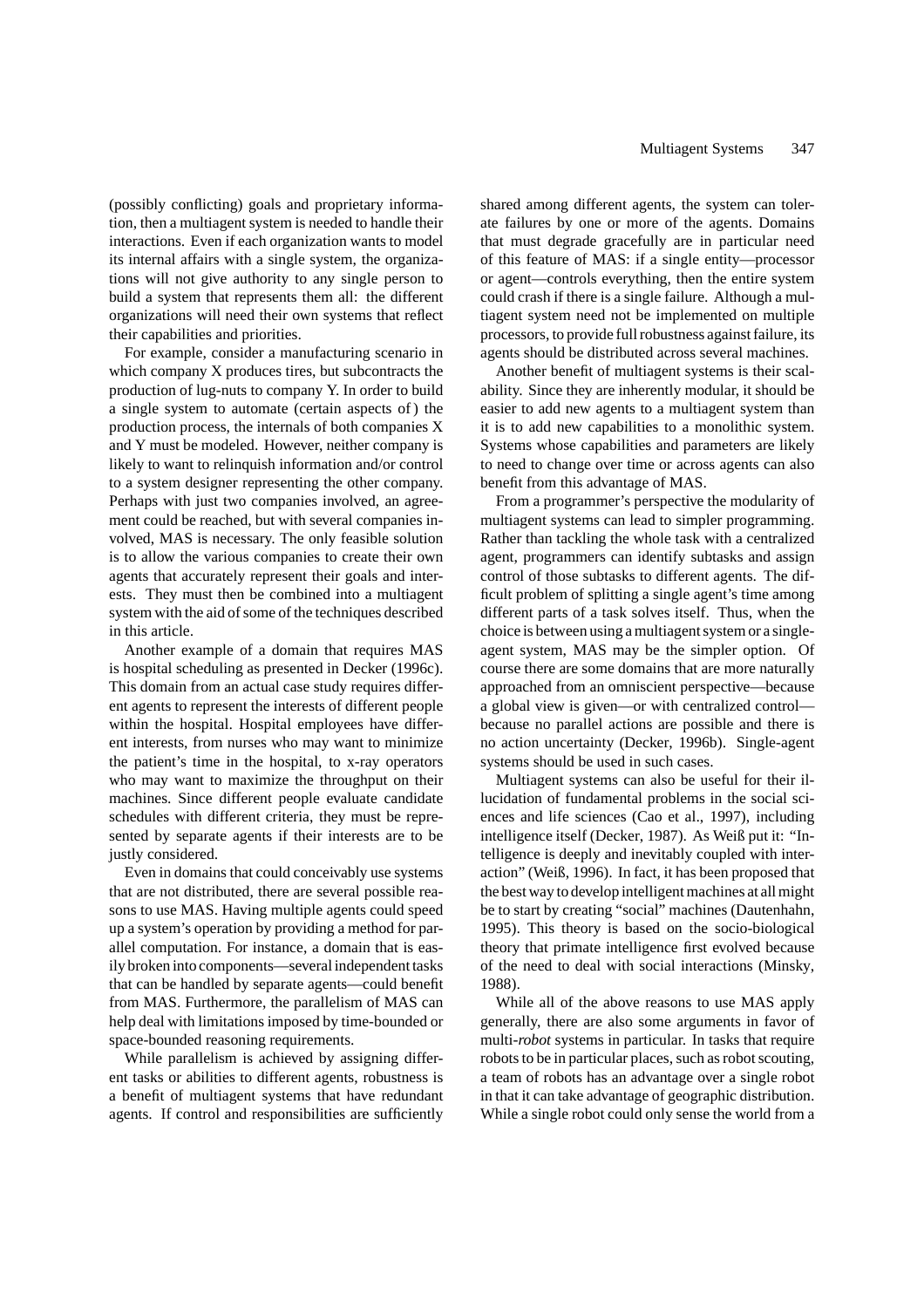*Table 1*. Reasons to use multiagent systems. Some domains require it Parallelism Robustness Scalability Simpler programming To study intelligence Geographic distribution Cost effectiveness

single vantage point, a multi-robot system can observe and act from several locations simultaneously.

Finally, as argued in Jung and Zelinsky (2000), multi-robot systems can exhibit benefits over singlerobot systems in terms of the "performance/cost ratio." By using heterogeneous robots each with a subset of the capabilities necessary to accomplish a given task, one can use simpler robots that are presumably less expensive to engineer than a single monolithic robot with all of the capabilities bundled together. Reasons presented above to use MAS are summarized in Table 1.

## *2.1. Taxonomy*

Several taxonomies have been presented previously for the related field of Distributed Artificial Intelligence (DAI). For example, Decker presents four dimensions of DAI (Decker, 1987):

- 1. Agent granularity (coarse vs. fine);
- 2. Heterogeneity of agent knowledge (redundant vs. specialized);
- 3. Methods of distributing control (benevolent vs. competitive, team vs. hierarchical, static vs. shifting roles);
- 4. and Communication possibilities (blackboard vs. messages, low-level vs. high-level, content).

Along dimensions 1 and 4, multiagent systems have coarse agent granularity and high-level communication. Along the other dimensions, they can vary across the whole ranges. In fact, the remaining dimensions are very prominent in this article: degree of heterogeneity is a major MAS dimension and all the methods of distributing control appear here as major issues.

More recently, Parunak (1996) has presented a taxonomy of MAS from an application perspective. From

this perspective, the important characteristics of MAS are:

- System function;
- Agent architecture (degree of heterogeneity, reactive vs. deliberative);
- System architecture (communication, protocols, human involvement).

A useful contribution is that the dimensions are divided into agent and system characteristics. Other overviews of DAI and/or MAS include Lesser (1995), Durfee (1992), Durfee et al. (1989) and Bond and Gasser (1988).

There are also some existing surveys that are specific to multi-*robot*systems. Dudek et al. (1996) presented a detailed taxonomy of multiagent robotics along seven dimensions, including robot size, various communication parameters, reconfigurability, and unit processing. Cao et al. (1997) presented a "taxonomy based on problems and solutions," using the following five axes: group architecture, resource conflicts, origins of cooperation, learning, and geometric problems. It specifically does not consider competitive multi-robot scenarios. This article contributes a taxonomy that encompasses MAS along with a detailed chronicle of existing systems as they fit in to this taxonomy.

The taxonomy presented in this article is organized along what we believe to be the most important aspects of agents (as opposed to domains): degree of heterogeneity and degree of communication. Communication is presented as an agent aspect because it is the degree to which the agents communicate (or *whether* they communicate), not the communication protocols that are available to them, that is considered. Other aspects of agents in MAS are touched upon within the heterogeneity/communication framework. For example, the degree to which different agents play different roles is certainly an important MAS issue, but here it is framed within the scenario of heterogeneous non-communicating agents (it arises in the other three scenarios as well).

All four combinations of heterogeneity and communication—homogeneous non-communicating agents; heterogeneous non-communicating agents; homogeneous communicating agents; and heterogeneous communicating agents—are considered in this article. Our approach throughout the article is to categorize the issues as they are reflected in the literature. Many of the issues could apply in earlier scenarios, but do not in the articles that we have come across. On the other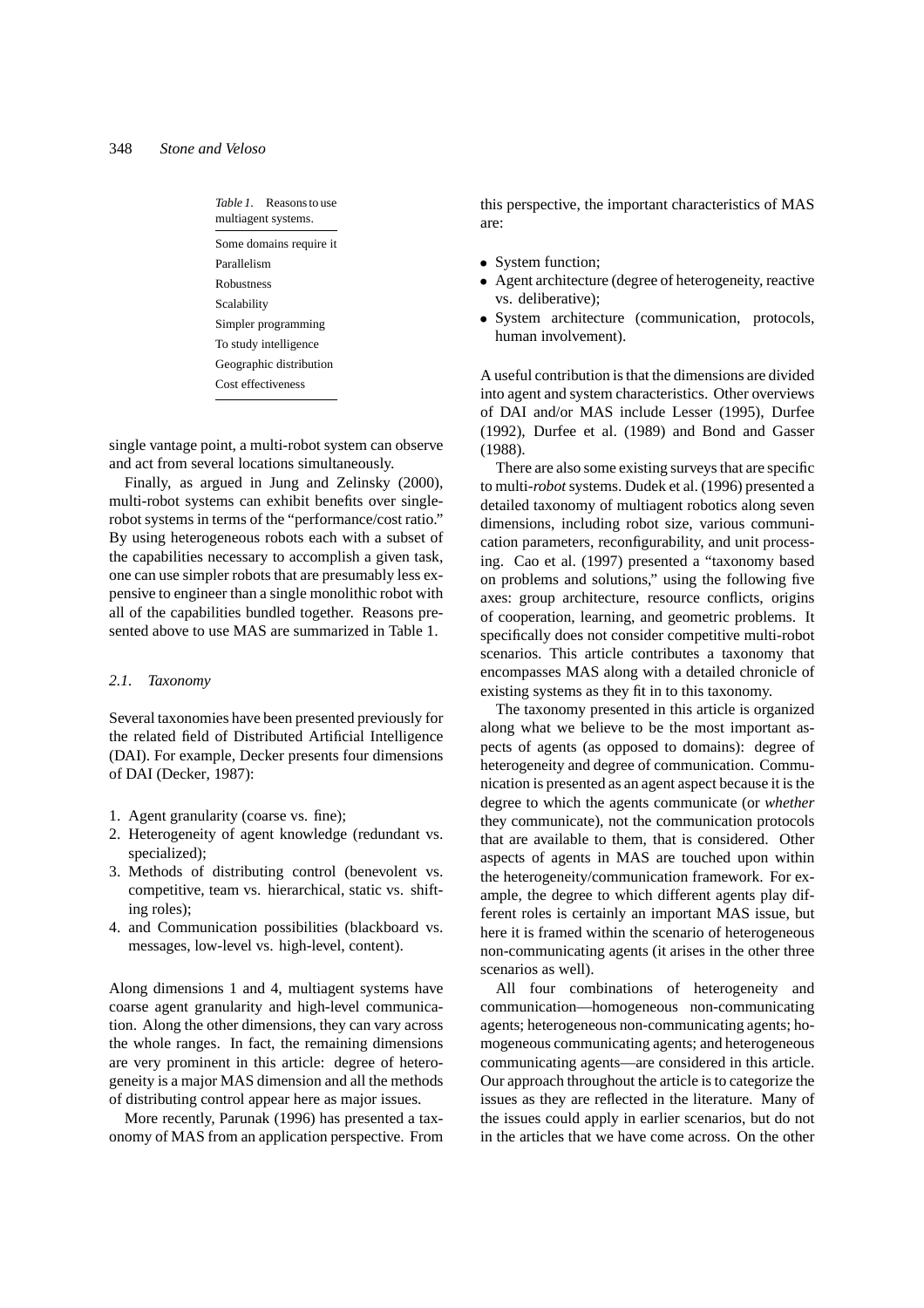*Table 2*. Issues arising in the various scenarios as reflected in the literature.

| Homogeneous non-communicating agents                     |
|----------------------------------------------------------|
| Reactive vs. deliberative agents                         |
| Local or global perspective                              |
| Modeling of other agents' states                         |
| How to affect others                                     |
| Homogeneous communicating agents                         |
| Distributed sensing                                      |
| Communication content                                    |
| Heterogeneous non-communicating agents                   |
| Benevolence vs. competitiveness                          |
| Fixed vs. learning agents (arms race, credit-assignment) |
| Modeling of others' goals, actions, and knowledge        |
| Resource management (interdependent actions)             |
| Social conventions                                       |
| Roles                                                    |
| <b>Heterogeneous communicating agents</b>                |
| Understanding each other                                 |
| Planning communicative acts                              |
| Benevolence vs. competitiveness                          |
| Negotiation                                              |
| Resource management (schedule coordination)              |
| Commitment/decommitment                                  |
| Collaborative localization                               |
| Changing shape and size                                  |
|                                                          |

hand, many of the issues that arise in the earlier scenarios also apply in the later scenarios. Nevertheless, they are only mentioned again in the later scenarios to the degree that they differ or become more complex.

The primary purpose of this taxonomy is as a framework for considering and analyzing the challenges that arise in MAS. This survey is designed to be useful to researchers as a way of separating out the issues that arise as a result of their decisions to use homogeneous versus heterogeneous agents and communicating versus non-communicating agents.

The multiagent scenarios along with the issues that arise therein and the techniques that currently exist to address these issues are described in detail in Sections 4–7. Table 2 gives a preview of these scenarios and associated issues as presented in this article.

### *2.2. Single-Agent vs. Multiagent Systems*

Before studying and categorizing MAS, we must first consider their most obvious alternative: centralized,

single-agent systems. Centralized systems have a single agent which makes all the decisions, while the others act as remote slaves. For the purposes of this survey, a "single-agent system" should be thought of as a centralized system in a domain which also allows for a multiagent approach.

A single-agent system might still have multiple entities—several actuators, or even several physically separated components. However, if each entity sends its perceptions to and receives its actions from a single central process, then there is only a single agent: the central process. The central agent models all of the entities as a single "self." This section compares the single-agent and multiagent approaches.

*2.2.1. Single-Agent Systems.* In general, the agent in a single-agent system models itself, the environment, and their interactions. Of course the agent is itself part of the environment, but for the purposes of this article, agents are considered to have extra-environmental components as well. They are independent entities with their own goals, actions, and knowledge. In a singleagent system, no other such entities are recognized by the agent. Thus, even if there are indeed other agents in the world, they are not modeled as having goals, etc.: they are just considered part of the environment. The point being emphasized is that although agents are *also* a part of the environment, they are explicitly modeled as having their own goals, actions, and domain knowledge (see Fig. 1).

*2.2.2. Multiagent Systems.* Multiagent systems differ from single-agent systems in that several agents



*Figure 1*. A general single-agent framework. The agent models itself, the environment, and their interactions. If other agents exist, they are considered part of the environment.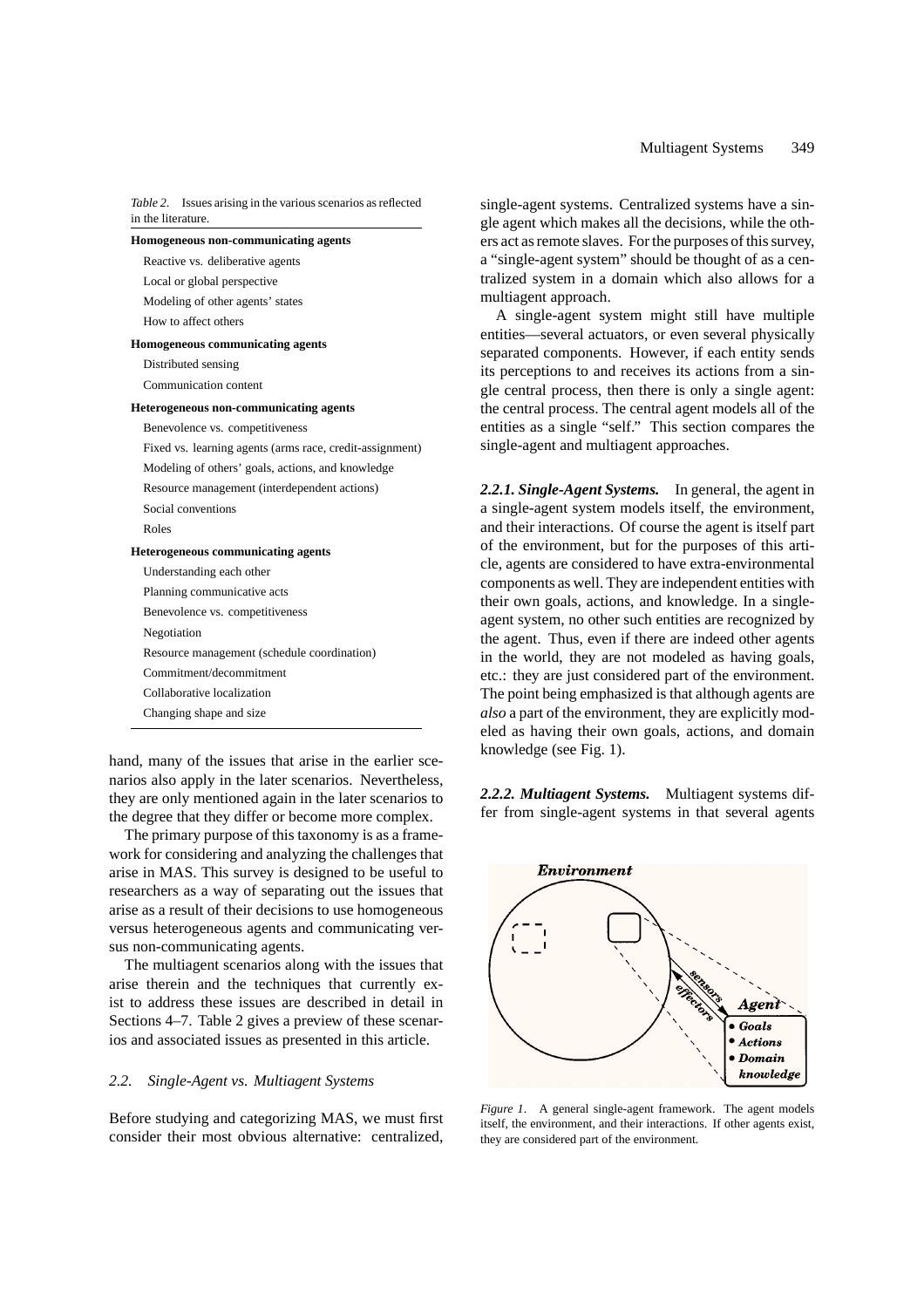exist which model each other's goals and actions. In the fully general multiagent scenario, there may be direct interaction among agents (communication). Although this interaction could be viewed as environmental stimuli, we present inter-agent communication as being separate from the environment.

From an individual agent's perspective, multiagent systems differ from single-agent systems most significantly in that the environment's dynamics can be affected by other agents. In addition to the uncertainty that may be inherent in the domain, other agents intentionally affect the environment in unpredictable ways. Thus, all multiagent systems can be viewed as having dynamic environments.

Figure 2 illustrates the view that each agent is both part of the environment and modeled as a separate entity. There may be any number of agents, with different degrees of heterogeneity and with or without the ability to communicate directly. From the fully general case depicted here, we begin by eliminating both the communication and the heterogeneity to present homogeneous non-communicating MAS (Section 4). Then, the possibilities of agent heterogeneity and inter-agent communication are considered one at a time (Sections 5 and 6). Finally, in Section 7, we arrive back at the fully general case by considering agents that can interact directly.



*Figure 2*. The fully general multiagent scenario. Agents model each other's goals, actions, and domain knowledge, which may differ as indicated by the different fonts. They may also interact directly (communicate) as indicated by the arrows between the agents.

## **3. Organization of Existing Work**

The following sections present many different MAS techniques that have been previously published. They present an extensive, but not exhaustive, list of work in the field. Space does not permit exhaustive coverage. Instead, the work mentioned is intended to illustrate the techniques that exist to deal with the issues that arise in the various multiagent scenarios. When possible, ML approaches are emphasized.

All four multiagent scenarios are considered in the following order: homogeneous non-communicating agents, heterogeneous non-communicating agents, homogeneous communicating agents, and heterogeneous communicating agents. For each of these scenarios, the research issues that arise, the techniques that deal with them, and additional ML opportunities are presented. The issues may appear across scenarios, but they are presented and discussed in the first scenario to which they apply.

In addition to the existing learning approaches described in the sections entitled "Issues and Techniques", there are several previously unexplored learning opportunities that apply in each of the multiagent scenarios. For each scenario, a few promising opportunities for ML researchers are presented.

Many existing ML techniques can be directly applied in multiagent scenarios by delimiting a part of the domain that only involves a single agent. However *multiagent learning* is more concerned with learning issues that arise because of the multiagent aspect of a given domain. As described by Weiß, multiagent learning is "learning that is done by several agents and that becomes possible only because several agents are present" (Weiß, 1995). This type of learning is emphasized in the sections entitled "Further Learning Opportunities."

For the purpose of illustration, each scenario is accompanied by a suitable instantiation of the Predator/ Prey or "Pursuit" domain.

### *3.1. The Predator/Prey ("Pursuit") Domain*

The Predator/Prey, or "Pursuit" domain (hereafter referred to as the "pursuit domain"), is an appropriate one for illustration of MAS because it has been studied using a wide variety of approaches and because it has many different instantiations that can be used to illustrate different multiagent scenarios. Since it involves agents moving around in a world, it is particularly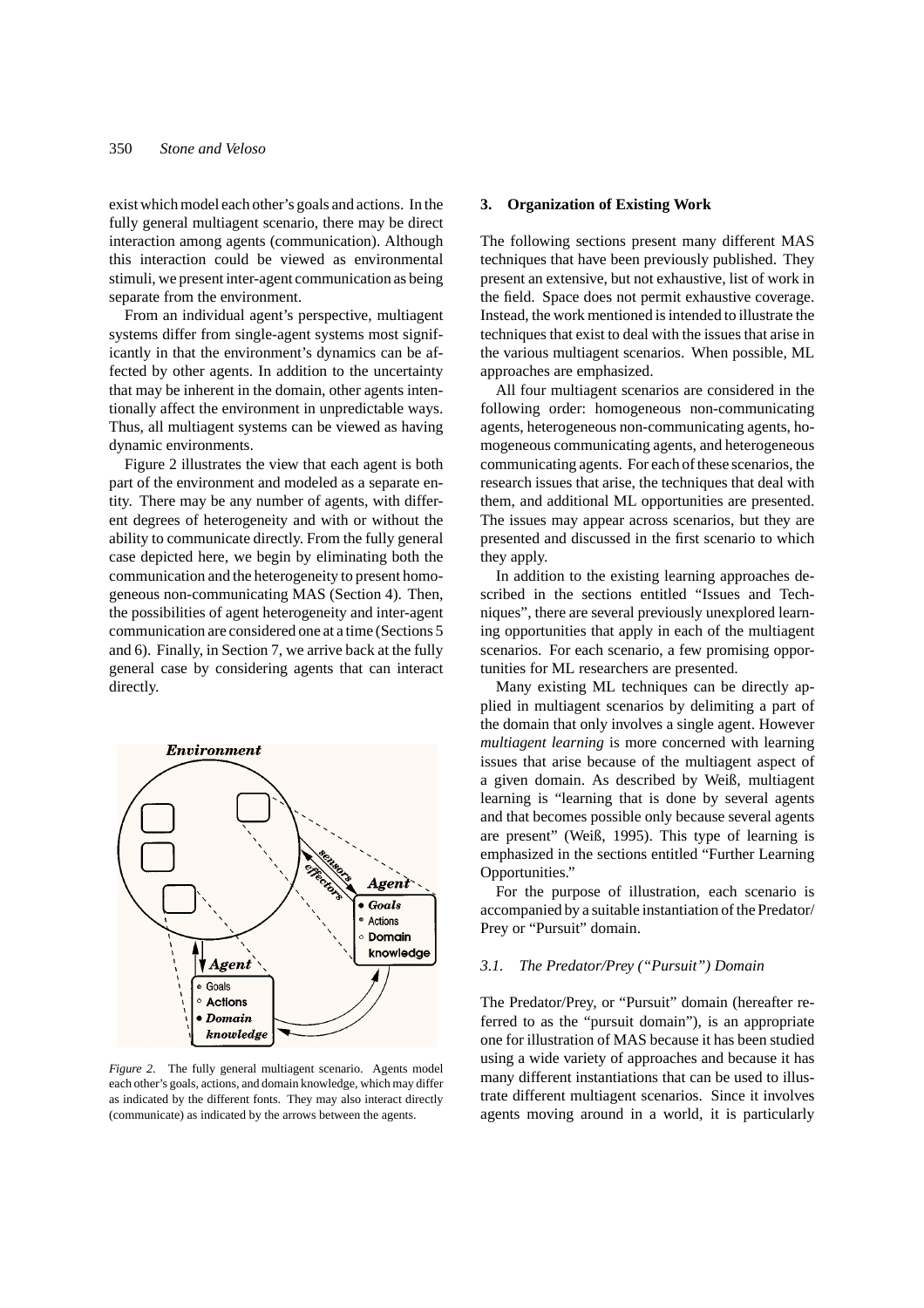

*Figure 3*. A particular instantiation of the pursuit domain. Predators are black and the prey is grey. The arrows on top of two of the predators indicate possible moves.

appropriate as an abstraction of robotic MAS. The pursuit domain is not presented as a complex real-world domain, but rather as a toy domain that helps concretize many concepts. For discussion of a domain that has the full range of complexities characteristic of more realworld domains, see Section 8.

The pursuit domain was introduced by Benda et al. (1986). Over the years, researchers have studied several variations of its original formulation. In this section, a single instantiation of the domain is presented. However, care is taken to point out the parameters that can be varied.

The pursuit domain is usually studied with four *predators* and one *prey*. Traditionally, the predators are blue and the prey is red (black and grey respectively in Fig. 3). The domain can be varied by using different numbers of predators and prey.

The goal of the predators is to "capture" the prey, or surround it so that it cannot move to an unoccupied position. A capture position is shown in Fig. 3. If the world has boundaries, fewer than four predators can capture the prey by trapping it against an edge or in a corner. Another possible criterion for capture is that a predator occupies the same position as the prey. Typically, however, no two players are allowed to occupy the same position.

As depicted in Fig. 3, the predators and prey move around in a discrete, grid-like world with square spaces. They can move to any adjacent square on a given turn. Possible variations include grids with other shapes as spaces (for instance hexagons) or continuous worlds. Within the square game, players may be allowed to

move diagonally instead of just horizontally and vertically. The size of the world may also vary from an infinite plane to a small, finite board with edges. The world pictured in Fig. 3 is a toroidal world: the predators and prey can move off one end of the board and come back on the other end. Other parameters of the game that must be specified are whether the players move simultaneously or in turns; how much of the world the predators can see; and whether and how the predators can communicate.

Finally, in the original formulation of the domain, and in most subsequent studies, the prey moves randomly: on each turn it moves in a random direction, staying still with a certain probability in order to simulate being slower than the predators. However, it is also possible to allow the prey to actively try to escape capture. As is discussed in Section 5, there has been some research done to this effect, but there is still much room for improvement. The parameters that can be varied in the pursuit domain are summarized in Table 3.

| Table 3. Variable parameters in the<br>pursuit domain. |  |  |
|--------------------------------------------------------|--|--|
| Definition of capture                                  |  |  |
| Size and shape of the world                            |  |  |
| Predators' legal moves                                 |  |  |
| Simultaneous or sequential movement                    |  |  |
| Visible objects and range                              |  |  |
| Predator communication                                 |  |  |
| Prey movement                                          |  |  |
|                                                        |  |  |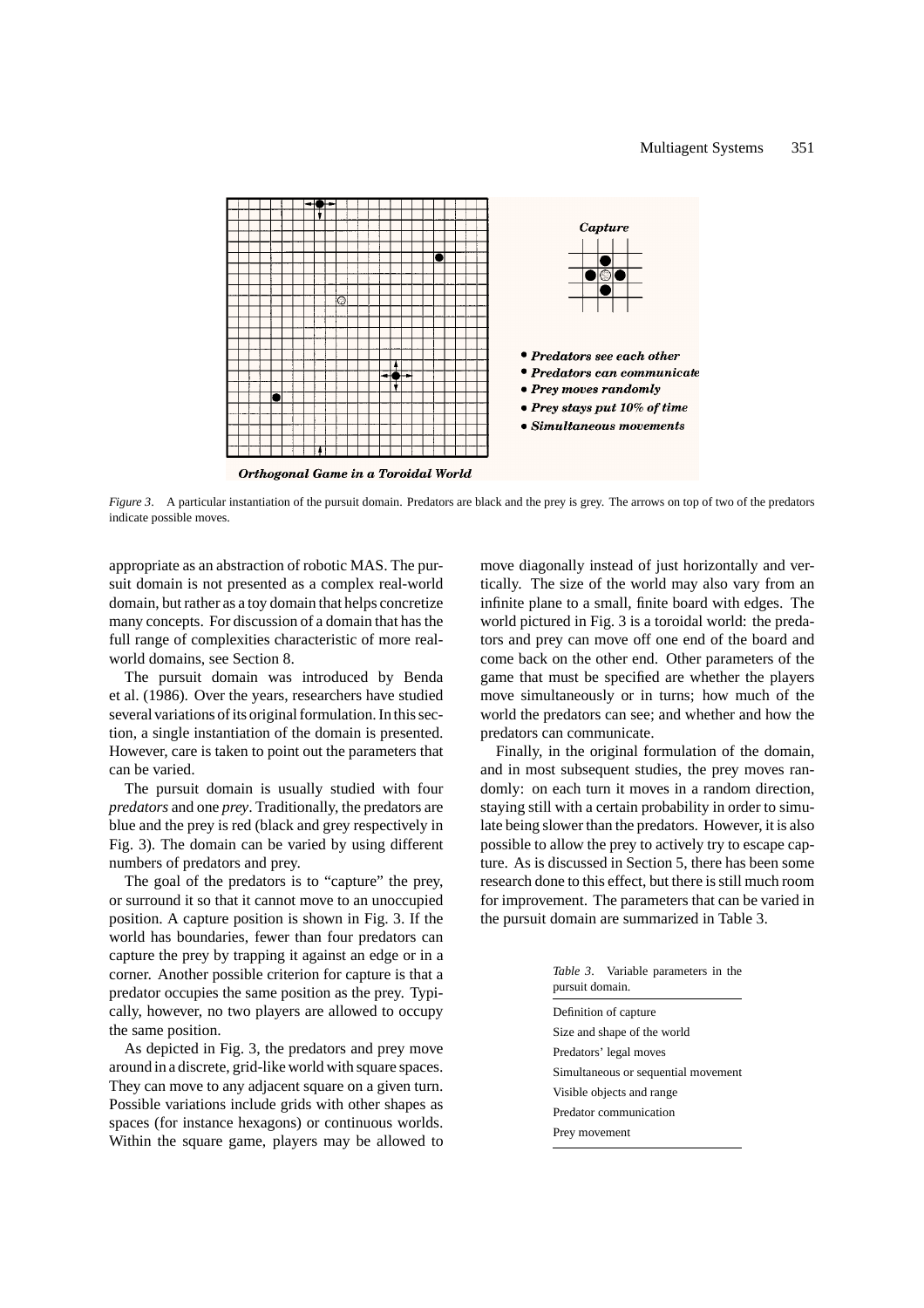

*Figure 4*. The pursuit domain with just a single agent. One agent controls all predators and the prey is considered part of the environment.

The pursuit domain is a good one for the purposes of illustration because it is simple to understand and because it is flexible enough to illustrate a variety of scenarios. The possible actions of the predators and prey are limited and the goal is well-defined. In terms of the reasons to use MAS as presented in Table 1, the pursuit domain does not necessarily require MAS. But in certain instantiations it can make use of the parallelism, robustness, and simpler programming offered by MAS.

In the pursuit domain, a single-agent approach is possible: the agent can observe the positions of all four predators and decide how each of them should move. Since the prey moves randomly rather than intentionally, it is not associated with any agent. Instead it is considered part of the environment as shown in Fig. 4. It is also possible to consider DPS approaches to the pursuit domain by breaking the task into subproblems to be solved by each predator. However, most of the approaches described here model the predators as independent agents with a common goal. Thus, they comprise a multiagent system.

For each of the multiagent scenarios presented below, a new instantiation of the pursuit domain is defined. Their purpose is to illustrate the different scenarios within a concrete framework.

#### *3.2. Domain Issues*

Throughout this survey, the focus is upon agent capabilities. However, from the point of view of the system

designer, the characteristics of the domain are at least as important. Before moving on to the agent-based categorization of the field in Sections 4–7, a range of domain characteristics is considered.

Relevant domain characteristics include: the number of agents; the amount of time pressure for generating actions (is it a real-time domain?); whether or not new goals arrive dynamically; the cost of communication; the cost of failure; user involvement; and environmental uncertainty. The first four of these characteristics are self-explanatory and do not need further mention.

With respect to cost of failure, an example of a domain with high cost of failure is air-traffic control (Rao and Georgeff, 1995). On the other hand, the directed improvisation domain considered by Hayes-Roth et al. (1995) has a very low cost of failure. In this domain, entertainment agents accept all improvisation suggestions from each other. The idea is that the agents should not be afraid to make mistakes, but rather should "just let the words flow" (Hayes-Roth et al., 1995).

Several multiagent systems include humans as one or more of the agents. In this case, the issue of communication between the human and computer agents must be considered (Sanchez et al., 1995). Another example of user involvement is user feedback in an information filtering domain (Ferguson and Karakoulas, 1996).

Decker (1995) distinguishes three different sources of uncertainty in a domain. The state transitions in the domain itself might be non-deterministic; agents might not know the actions of other agents; and agents might not know the outcomes of their own actions. This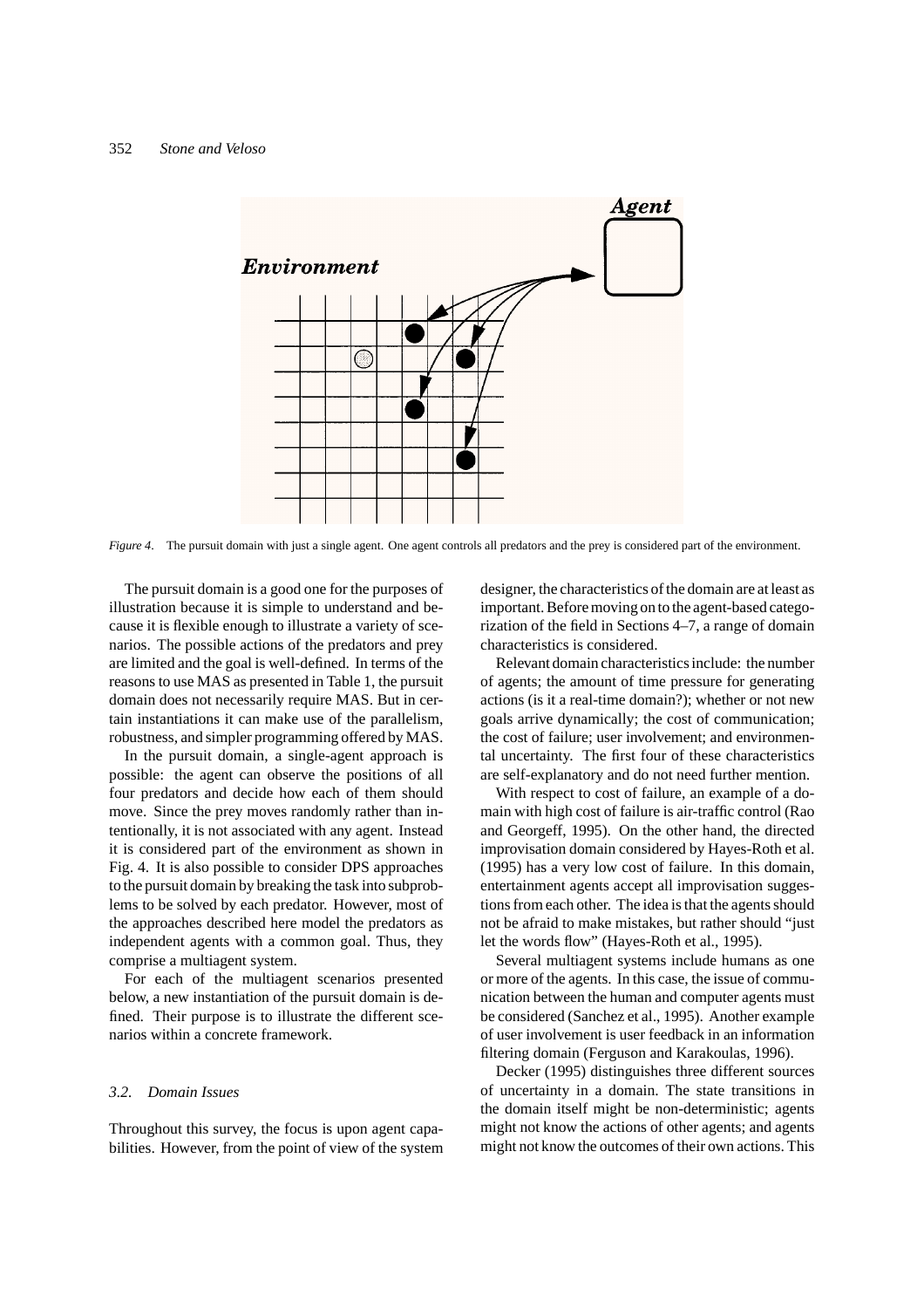*Table 4*. Domain characteristics that are important when designing MAS. Number of agents Amount of time pressure (real time?) Dynamically arriving goals? Cost of communication Cost of failure User involvement Environmental uncertainty (Decker, 1995): a priori in the domain in the actions of other agents in outcomes of an agent's own actions

and the other domain characteristics are summarized in Table 4.

## **4. Homogeneous Non-Communicating Multiagent Systems**

In homogeneous, non-communicating multiagent systems, all of the agents have the same internal structure including goals, domain knowledge, and *possible* actions. They also have the same procedure for selecting among their actions. The only differences among agents are their sensory inputs and the actual actions they take: they are situated differently in the world.

## *4.1. Homogeneous Non-Communicating Multiagent Pursuit*

In the homogeneous non-communicating version of the pursuit domain, rather than having one agent controlling all four predators, there is one *identical* agent per predator. Although the agents have identical capabilities and decision procedures, they have limited information about each other's internal state and sensory inputs. Thus they are not be able to predict each other's actions. The pursuit domain with homogeneous agents is illustrated in Fig. 5.

Within this framework, Stephens and Merx (1990) propose a simple heuristic behavior for each agent that is based on local information. They define *capture positions* as the four positions adjacent to the prey. They then propose a "local" strategy whereby each predator agent determines the capture position to which it is closest and moves towards that position. The predators cannot see each other, so they cannot aim at different capture positions. Of course a problem with this



*Figure 5*. The pursuit domain with homogeneous agents. There is one identical agent per predator. Agents may have (the same amount of ) limited information about other agents' internal states.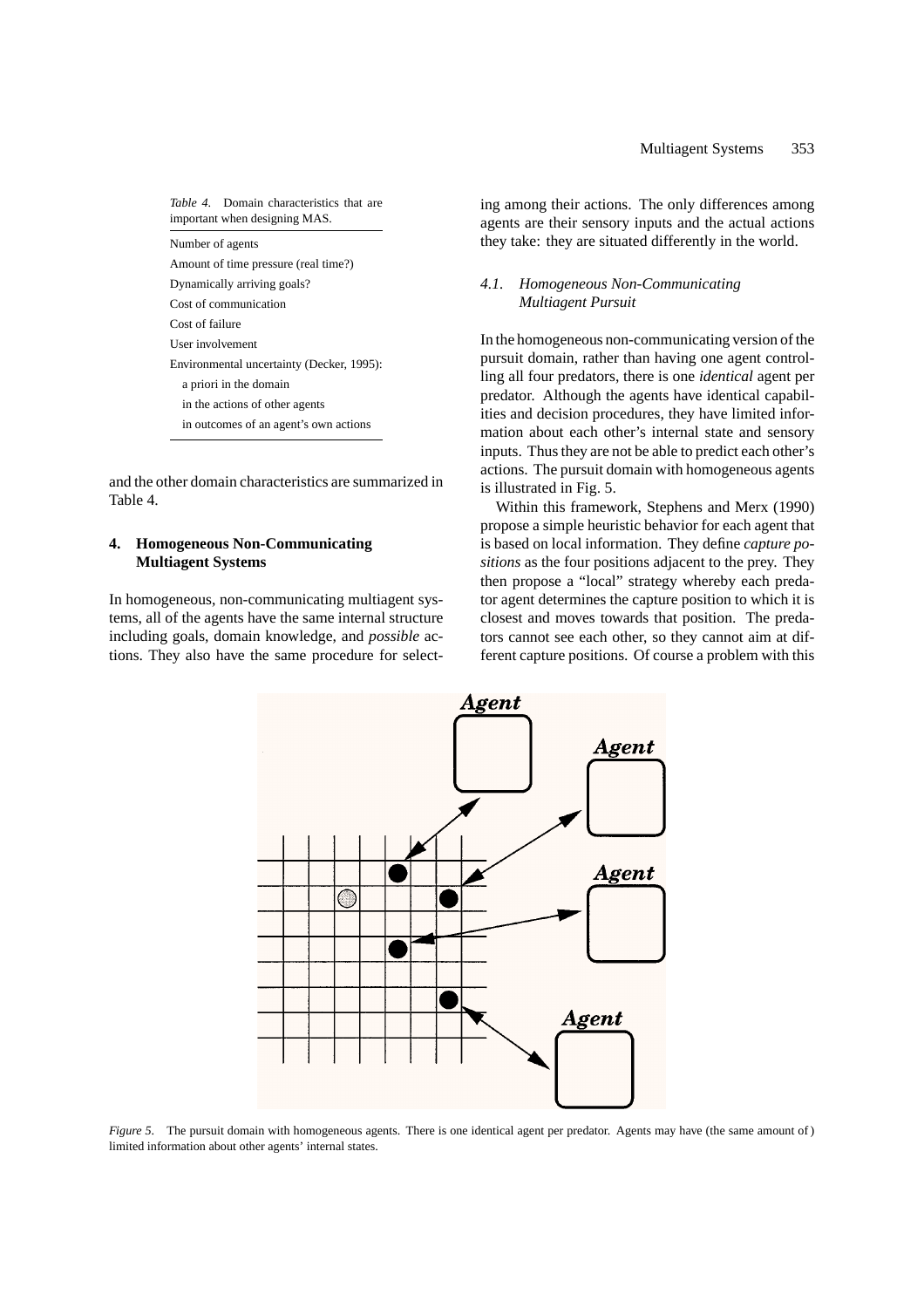heuristic is that two or more predators may move towards the same capture position, blocking each other as they approach. This strategy is not very successful, but it serves as a basis for comparison with two other control strategies—"distributed" and "central"—that are discussed in Sections 6 and 7.

Since the predators are identical, they can easily predict each other's actions given knowledge of each other's sensory input. Such prediction can be useful when the agents move simultaneously and would like to base their actions on where the other predators will be at the next time step. Vidal and Durfee (1995) analyze such a situation using the Recursive Modeling Method (RMM). RMM is discussed in more detail below, but the basic idea is that predator A bases its move on the predicted move of predator B and vice versa. Since the resulting reasoning can recurse indefinitely, it is important for the agents to bound the amount of reasoning they use either in terms of time or in terms of levels of recursion. Vidal and Durfee's (1995) Limited Rationality RMM algorithm is designed to take such considerations into account.

Levy and Rosenschein (1992) use a game theoretical approach to the pursuit domain. They use a payoff function that allows selfish agents to cooperate. A requirement for their model is that each predator has full information about the location of other predators. Their game model mixes game-theoretical cooperative and non-cooperative games.

Korf (1992) also takes the approach that each agent should try to greedily maximize its own local utility. He introduces a policy for each predator based on an attractive force to the prey and a repulsive force from the other predators. Thus the predators tend to approach the prey from different sides. This policy is very successful, especially in the diagonal (agents can move diagonally as well as orthogonally) and hexagonal (hexagonal grid) games. Korf draws the conclusion that explicit cooperation is rarely necessary or useful, at least in the pursuit domain and perhaps more broadly:

We view this work as additional support for the theory that much coordination and cooperation in both natural and man-made systems can be viewed as an emergent property of the interaction of greedy agents maximizing their particular utility functions in the presence of environmental constraints. (Korf, 1992)

However, whether or not altruism occurs in nature, there is certainly some use for benevolent agents in MAS, as shown below. More pressingly, if Korf's claim that the pursuit domain is easily solved with local greedy heuristics were true, there would be no point in studying the pursuit domain any further. Fortunately, Haynes and Sen (1998) show that Korf's heuristics do not work for certain instantiations of the domain (see Section 5).

## *4.2. General Homogeneous Non-Communicating MAS*

In the general multiagent scenario with homogeneous agents, there are several different agents with identical structure (sensors, effectors, domain knowledge, and decision functions), but they have different sensor input and effector output. That is to say, they are situated differently in the environment and they make their own decisions regarding which actions to take. Having different effector output is a necessary condition for MAS: if the agents all act as a unit, then they are essentially a single agent. In order to realize this difference in output, homogeneous agents must have different sensor input as well. Otherwise they will act identically. For this scenario, in which we consider noncommunicating agents, assume that the agents cannot communicate directly. Figure 6 illustrates the homogeneous, non-communicating multiagent scenario, indicating that the agents' goals, actions, and domain knowledge are the same by representing them with identical fonts.

## *4.3. Issues and Techniques*

Even in this most restrictive of multiagent scenarios, there are several issues with which to deal. The techniques provided here are representative examples of ways to deal with the presented issues. The issues and techniques, as well as the learning opportunities discussed later, are summarized in Table 5.

*4.3.1. Reactive vs. Deliberative agents.* When designing any agent-based system, it is important to determine how sophisticated the agents' reasoning will be. Reactive agents simply retrieve pre-set behaviors similar to reflexes without maintaining any internal state. On the other hand, deliberative agents behave more like they are thinking, by searching through a space of behaviors, maintaining internal state, and predicting the effects of actions. Although the line between reactive and deliberative agents can be somewhat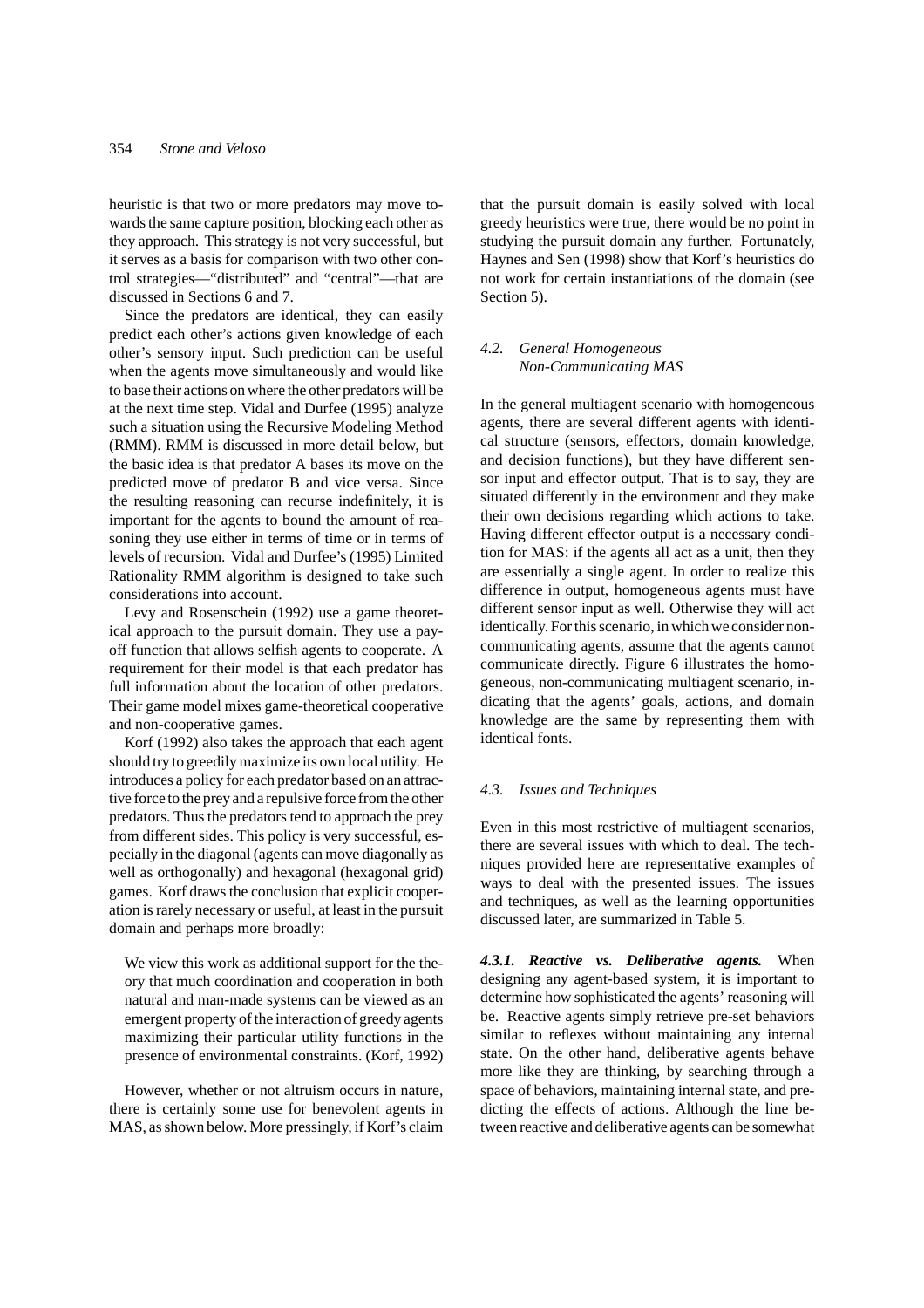

*Figure 6*. MAS with homogeneous agents. Only the sensor input and effector output of agents differ, as represented by the different arrow styles. The agents' goals, actions, and/or domain knowledge are all identical as indicated by the identical fonts.

blurry, an agent with no internal state is certainly reactive, and one which bases its actions on the predicted actions of other agents is deliberative. Here we describe one system at each extreme as well as two others that mix reactive and deliberative reasoning.

Balch and Arkin (1995) use homogeneous, reactive, non-communicating agents to study formation main-

*Table 5*. The issues, techniques, and learning opportunities for homogeneous MAS as reflected in the literature.

|  | Homogeneous non-communicating |  |
|--|-------------------------------|--|
|--|-------------------------------|--|

#### **Issues**

Reactive vs. deliberative agents Local or global perspective

Modeling of other agents' states

How to affect others

#### **Techniques**

Reactive behaviors for formation maintenance (Balch and Arkin, 1995)

Deliberative behaviors for pursuit (Levy and Rosenschein, 1992). Mixed reactive and deliberative behaviors (Sahota, 1994; Rao and Georgeff, 1995).

Local knowledge sometimes better (Sen et al., 1998).

(limited) Recursive Modeling Method (RMM) (Durfee, 1995).

Don't model others–just pay attention to reward (Schmidhuber, 1996).

Stigmergy (Goldman and Rosenschein, 1994; Holland, 1996).

Q-learning for behaviors like foraging, homing, etc. (Mataric, 1994a)

#### **Learning opportunities**

Enable others' actions

Sensor data → Other agent's sensor data

tenance in autonomous robots. The robots' goal is to move together in a military formation such as a diamond, column, or wedge. They periodically come across obstacles which prevent one or more of the robots from moving in a straight line. After passing the obstacle, all robots must adjust in order to regain their formation. The agents reactively convert their sensory data (which includes the positions of the other robots) to motion vectors for avoiding obstacles, avoiding robots, moving to a goal location, and formation maintenance. The actual robot motion is a simple weighted sum of these vectors.

At the deliberative end of the spectrum is the pursuit domain work by Levy and Rosenschein (1992) that is mentioned above. Their agents assume that each will act in service of its own goals. They use game theoretic techniques to find equilibrium points and thus to decide how to act. These agents are clearly deliberative, considering that they search for actions rather than simply retrieving them.

There are also several existing systems and techniques that mix reactive and deliberative behaviors. One example is the OASIS system which reasons about when to be reactive and when to follow goal-directed plans (Rao and Georgeff, 1995). Another example is *reactive deliberation* (Sahota, 1994). As the name implies, it mixes reactive and deliberative behavior: an agent reasons about which reactive behavior to follow under the constraint that it must choose actions at a rate of 60 Hz. Reactive deliberation was developed on the first robotic soccer platform (Barman et al., 1993). Reactive deliberation was not explicitly designed for MAS, but because it was designed for real-time control in dynamic environments, it is likely to be extendible to multiagent scenarios.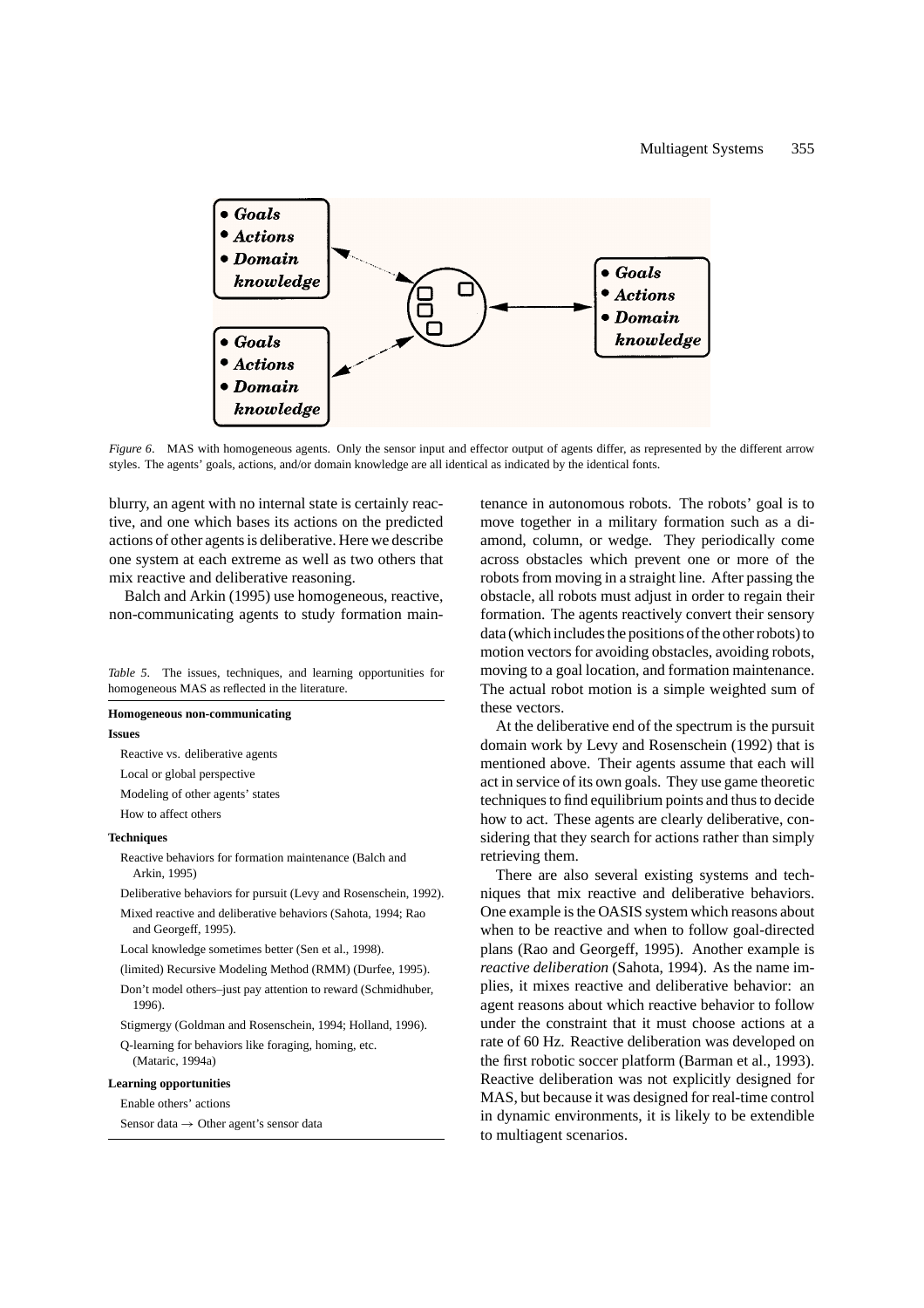*4.3.2. Local or Global Perspective.* Another issue to consider when building a multiagent system is how much sensor information should be available to the agents. Even if it is feasible within the domain to give the agents a global perspectives of the world, it may be more effective to limit them to local views.

Sen et al. consider a case of multiple agents sharing a set of identical resources in which they have to learn (adapt) their resource usage policies (Sen et al., 1998). Since the agents are identical and do not communicate, if they all have a global view of the current resource usage, they will all move simultaneously to the most under-used resource. However, if they each see a partial picture of the world, then different agents gravitate towards different resources: a preferable effect. Better performance by agents with less knowledge is occasionally summarized by the cliche "Ignorance is Bliss."

*4.3.3. Modeling of Other Agents' States.* Durfee (1995) provides another example of "Blissful Ignorance," mentioning it explicitly in the title of his paper: "Blissful Ignorance: Knowing Just Enough to Coordinate Well." Now rather than referring to resource usage, the saying applies to the limited recursive modeling method (RMM). When using RMM, agents explicitly model the belief states of other agents, including what they know about each other's beliefs. If agents have too much knowledge, RMM could recurse indefinitely. Even if further information can be obtained by reasoning about what agent A thinks agent B thinks agent A thinks ... , endless reasoning can lead to inaction. Durfee contends that for coordination to be possible, some potential knowledge must be ignored. As well as illustrating this concept in the pursuit domain (Vidal and Durfee, 1995), Durfee goes into more detail and offers more generally applicable methodology in Durfee (1995).

The point of the RMM is to model the internal state of another agent in order to predict its actions. Even though the agents know each other's goals and structure (they are homogeneous), they may not know each other's future actions. The missing pieces of information are the internal states (for deliberative agents) and sensory inputs of the other agents. How and whether to model other agents is a ubiquitous issue in MAS. In the more complex multiagent scenarios presented in the next sections, agents may have to model not only the internal states of other agents, but also their goals, actions, and abilities.

Although it may be useful to build models of other agents in the environment, agent modeling is not done universally. A form of multiagent RL is defined in which agents do not model each other as agents (Schmidhuber, 1996). Instead they consider each other as parts of the environment and affect each other's policies only as sensed objects. The agents pay attention to the reward they receive using a given policy and checkpoint their policies so they can return to successful ones. Schmidhuber shows that the agents can learn to cooperate without modeling each other.

*4.3.4. How to Affect Others.* When no communication is possible, agents cannot interact with each other directly. However, since they exist in the same environment, the agents can affect each other indirectly in several ways. They can be sensed by other agents, or they may be able to change the state of another agent by, for example, pushing it. Agents can also affect each other by one of two types of *stigmergy* (Beckers et al., 1994). First, *active stigmergy* occurs when an agent alters the environment so as to affect the sensory input of another agent. For example, a robotic agent might leave a marker behind it for other agents to observe. Goldman and Rosenschein (1994) demonstrate an effective form of active stigmergy in which agents heuristically alter the environment in order to facilitate future unknown plans of other agents. Second, *passive stigmergy* involves altering the environment so that the effects of another agent's actions change. For example, if one agent turns off the main water valve to a building, the effect of another agent subsequently turning on the kitchen faucet is altered.

Holland (1996) illustrates the concept of passive stigmergy with a robotic system designed to model the behavior of an ant colony confronted with many dead ants around its nest. An ant from such a colony tends to periodically pick up a dead ant, carry it for a short distance, and then drop it. Although the behavior appears to be random, after several hours, the dead ants are clustered in a small number of heaps. Over time, there are fewer and fewer large piles until all the dead ants end up in one pile. Although the ants behave homogeneously and, at least in this case, we have no evidence that they communicate explicitly, the ants manage to cooperate in achieving a task.

Holland (1996) models this situation with a number of identical robots in a small area in which many pucks are scattered around. The robots are programmed reactively to move straight (turning at walls) until they are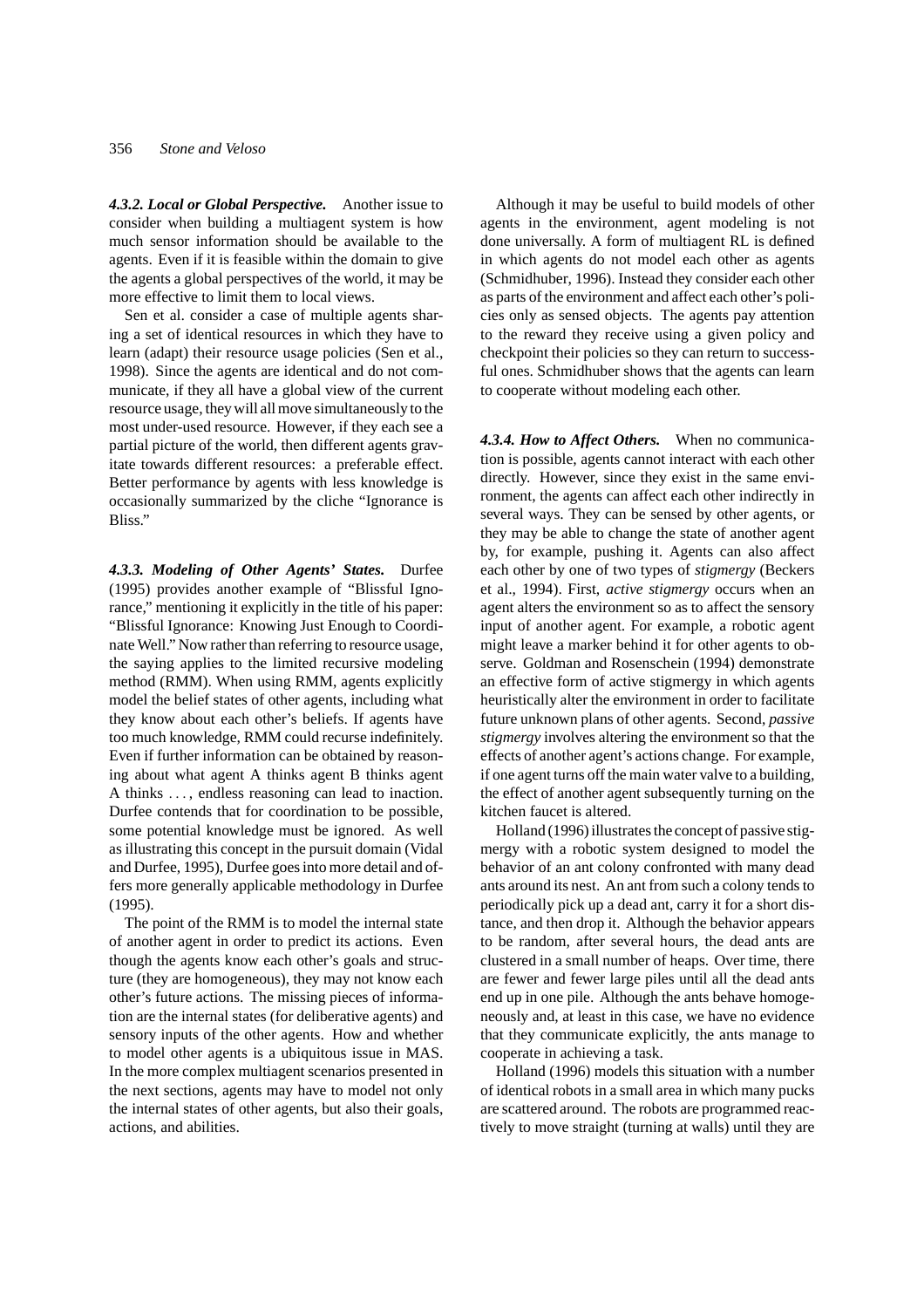pushing three or more pucks. At that point, the robots back up and turn away, leaving the three pucks in a cluster. Although the robots do not communicate at all, they are able to collect the pucks into a single pile over time. This effect occurs because when a robot approaches an existing pile directly, it adds the pucks it was already carrying to the pile and turns away. A robot approaching an existing pile obliquely might take a puck away from the pile, but over time the desired result is accomplished. Like the ants, the robots use passive stigmergy to affect each other's behavior.

A similar scenario with more deliberative robots is explored by Mataric. In this case, the robots use Q-learning to learn behaviors including foraging for pucks as well as homing and following (Mataric, 1994a). The robots learn independent policies, dealing with the high-dimensional state space with the aid of *progress estimators* that give intermediate rewards, and with the aid of boolean value predicates that condense many states into one. Mataric's robots actively affect each other through observation: a robot learning to follow another robot can base its action on the relative location of the other robot.

## *4.4. Further Learning Opportunities*

In addition to the existing learning approaches described above, there are several unexplored learning opportunities that apply to homogeneous noncommunicating systems (see Table 5).

One unexplored learning opportunity that could apply in domains with homogeneous non-communicating agents is learning to enable others' actions. Inspired by the concept of stigmergy, an agent may try to learn to take actions that will not directly help it in its current situation, but that may allow other similar agents to be more effective in the future. Typical RL situations with delayed reward encourage agents to learn to achieve their goals directly by propagating local reinforcement back to past states and actions (Kaelbling et al., 1996). However if an action leads to a reward by another agent, the acting agent may have no way of reinforcing that action. Techniques to deal with such a problem would be useful for building multiagent systems.

In terms of modeling other agents, there is much room for improvement in the situation that a given agent does not know the internal state or sensory inputs of another agent (recall that in this homogeneous scenario, everything else about the other agent is known, being identical across agents). When such information

is known, RMM can be used to determine future actions of agents. However, if the information is not directly available, it would be useful for an agent to learn it. Thus, the function mapping agent X's sensor data (which might include a restricted view of agent Y) to agent Y's current sensor data is a useful function to learn. If effectively learned, agent X can then use (limited) RMM to predict agent Y's future actions.

## **5. Heterogeneous Non-Communicating Multiagent Systems**

To this point, we have only considered agents that are homogeneous. Adding the possibility of heterogeneous agents in a multiagent domain adds a great deal of potential power at the price of added complexity. Agents might be heterogeneous in any of a number of ways, from having different goals to having different domain models and actions. An important subdimension of heterogeneous agent systems is whether agents are benevolent or competitive. Even if they have different goals, they may be friendly to each other's goals or they may actively try to inhibit each other. The degree of heterogeneity within a MAS can be measured in an information-theoretic way using Balch's *social entropy* (2000).

## *5.1. Heterogeneous Non-Communicating Multiagent Pursuit*

Before exploring the general multiagent scenario involving heterogeneous non-communicating agents, consider how this scenario can be instantiated in the pursuit domain. As in the previous scenario, the predators are controlled by separate agents. But they are no longer necessarily identical agents: their goals, actions and domain knowledge may differ. In addition, the prey, which inherently has goals different from those of the predators, can now be modeled as an agent. The pursuit domain with heterogeneous agents is illustrated in Fig. 7.

Haynes and colleagues have done various studies with heterogeneous agents in the pursuit domain (1995; 1998; 1996). They have evolved teams of predators, equipped predators with case bases, and competitively evolved the predators and the prey.

First, Haynes et al. use genetic programming (GP) to evolve teams of four predators (1995). Rather than evolving predator agents in a single evolutionary pool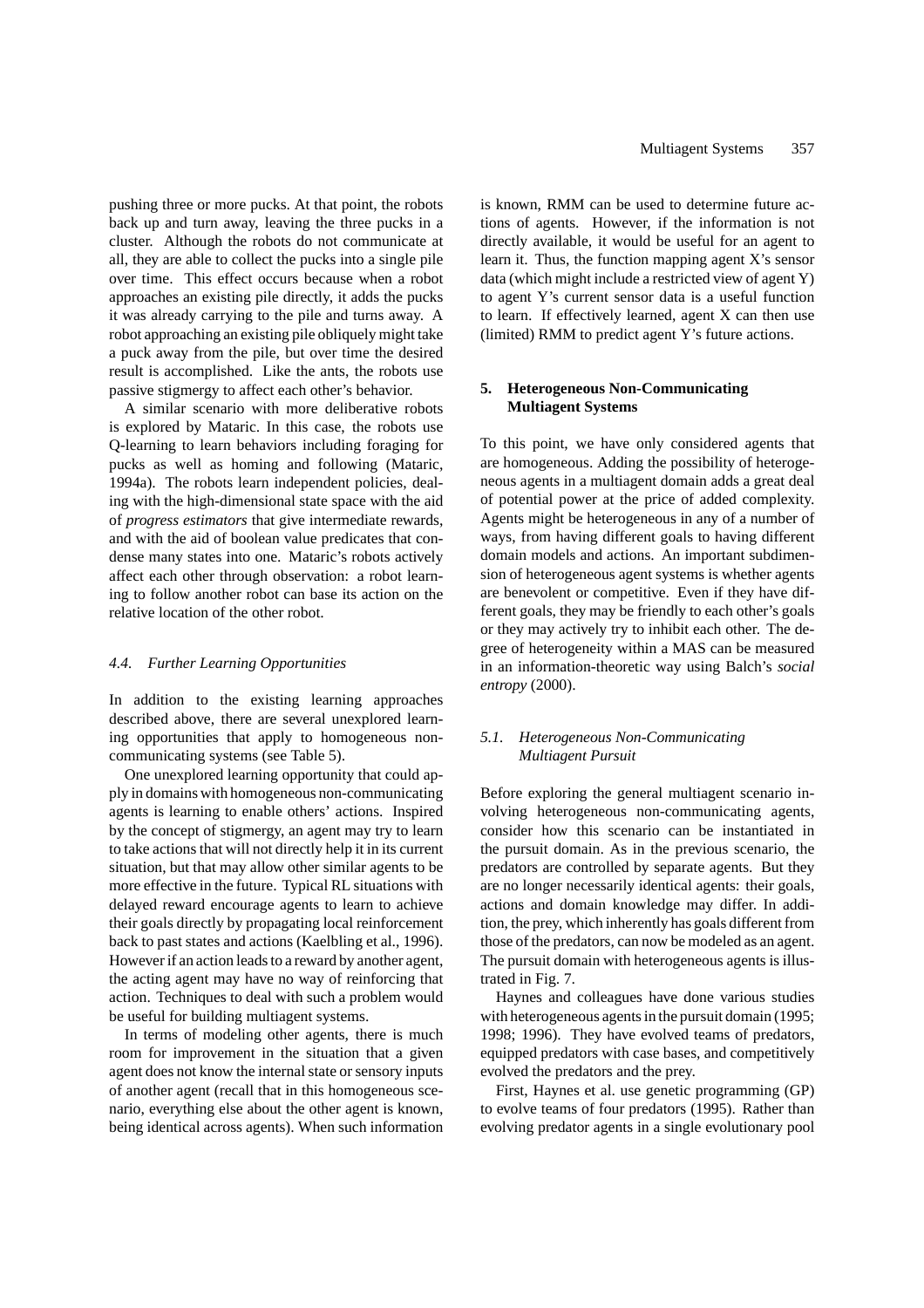

*Figure 7*. The pursuit domain with heterogeneous agents. Goals and actions may differ among agents. Now the prey may also be modeled as an agent.

and then combining them into teams to test performance, each individual in the population is actually a team of four agents already specifically assigned to different predators. Thus the predators can evolve to cooperate. This co-evolution of teammates is one possible way around the absence of communication in a domain. In place of communicating planned actions to each other, the predators can evolve to *know*, or at least act as if knowing, each other's future actions.

In a separate study, Haynes and Send use casebased reasoning to allow predators to learn to cooperate (1998). They begin with identical agents controlling each of the predators. The predators move simultaneously to their closest capture positions. But because predators that try to occupy the same position all remain stationary, cases of deadlock arise. When deadlock occurs, the agents store the negative case so as to avoid it in the future, and they try different actions. Keeping track of which agents act in which way for given deadlock situations, the predators build up different case bases and thus become heterogeneous agents. Over time, the predators learn to stay out of each other's way while approaching the prey.

Finally, Haynes and Sen (1996) explore the possibility of evolving both the predators and the prey so that they all try to improve their behaviors. Working in a toroidal world and starting with predator behaviors such as Korf's greedy heuristic (Korf, 1992) and their own evolved GP predators, they then evolve the prey to behave more effectively than randomly. Although one might think that continuing this process would lead to repeated improvement of the predator and prey behaviors with no convergence, a prey behavior emerges that always succeeds: the prey simply moves in a constant straight line. Even when allowed to re-adjust to the "linear" prey behavior, the predators are unable to reliably capture the prey. Haynes and Sen conclude that Korf's greedy solution to the pursuit domain relies on random prey movement which guarantees locality of movement. Although there may yet be greedy solutions that can deal with different types of prey behavior, they have not yet been discovered. Thus the predator domain retains value for researchers in MAS.

Although Haynes and Sen (1996) show that the pursuit domain is still worth studying, the co-evolutionary results are less than satisfying. As mentioned above, one would intuitively expect the predators to be able to adapt to the linearly moving prey. For example, since they operate in a toroidal world, a single predator could place itself in the prey's line of movement and remain still. Then the remaining predators could surround the prey at their leisure. The fact that the predators are unable to re-evolve to find such a solution suggests that either the predator evolution is not performed optimally, or slightly more "capable" agents (e.g. agents able to reason more about past world states) would lead to a more interesting study. Nevertheless, the study of competitive co-evolution in the pursuit domain started by Haynes and Sen is an intriguing open issue.

## *5.2. General Heterogeneous Non-Communicating MAS*

The general multiagent scenario with heterogeneous non-communicating agents is depicted in Fig. 8. As in the homogeneous case (see Fig. 6), the agents are situated differently in the environment which causes them to have different sensory inputs and necessitates their taking different actions. However in this scenario, the agents have much more significant differences. They may have different goals, actions, and/or domain knowledge as indicated by the different fonts in Fig. 8. In order to focus on the benefits (and complexity) of heterogeneity, the assumption of no communication is retained for this section.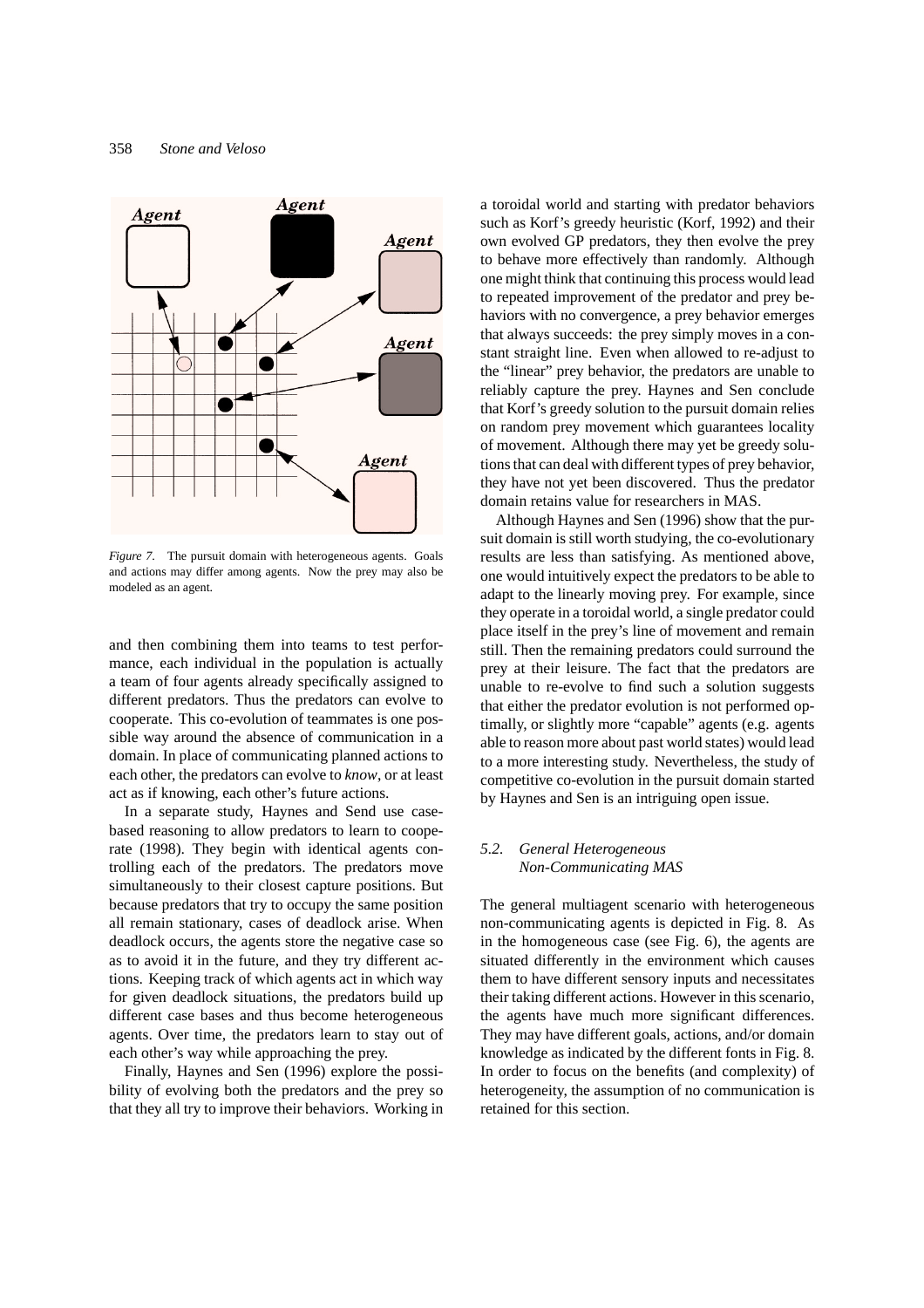

*Figure 8*. The general heterogeneous MAS scenario. Now agents' goals, actions, and/or domain knowledge may differ as indicated by the different fonts. The assumption of no direct interaction remains.

## *5.3. Issues and Techniques*

Even without communication, numerous issues that were not present in the homogeneous agent scenario (Section 4) arise in this scenario. Some have already been touched upon above in the context of the pursuit domain. These issues and existing techniques to deal with them, along with further learning opportunities, are described below and summarized in Table 6.

*5.3.1. Benevolence vs. Competitiveness.* One of the most important issues to consider in a multiagent system is whether the different agents are benevolent or competitive. Even if they have different goals, the agents can be benevolent if they are willing to help each other achieve their respective goals (Goldman and Rosenschein, 1994). On the other hand, the agents may be selfish and only consider their own goals when acting. In the extreme, the agents may be involved in a zero-sum situation so that they must actively oppose other agents' goals in order to achieve their own. This last case describes competitive agents.

Some people only consider using selfish agents, claiming that they are both more effective when building real systems and more biologically plausible. Of course if agents have the same goals, they will help each other, but people rarely consider agents that help each other achieve different goals for no apparent reason: when agents cooperate, they usually do so because it is in their own best interest. As we have already seen in the pursuit domain, Korf (1992) advocates using greedy agents that minimize their own distance to the prey,

and similarly, Levy and Rosenschein (1992) use Game Theory to study how the predators can cooperate despite maximizing their own utilities. Some advocates of selfish agents point to nature for their justification, claiming that animals are not altruistic, but rather act always in their own self-interest (Korf, 1992). On the other hand, Ridley (1997) provides a detailed chronicle and explanation of apparent altruism in nature (usually explainable as kin selection) and cooperation in human societies.

Whether or not altruism exists, in some situations it may be in an animal's (or agent's) interest to cooperate with other agents. Mor and Rosenschein (1995) illustrate this possibility in the context of the prisoner's dilemma, a standard problem in game theory. In the prisoner's dilemma, two agents try to act so as to maximize their own individual rewards. They are not actively out to thwart each other since it is not a zero-sum game, yet they place no inherent value on the other receiving reward. The prisoner's dilemma is constructed so that each agent is given two choices: defect or cooperate. No matter what the other agent does, a given agent receives a greater reward if it defects. Yet if both agents cooperate, they receive a greater reward than if they both defect. In any given play, an agent is better off defecting. Nevertheless, Mor and Rosenschein show that if the same agents come up against each other repeatedly (iterated prisoner's dilemma), cooperative behavior can emerge. In effect, an agent can serve its own self-interest by establishing a *reputation* for being cooperative. Then when coming up against another cooperative agent, the two can benefit from a sense of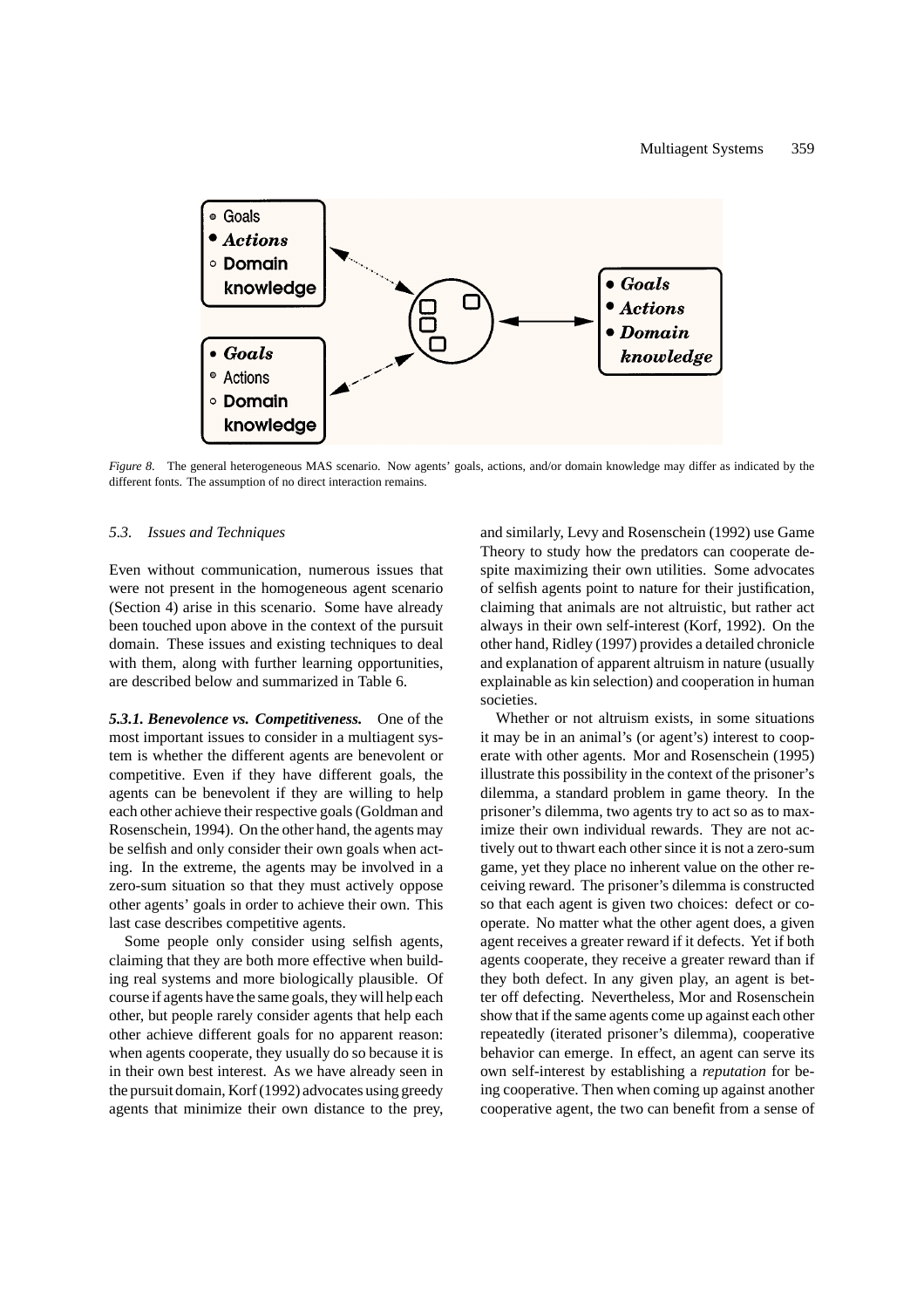*Table 6*. The issues, techniques, and learning opportunities for heterogeneous MAS as reflected in the literature.

#### **Heterogeneous non-communicating**

## **Issues**

Benevolence vs. competitiveness

Fixed vs. learning agents (arms race, credit-assignment)

Modeling of others' goals, actions, and knowledge

Resource management (interdependent actions)

Social conventions

Roles

#### **Techniques**

Game theory, iterative play (Mor and Rosenschein, 1995; Sandholm and Crites, 1996).

Minimax-Q (Littman, 1994).

Competitive co-evolution (Rosin and Belew, 1995; Haynes and Sen, 1996; Grefenstette and Daley, 1996; Stone, 2000).

Deduce intentions, abilities through observation (Huber and Durfee, 1995; Wang, 1996).

Autoepistemic reasoning (ignorance) (Permpoontanalarp, 1995).

Model as a team (individual  $\rightarrow$  role) (Tambe, 1995, 1996)

Social reasoning: depend on others for goal ( $\neq$  game theory) (Sichman and Demazeau, 1995).

GAs to deal with Braes' paradox (more resource  $\rightarrow$  worse) (Glance and Hogg, 1995; Arora and Sen, 1996).

Multiagent RL for adaptive load balancing (Schaerf et al., 1995).

Focal points/emergent conventions (Fenster et al., 1995; Walker and Wooldridge, 1995).

Locker-room agreements (Stone and Veloso, 1999).

Agents filling different roles (Prasad et al., 1998; Tambe, 1997; Balch, 1998).

### **Learning opportunities**

Credit-assignment in competitive scenarios

Behaviors that blend well with team

Prediction of others' actions

Dynamic role assumption

trust for each other: they both cooperate rather than both defecting. Only with repeated play can cooperation emerge among the selfish agents in the prisoner's dilemma.

In the prisoner's dilemma, the agents are selfish but not inherently competitive: in specific circumstances, they are willing to act benevolently. However, when the agents are actually competitive (such as in zerosum games), cooperation is no longer sensible. For instance, Littman considers a zero-sum game in which two players try to reach opposite ends of a small discrete world. The players can block each other by trying

to move to the same space. Littman (1994) introduces a variant of Q-learning called Minimax-Q which is designed to work on Markov games as opposed to Markov Decision Processes. The competitive agents learn probabilistic policies since any deterministic policy can be completely counteracted by the opponent.

The issue of benevolence (willingness to cooperate) vs. competitiveness comes up repeatedly in the systems described below. Were a third dimension to be added to the categorization of MAS (in addition to degrees of heterogeneity and communication), this issue would be it.

*5.3.2. Fixed vs. Learning Agents.* Another important characteristic of multiagent systems is whether the agents' behaviors are fixed or whether they can learn from experience. Learning agents can be desirable in dynamic environments. But particularly when using competitive agents, allowing them to alter their behavior can lead to complications. We refer to such agents as *competitive learning* agents. Systems benevolent learning agents are said to use *cooperative learning*. The evolution of both predator and prey agents by Haynes and Sen (1996) qualifies as competitive learning.

The robotic soccer domain also presents an opportunity for both cooperative and competitive learning. Team-Partitioned, Opaque-Transition Reinforcement Learning (TPOT-RL) (Stone, 2000) implements cooperative learning. Individual soccer-playing agents learn ball-passing policies simultaneously, eventually creating a compatible set of policies. Using a learned feature space that aggressively compacts a very large state space, agents are able to learn to alter their behaviors based on the opponents' perceived strategy.

Grefenstette and Daley (1996) conduct a preliminary study of competitive and cooperative learning in a domain that is loosely related to the pursuit domain. Their domain has two robots that can move continuously and one morsel of (stationary) food that appears randomly in the world. In the cooperative task, both robots must be at the food in order to "capture" it. In a competitive task in the same domain, agents try to be the first to reach the food (Grefenstette and Daley, 1996).

One problem to contend with in competitive rather than cooperative learning is the possibility of an escalating "arms race" with no end. Competing agents might continually adapt to each other in more and more specialized ways, never stabilizing at a good behavior. Of course in a dynamic environment, it may not be feasible or even desirable to learn a stable behavior.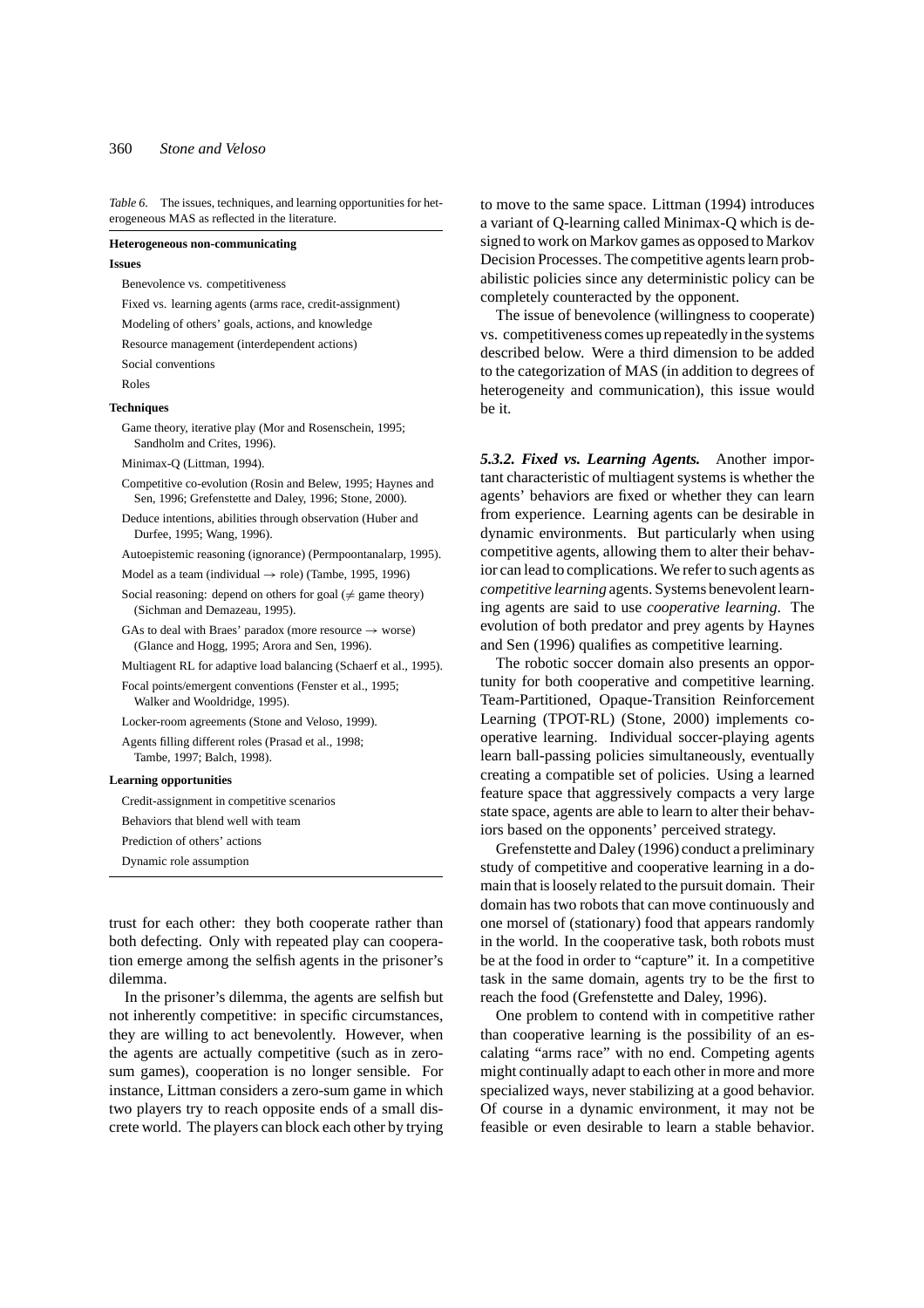Applying RL to the iterated prisoner's dilemma, Sandholm and Crites (1996) find that a learning agent is able to perform optimally against a fixed opponent. But when both agents are learning, there is no stable solution.

Another issue in competitive learning is the creditassignment problem. When performance of an agent improves, it is not necessarily clear whether the improvement is due to an improvement in that agent's behavior or a negative change in the opponent's behavior. Similarly, if an agent's performance gets worse, the blame or credit could belong to that agent or to the opponent.

One way to deal with the credit-assignment problem is to fix one agent while allowing the other to learn and then to switch. This method encourages the arms race more than ever. Nevertheless, Rosin and Belew (1995) use this technique, along with an interesting method for maintaining diversity in genetic populations, to evolve agents that can play TicTacToe, Nim, and a simple version of Go. When it is a given agent's turn to evolve, it executes a standard genetic algorithm (GA) generation. Individuals are tested against individuals from the competing population, but a technique called "competitive fitness sharing" is used to maintain diversity. When using this technique, individuals from agent X's population are given more credit for beating opponents (individuals from agent Y's population) that are not beaten by other individuals from agent X's population. More specifically, the reward to an individual for beating individual *y* is divided by the number of other individuals in agent X's population that also beat individual *y*. Competitive fitness sharing shows much promise for competitive learning.

*5.3.3. Modeling of Others' goals, Actions, and Knowledge.* For the case of homogeneous agents, it was useful for agents to model the internal states of other agents in order to predict their actions. With heterogeneous agents, the problem of modeling others is much more complex. Now the goals, actions, and domain knowledge of the other agents may also be unknown and thus need modeling.

Without communication, agents are forced to model each other strictly through observation. Huber and Durfee (1995) consider a case of coordinated motion control among multiple mobile robots under the assumption that communication is prohibitively expensive. Thus the agents try to deduce each other's plans by

observing their actions. In particular, each robot tries to figure out the destinations of the other robots by watching how they move. Plan recognition of this type is also useful in competitive domains, since knowing an opponent's goals or intentions can make it significantly easier to defeat.

In addition to modeling agents' goals through observation, it is also possible to learn their actions. The OBSERVER system (Wang, 1996) allows an agent to incrementally learn the preconditions and effects of planning actions by observing domain experts. After observing for a time, the agent can then experimentally refine its model by practicing the actions itself.

When modeling other agents, it may be useful to reason not only about what is true and what is false, but also about what is not known. Such reasoning about ignorances is called *autoepistemic reasoning* (Permpoontanalarp, 1995).

Just as RMM is useful for modeling the states of homogeneous agents, it can be used in the heterogeneous scenario as well. Tambe (1995) takes it one step further, studying how agents can *learn* models of teams of agents. In an air combat domain, agents can use RMM to try to deduce an opponents' plan based on its observable actions. For example, a fired missile may not be visible, but the observation of a preparatory maneuver commonly used before firing could indicate that a missile has been launched.

When teams of agents are involved, the situation becomes more complicated. In this case, an opponent's actions may not make sense except in the context of a team maneuver. Then the agent's *role* within the team must be modeled (Tambe, 1996).

One reason that modeling other agents might be useful is that agents sometimes depend on each other for achieving their goals. Unlike in the prisoner's dilemma where agents can cooperate or not depending on their utility estimation, there may be actions that *require* cooperation for successful execution. For example, two robots may be needed to successfully push a box, or, as in the pursuit domain, several agents may be needed to capture an opponent. Sichman and Demazeau (1995) analyze how the case of conflicting mutual models of different co-dependent agents can arise and be dealt with.

*5.3.4. Resource Management.* Heterogeneous agents may have interdependent actions due to limited resources needed by several of the agents. Example domains include network traffic problems in which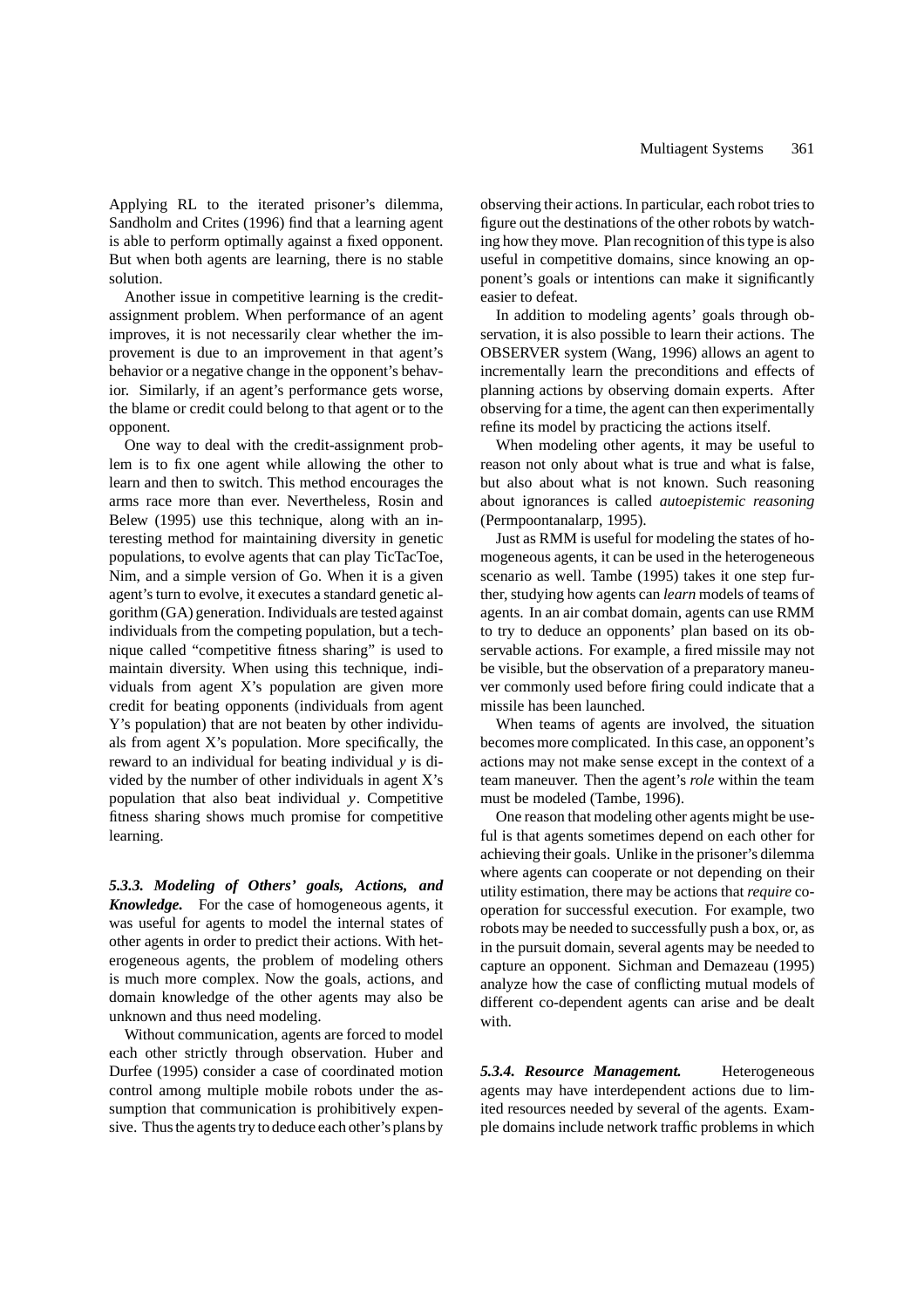several different agents must send information through the same network; and load balancing in which several computer processes or users have a limited amount of computing power to share among them.

One interesting network traffic problem called Braess' paradox has been studied from a multiagent perspective using GAs (Glance and Hogg, 1995). Braess' paradox is the phenomenon of adding more resources to a network but getting worse performance. When using a particular GA representation to represent different parts of a sample network that has usagedependent resource costs, agents that are sharing the network and reasoning separately about which path of the network to use cannot achieve global optimal performance (Glance and Hogg, 1995). When the GA representation is improved, the system is able to find the globally optimal traffic flow (Arora and Sen, 1996). TPOT-RL, mentioned above as having been applied in a robotic soccer domain, has also been applied in a network traffic flow scenario (Stone, 2000).

Adaptive load balancing has been studied as a multiagent problem by allowing different agents to decide which processor to use at a given time. Using RL, heterogeneous agents can achieve reasonable load balance without any central control and without communication among agents (Schaerf et al., 1995). The agents keep track of how long a job takes when it is scheduled on a given resource, and they are given some incentive to explore untried processors or processors that did poorly in the past.

*5.3.5. Social Conventions.* Although the current multiagent scenario does not allow for communication, there has been some very interesting work done on how heterogeneous agents can nonetheless reach "agreements," or make coinciding choices, if necessary. Humans are able to reach tacit agreements as illustrated by the following scenario:

Imagine that you and a friend need to meet today. You both arrived in Paris yesterday, but you were unable to get in touch to set a time and place. Nevertheless, it is essential that you meet today. Where will you go, and when?

Vohra posed this question to an audience of roughly 40 people at the AAAI-95 Fall Symposium on Active Learning: roughly 75% of the people wrote down (with no prior communication) that they would go to the Eifel tower at noon. Thus even without communicating, people are sometimes able to coordinate actions. Apparently features that have been seen or used often present themselves as obvious choices.

In the context of MAS, Fenster et al. (1995) define the Focal Point method. They discuss the phenomenon of cultural (or programmed) preferences allowing agents to "meet" without communicating. They propose that, all else being equal, agents who need to meet should choose rare or extreme options.

Rather than coming from pre-analysis of the options as in the focal point method, conventions can emerge over time if agents are biased towards options that have been chosen, for example, most recently or most frequently in the past (Walker and Wooldridge, 1995).

Locker-room agreements (Stone and Veloso, 1999) are another convention-based mechanism for agents to coordinate without communication. Protocols and task decompositions are pre-defined. Agents rely on each other to follow the protocols so that they can anticipate each other's actions and resolve conflicts without communication. Locker-room agreements have been used in the robotic soccer domain, both in simulation (Stone et al., 1999) and on real robots (Veloso et al., 1998b).

*5.3.6. Roles.* When agents have similar goals, they can be organized into a team. Each agent then plays a separate *role* within the team. With such a benevolent team of agents, one must provide some method for assigning different agents to different roles. This assignment might be obvious if the agents are very specific and can each only do one thing. However in some domains, the agents are flexible enough to interchange roles.

Prasad et al. (1998) study design agents that can either initiate or extend a design of a steam pump. In different situations, different agents are more effective at initiation and at extension. Thus a supervised learning technique is used to help agents learn what roles they should fill in different situations.

STEAM (Tambe, 1997) allows a team of agents to fill and switch roles dynamically. Particularly if a critical agent fails, another agent is able to replace it in its role so that the team can carry on with its mission. Similarly, Stone and Veloso's (1999) flexible teamwork structure allows agents to seamlessly switch roles based upon globally sensed trigger conditions.

If allowed to learn independently, a group of agents might end up filling different roles in the domain or all end up with the same behavior. Balch (1998) investigates methods of encouraging behavioral diversity in a team of agents.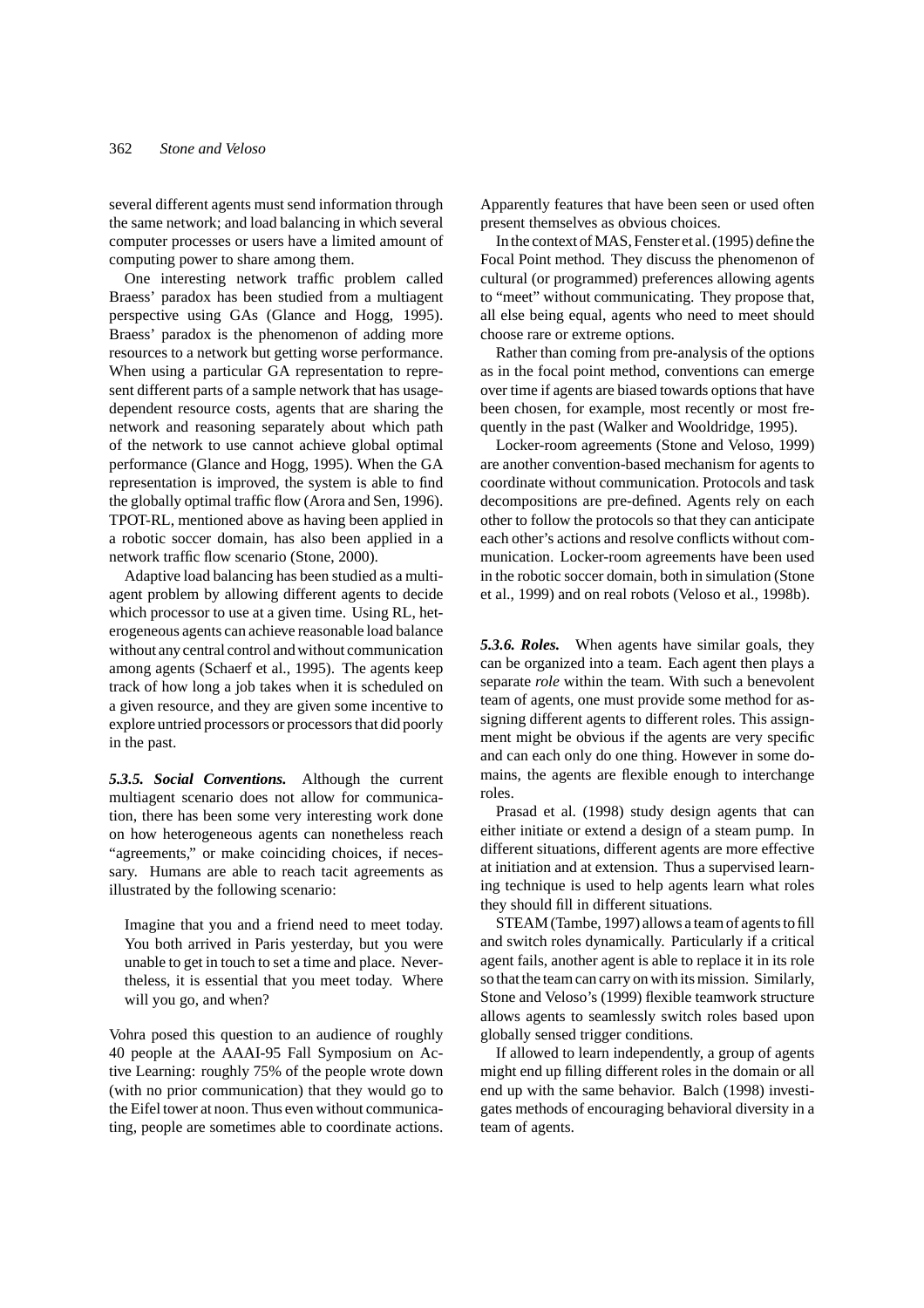### *5.4. Further Learning Opportunities*

Throughout the above investigation of issues and techniques in the heterogeneous non-communicating multiagent scenario, many learning approaches are described. A few of the other most obvious future ML applications to this scenario are described here and summarized in Table 6.

One challenge when using learning agents is dealing with the credit-assignment problem. When several different agents are learning at the same time, changes in an agent's fitness could be due to its own behavior or due to the behavior of others. Yet if agents are to learn effectively, they must have a reasonable idea of whether a given change in behavior is beneficial or detrimental. Methods of objective fitness measurement are also needed for testing various evolution techniques. In competitive (especially zero-sum) situations, it is difficult to provide adequate performance measurements over time. Even if all agents improve drastically (as measured by testing against common fixed agents), if they all improve the same amount, the actual results when interacting with each other could remain the same. One possible way around this problem is to test agents against past agents in order to measure improvement. However this solution is not ideal: the current agent may have adapted to the current opponent rather than past opponents. A reliable measurement method would be a valuable contribution to ML in MAS.

In cooperative situations, agents ideally learn to behave in such a way that they can help each other. Unfortunately, most existing ML techniques focus on exploring behaviors that are likely to help an agent with its own "personal" deficiencies. An interesting contribution would be a method for introducing into the learning space a bias towards behaviors that are likely to interact favorably with the behaviors of other agents.

Many of the techniques described for heterogeneous non-communicating agents pertained to modeling other agents. However the true end is not just knowledge of another agent's current situation, but rather the ability to predict its future actions. For example, the reason it is useful to deduce another mobile robot's goal location is that its path to the goal may then be predicted and collision avoided. There is still much room for improvement of existing techniques and for new techniques that allow agents to predict each other's future actions.

In the context of teams of agents, it has been mentioned that agents might be suited to different roles in

different situations. In a dynamic environment, these flexible agents are more effective if they can switch roles dynamically. For example, if an agent finds itself in a position to easily perform a useful action that is not usually considered a part of its current role, it may switch roles and leave its old role available for another agent. A challenging possible approach to this problem is to enable the agents to learn which roles they should assume in what situations. Dynamic role assumption is a particularly good opportunity for ML researchers in MAS.

## **6. Homogeneous Communicating Multiagent Systems**

To this point, we have not considered MAS in which agents can communicate with each other directly. Admittedly, communication could be viewed as simply part of an agent's interaction with the environment. However just as agents are considered special parts of the environment for the purposes of this survey, so is communication among agents considered extraenvironmental. With the aid of communication, agents can coordinate much more effectively than they have been able to up to this point. However, communication also introduces several challenges. In this scenario, we consider homogeneous agents that can communicate with one another.

## *6.1. Homogeneous Communicating Multiagent Pursuit*

In the pursuit domain, communication creates new possibilities for predator behavior. Since the prey acts on its own in the pursuit domain, it has no other agents with which to communicate. However the predators can freely exchange information in order to help them capture the prey more effectively. The current situation is illustrated in Fig. 9.

Recall the "local" strategy defined by Stephens and Merx in which each predator simply moved to its closest "capture position" (see Sections 4). In their instantiation of the domain, the predators can see the prey, but not each other. With communication possible, they define another possible strategy for the predators (Stephens and Merx, 1990). When using a "distributed" strategy, the agents are still homogeneous, but they communicate to insure that each moves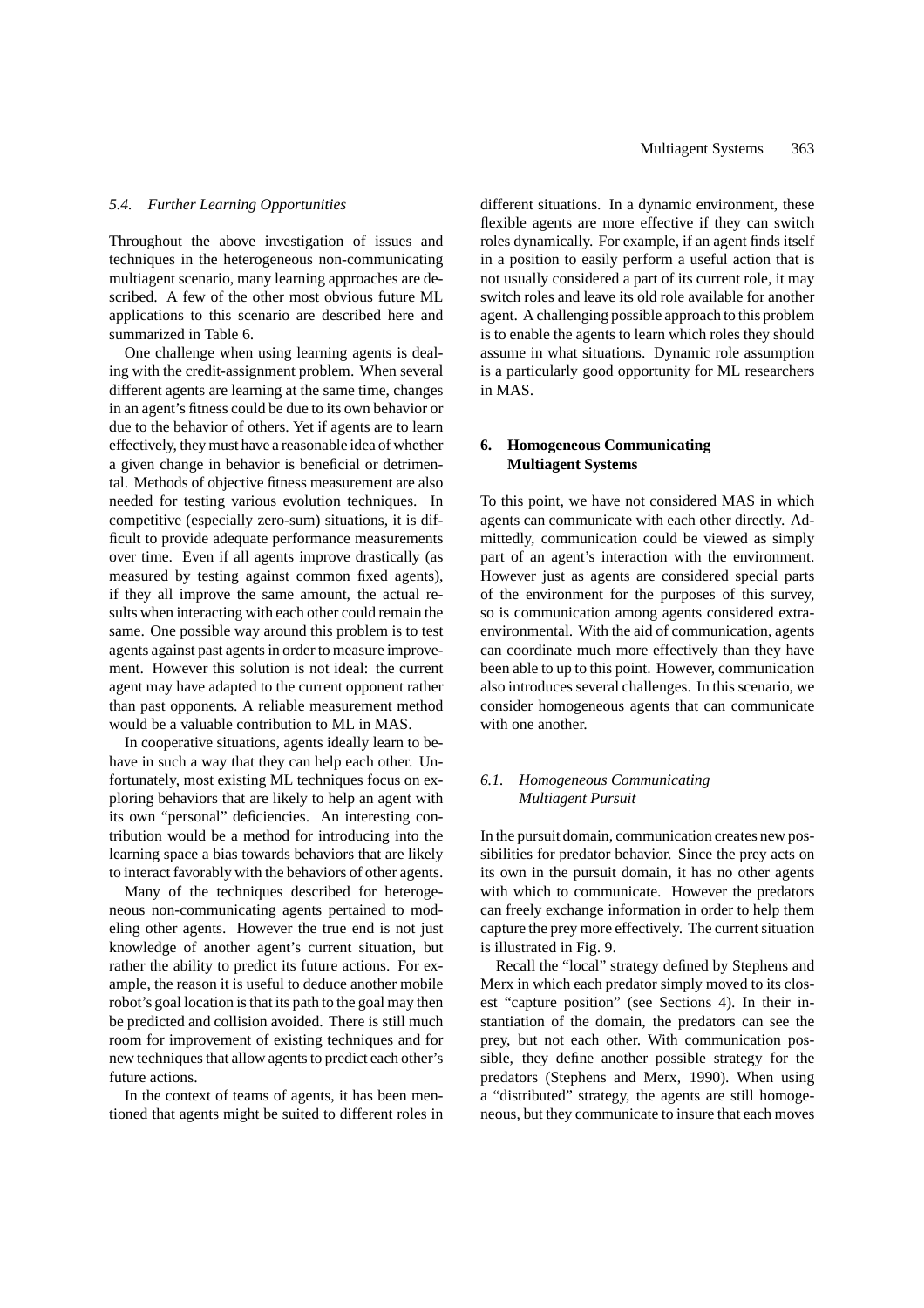

*Figure 9.* The pursuit domain with homogeneous communicating agents. Now the predators can communicate with one another.



*Figure 10.* MAS with homogeneous, communicating agents. Only the sensor input and effector output of agents differ. Information can be transmitted directly among agents as indicated by the arrows between agents. Communication can either be broadcast or transmitted point-topoint.

toward a different capture position. In particular, the predator farthest from the prey chooses the capture position closest to it, and announces that it will approach that position. Then the next farthest predator chooses the closest capture position from the remaining three, and so on. This simple protocol encourages the predators to close in on the prey from different sides. A distributed strategy, it is much more effective than the local policy and does not require very much communication. However there are situations in which it does not succeed.

## *6.2. General Homogeneous Communicating MAS*

The multiagent scenario with homogeneous, communicating agents is depicted in Fig. 10. As in the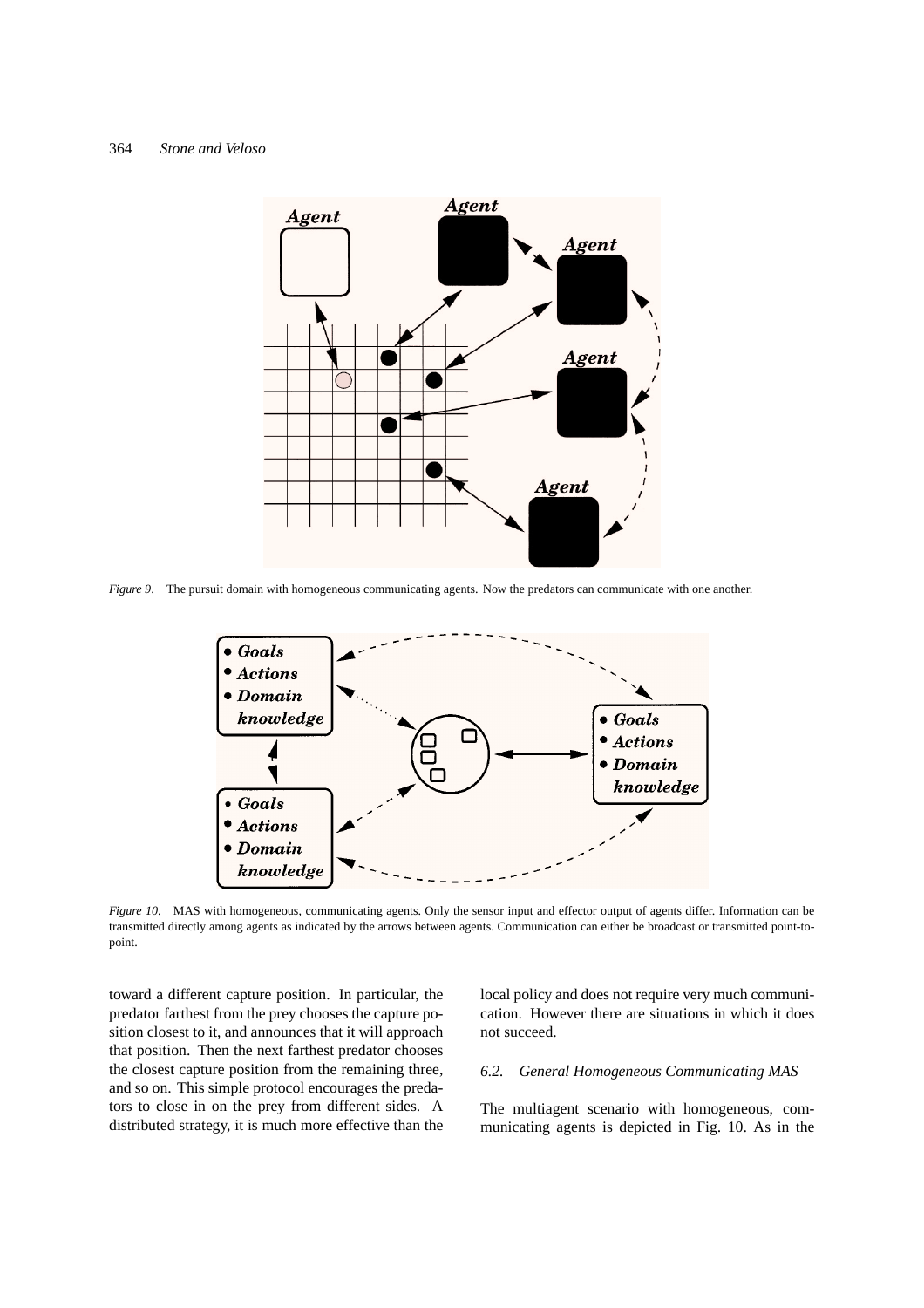homogeneous, non-communicating case (Fig. 6), the agents are identical except that they are situated differently in the environment. However in this scenario, the agents can communicate directly as indicated by the arrows connecting the agents in Fig. 10. From a practical point of view, the communication might be broadcast or posted on a "blackboard" for all to interpret, or it might be targeted point-to-point from an agent to another specific agent.

## *6.3. Issues and Techniques*

Communication raises several issues to be addressed in multiagent systems. However, in most cases, the issues are addressed in the literature with heterogeneous, communicating agents. In this section, we consider a limited number of issues which are addressed with homogeneous, communicating agents as indicated in Table 7. Many more communication-related issues are addressed in Section 7, which is devoted to *heterogeneous*, communicating multiagent systems.

*6.3.1. Distributed Sensing.* The cooperative distributed vision project (Matsuyama, 1997) aims to construct and monitor a broad visual scene for dynamic three dimensional scene understanding by using multiple cameras, either stationary or on mobile robots. For example, consider the problem of tracking an individual car using cameras mounted at urban intersections. When the car leaves one camera's range and enters another's, there needs to be a way of identifying the two images as representing the same car, even though

*Table 7*. The issues and techniques for homogeneous, communicating multiagent systems as reflected in the literature.

|               | <b>Homogeneous, communicating MAS</b>                                           |
|---------------|---------------------------------------------------------------------------------|
| <b>Issues</b> |                                                                                 |
|               | Distributed sensing                                                             |
|               | Communication content                                                           |
|               | <b>Techniques</b>                                                               |
|               | Active sensing (Matsuyama, 1997)                                                |
|               | Ouery propagation for distributed traffic mapping<br>(Moukas and Maes, 1997)    |
|               | State vs. goal communication (Balch and Arkin, 1994;<br>Stone and Veloso, 1999) |
|               | <b>Learning opportunities</b>                                                   |
|               | What and when to communicate                                                    |

it probably looks different in the two cases (i.e. it is driving away from one camera and towards the other). The project combines active sensing—the ability to shift attention towards an area of higher uncertainty or interest—and communication among multiple sensing agents.

Another distributed sensing project is the trafficopter system (Moukas and Maes, 1997). In trafficopter, cars themselves collect and propagate traffic information to help each other decide on the best route to a given location. For example, a car driving in one direction might query an oncoming vehicle about traffic conditions up the road. By propagating such queries among vehicles, the original car can build a map of traffic conditions along different routes to its goal.

*6.3.2. Communication Content.* One important issue for communicating agents is *what* they should communicate. In the distributed sensing applications mentioned above, agents communicated with each other regarding their sensed states of the world. However, it is also possible for agents to share information regarding their individual goals.

In three multi-robot applications, Balch and Arkin (1994) study the effects of allowing agents to communicate their states and their goals with one another. They found that agents that communicated goal information performed slightly better than those that communicated state information. Both conditions exhibited far superior behavior when compared with non-communicating agents.

It has also been observed that allowing agents to communicate internal state information can be very effective in the robotic soccer domain (Stone and Veloso, 1999). In this application, opponent and ball locations are communicated among agents that can therefore increase their knowledge via communication.

### *6.4. Further Learning Opportunities*

While it has been demonstrated that communicating state information can be advantageous in MAS, in many domains, bandwidth considerations do not allow for constant, complete exchange of such information. In addition, if communications are delayed, as opposed to being instantaneous, they may become obsolete before arriving at their intended destinations. In such cases, it may be possible for agents to learn what and when to communicate with other agents based on observed affects of utterances on group performance.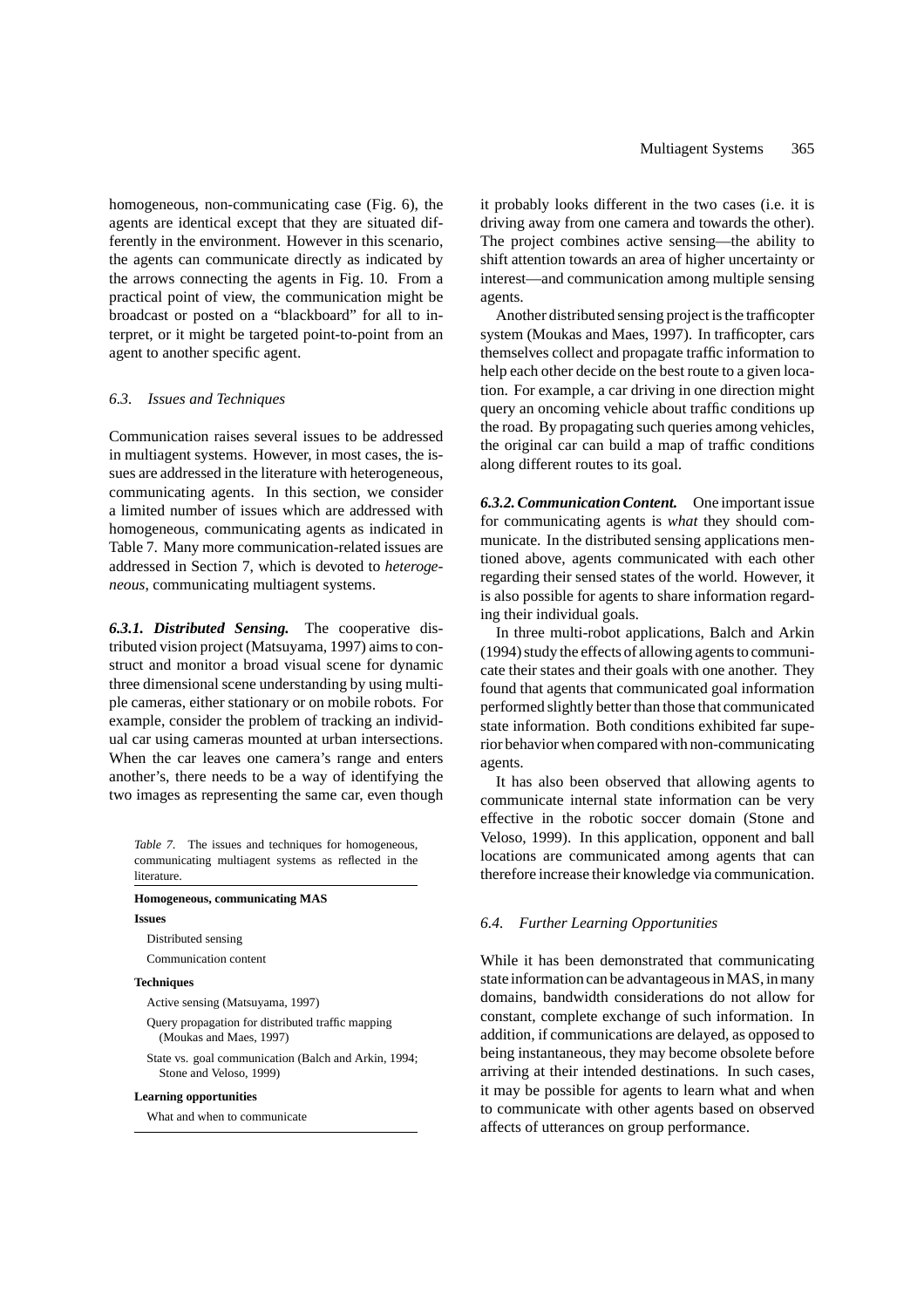## **7. Heterogeneous Communicating Multiagent Systems**

The scenario examined in Section 5 included agents that differ in any number of ways, including their sensory data, their goals, their actions, and their domain knowledge. Such heterogeneous multiagent systems can be very complex and powerful. However the full power of MAS can be realized when adding the ability for heterogeneous agents to communicate with one another. In fact, combining communication and heterogeneity introduces the possibility of having a multiagent system operate similarly to a single-agent system in terms of control. By sending their sensor inputs to and receiving their commands from one agent, all the other agents can surrender control to that single agent. In this case, control is no longer distributed.

## *7.1. Heterogeneous Communicating Multiagent Pursuit*

Allowing for both heterogeneity and communication in the pursuit domain opens up new control possibilities. The current situation is illustrated in Fig. 11.

Tan (1993) uses communicating agents in the pursuit domain to conduct some interesting multiagent Q-learning experiments. In his instantiation of the domain, there are several prey agents and the predators have limited vision so that they may not always know where the prey are. Thus the predators can help each other by informing each other of their sensory input. Tan shows that they might also help each other by exchanging reinforcement episodes and/or control policies.

Stephens and Merx (1990) present one more strategy that always succeeds but requires much more communication than the distributed approach presented in Section 6.1: the "central" strategy. The central strategy is effectively a single control agent with distributed actuators. Three predators transmit all of their sensory inputs to one central agent which then decides where all the predators should move and transmits its decision back to them. In this case, there is really only one intelligent controlling agent and three executors.

Benda et al. (1986), in the original presentation of the pursuit domain, also consider the full range of communication possibilities. They consider the possible



*Figure 11*. The pursuit domain with heterogeneous communicating agents. Agents can be fully heterogeneous as well as being able to communicate with one another.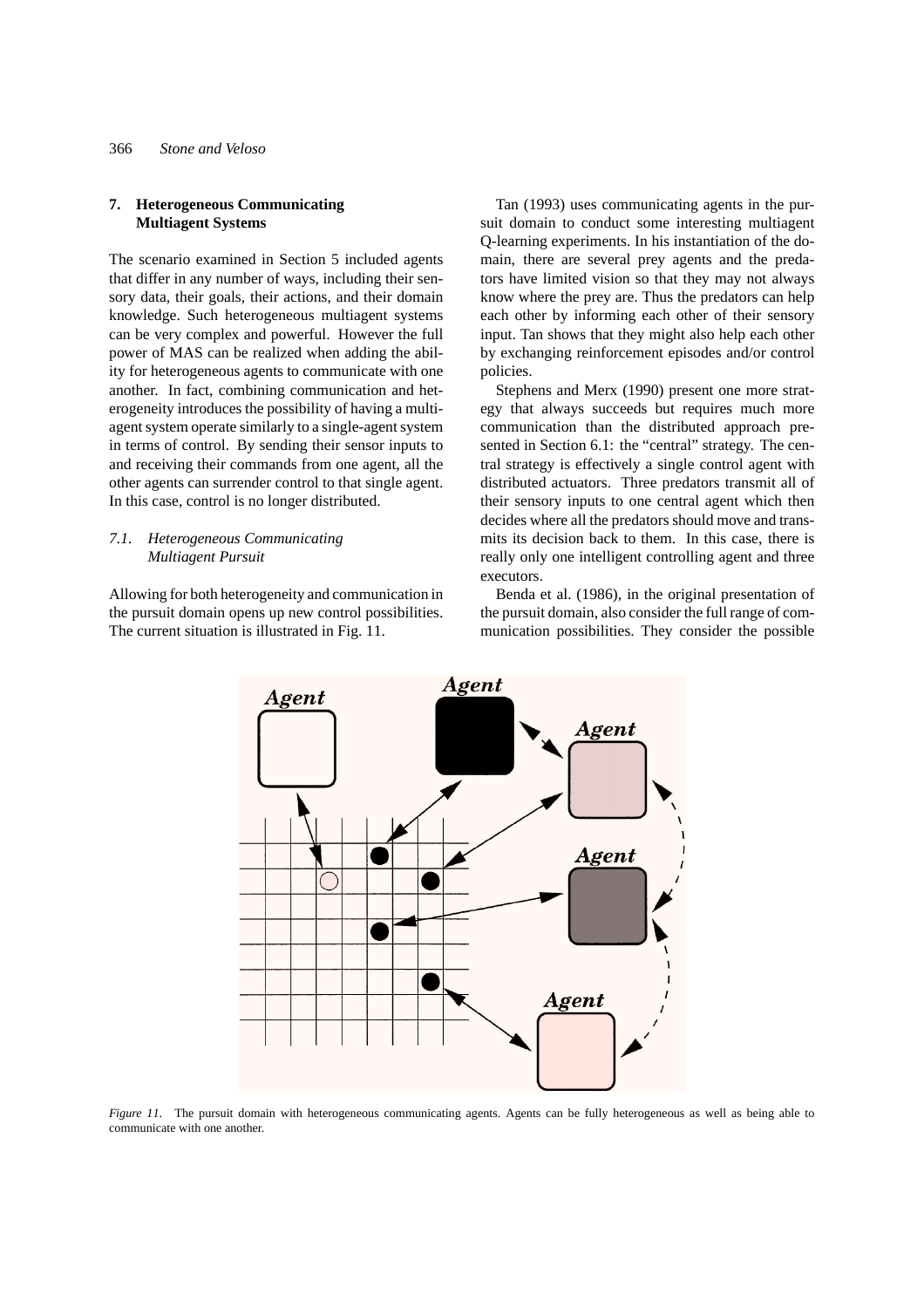organizations of the four predators when any pair can either exchange data, exchange data and goals, or have one make the decisions of the other. The tradeoff between lower communication costs and better decisions is described. Communication costs might come in the form of limited bandwidth or consumption of reasoning time.

Another way to frame this tradeoff is as one between cost and freedom: as communication cost (time) increases, freedom decreases. Osawa suggests that the predators should move through four phases. In increasing order of cost (decreasing freedom), they are: autonomy, communication, negotiation, and control (Osawa, 1995). When the predators stop making sufficient progress toward the prey using one strategy, they should move to the next most expensive strategy. Thus they can close in on the prey efficiently and effectively.

### *7.2. General Heterogeneous Communicating MAS*

The fully general multiagent scenario appears in Fig. 12. In this scenario, we allow the agents to be heterogeneous to any degree from homogeneity to full heterogeneity.

#### *7.3. Issues and Techniques*

Since heterogeneous communicating agents can choose not to communicate, and in some cases can also choose to be homogeneous or at least to minimize their heterogeneity, most of the issues discussed in the previous three scenarios apply in this one as well. Two of the most studied issues are communication protocols and theories of commitment. Already discussed in the context of the heterogeneous, non-communicating MAS scenario, the issue of benevolence vs. competitiveness becomes more complicated in the current context. These issues and others along with some of the existing techniques to deal with them are described below and summarized in Table 8.

*7.3.1. Understanding Each Other.* In all communicating multiagent systems, and particularly in domains with agents built by different designers, there must be some set language and protocol for the agents to use when interacting. Independent aspects of protocols are information content, message format, and coordination conventions. Among others, existing protocols for these three levels are: KIF for content (Genesereth and Fikes, 1992), KQML for message format (Finin et al., 1994), and COOL for coordination (Barbuceanu and



*Figure 12.* The general communicating MAS scenario. Agents can be heterogeneous to any degree. Information can be transmitted directly among agents as indicated by the arrows between agents. Communication can either be broadcast or transmitted point-to-point.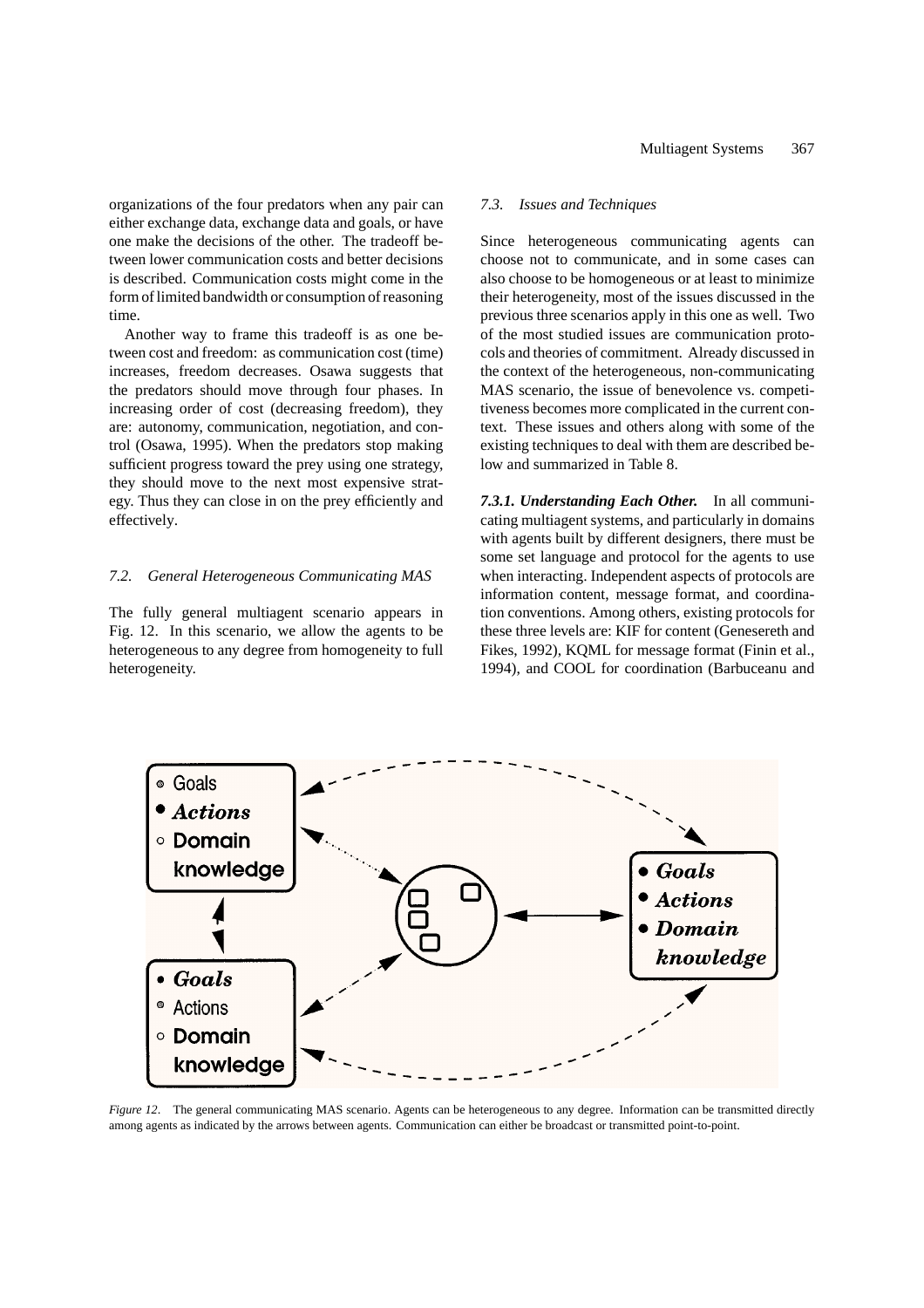*Table 8*. The issues, techniques, and learning opportunities for heterogeneous, communicating multiagent systems as reflected in the literature.

| Heterogeneous communicating                                                                                             |
|-------------------------------------------------------------------------------------------------------------------------|
| <b>Issues</b>                                                                                                           |
| Understanding each other                                                                                                |
| Planning communicative acts                                                                                             |
| Benevolence vs. competitiveness                                                                                         |
| Negotiation                                                                                                             |
| Resource management (schedule coordination)                                                                             |
| Commitment/decommitment                                                                                                 |
| Collaborative localization                                                                                              |
| Changing shape and size                                                                                                 |
| <b>Techniques</b>                                                                                                       |
| Language protocols: KIF (Genesereth and Fikes, 1992),<br>KOML (Finin et al., 1994), COOL<br>(Barbuceanu and Fox, 1995). |

Grounding meaning via shared experience (Jung and Zelinsky, 2000).

Legacy systems integration (Jennings and Wittig, 1992).

Language learning (Grand and Cliff, 1998).

Speech acts (Cohen and Levesque, 1995; Lux and Steiner, 1995).

Learning social behaviors (Mataric, 1994b).

Reasoning about truthfulness (Rosenschein and Zlotkin, 1994; Sandholm and Lesser, 1996).

Multiagent Q-learning (Tan, 1993; Weiß, 1995).

Training other agents' Q-functions (track driving) (Clouse, 1996).

Minimize the need for training (Potter et al., 1995).

Cooperative co-evolution (Bull et al., 1995).

Contract nets for electronic commerce (Sandholm and Lesser, 1995).

Market-based systems (Huberman nd Clearwater, 1995).

Bayesian learning in negotiation: model others (Zeng and Sycara, 1998).

Market-based methods for distributed constraints (Parunak et al., 1998).

Generalized partial global planning (GPGP) (Decker and Lesser, 1995; Lesser, 1998).

Learning to choose among coordination methods (Sugawara and Lesser, 1995).

Query response in information networks (Sycara et al., 1996).

Division of independent tasks (Parker, 1994, 2000).

Internal, social, and collective (role) commitments (Castelfranchi, 1995).

Commitment states (potential, pre, and actual) as planning states (Haddadi, 1995).

Belief/desire/intention (BDI) model: OASIS (Rao and Georgeff, 1995).

(*Continued*).

| Table 8. | (Continued). |
|----------|--------------|
|----------|--------------|

| BDI commitments only over intentions<br>(Rao and Georgeff, 1995).                                   |
|-----------------------------------------------------------------------------------------------------|
| Coalitions (Zlotkin and Rosenschein, 1994;<br>Shehory and Kraus, 1995; Sandholm and Lesser, 1995a). |
| Fusing uncertain sensor data<br>(Fox et al., 2000; Grabowski et al., 2000).                         |
| Inter-component communication in metamorphic robots<br>(Castaño et al., 2000).                      |
| <b>Learning opportunities</b>                                                                       |
| Evolving language                                                                                   |
| Effects of speech acts on global dynamics                                                           |
| Communication utility and truthfulness                                                              |
| Commitment utility                                                                                  |

Fox, 1995). There has been a lot of research done on refining these and other communication protocols.

One challenge that arises in using symbolic communication among agents is making sure that the symbols are grounded similarly in the internal representations of the different agents. In an approach related to the social conventions discussed in Section 5, it is possible to use shared past experiences to ground a symbolic representation. This technique has been used in a heterogeneous multi-robot vacuum cleaning task (Jung and Zelinsky, 2000).

One of the first industrial multiagent systems, ARCHON (Jennings and Wittig, 1992) successfully integrated several legacy systems. Applied in five different industrial settings, ARCHON successfully allows independently developed, heterogeneous computer systems to communicate in order to create collaborative, process control systems.

Creatures (Grand and Cliff, 1998) is a multiagent computer game based on sophisticated biological models, such as genetic codes, hormones, and energy systems. Agents have the ability to grow and learn, including a simple verb-object language, based on interactions with a human user or other agents in the environment.

*7.3.2. Planning Communicative Acts.* When an agent transmits information to another agent, it has an effect just like any other action would have. Thus within a planning framework, one can define preconditions and effects for communicative acts. When combined with a model of other agents, the effect of a communication act might be to alter an agent's belief about the state of another agent or agents. The theory of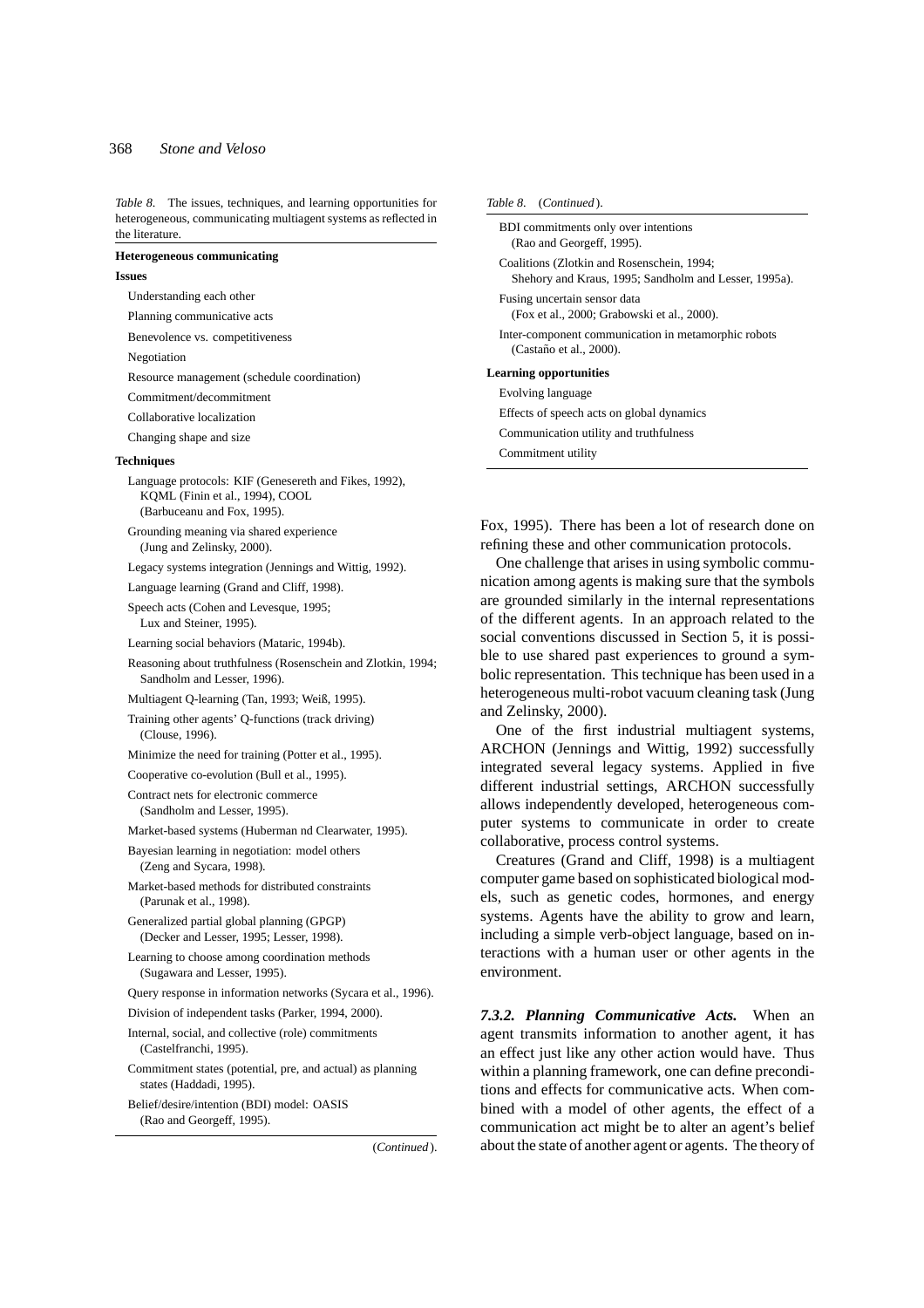communication as action is called *speech acts* (Cohen and Levesque, 1995; Lux and Steiner, 1995).

Mataric adds a learning dimension to the idea of speech acts. Starting with the foraging behavior mentioned above (Mataric, 1994a), the agents can then learn to choose from among a set of social behaviors that includes broadcasting and listening (Mataric, 1994b). Q-learning is extended so that reinforcement can be received for direct rewards obtained by the agent itself or for rewards obtained by other agents.

When using communication as a planning action, the possibility arises of communicating misinformation in order to satisfy a particular goal. For instance, an agent may want another agent to believe that something is true. Rather than actually making it true, the agent might just *say* that it is true. For example, Sandholm and Lesser (1996) analyze a framework in which agents are allowed to "decommit" from agreements with other agents by paying a penalty to these other agents. They consider the case in which an agent might not be truthful in its decommitment, hoping that the other agent will decommit first. In such situations, agents must also consider what communications to believe (Rosenschein and Zlotkin, 1994).

*7.3.3. Benevolence vs. Competitiveness.* Some studies involving competitive agents were described in the heterogeneous non-communicating scenario (see Section 5). In the current scenario, there are many more examples of competitive agents.

Similar to Tan's work on multiagent RL in the pursuit domain (Tan, 1993) is Weiß's work with competing Q-learners. The agents compete with each other to earn the right to control a single system (Weiß, 1995). The highest bidder pays a certain amount to be allowed to act, then receives any reward that results from the action.

Another Q-learning approach, this time with benevolent agents, has been to explore the interesting idea of having one agent teach another agent through communication (Clouse, 1996). Starting with a *trainer*that has moderate expertise in a task, a learner can be rewarded for mimicking the trainer. Furthermore, the trainer can recommend to the learner what action to take in a given situation so as to direct the learner towards a reward state. Eventually, the learner is able to perform the task without any guidance.

While training is a useful concept, some research is driven by the goal of reducing the role of the human trainer. As opposed to the process of *shaping*, in which

the system designer develops simple behaviors and slowly builds them into more complex ones, populations appropriately seeded for competitive co-evolution can reduce the amount of designer effort. Potter and Grefenstette (1995) illustrate this effect in their domain described above in which two robots compete for a stationary pellet of food. Subpopulations of rules used by GAs are seeded to be more effective in different situations. Thus specialized subpopulations of rules corresponding to shaped behaviors tend to emerge.

GAs have also been used to evolve separate communicating agents to control different legs of a quadrapedal robot using cooperative co-evolution (Bull et al., 1995).

*7.3.4. Negotiation.* Drawing inspiration from competition in human societies, several researchers have designed negotiating multiagent systems based on the law of supply and demand. In the *contract nets* framework (Smith, 1980), agents all have their own goals, are self-interested, and have limited reasoning resources. They bid to accept tasks from other agents and then can either perform the tasks (if they have the proper resources) or subcontract them to other agents. Agents must pay to contract their tasks out and thus shop around for the lowest bidder. Many multiagent issues arise when using contract nets (Sandholm and Lesser, 1995b).

In a similar spirit is an implemented multiagent system that controls air temperature in different rooms of a building (Huberman and Clearwater, 1995). A person can set one's thermostat to any temperature. Then depending on the actual air temperature, the agent for that room tries to "buy" either hot or cold air from another room that has an excess. At the same time, the agent can sell the excess air at the current temperature to other rooms. Modeling the loss of heat in the transfer from one room to another, the agents try to buy and sell at the best possible prices. The market regulates itself to provide equitable usage of a shared resource.

Zeng and Sycara (1998) study a competitive negotiation scenario in which agents use Bayesian Learning techniques to update models of each other based on bids and counter bids in a negotiation process.

The MarCon system (Parunak et al., 1998) uses market-based methods for distributed constraint problems. Designers at different points along a supply chain negotiate the characteristics of the overall design by buying and selling characteristics and propagating the resulting constraints.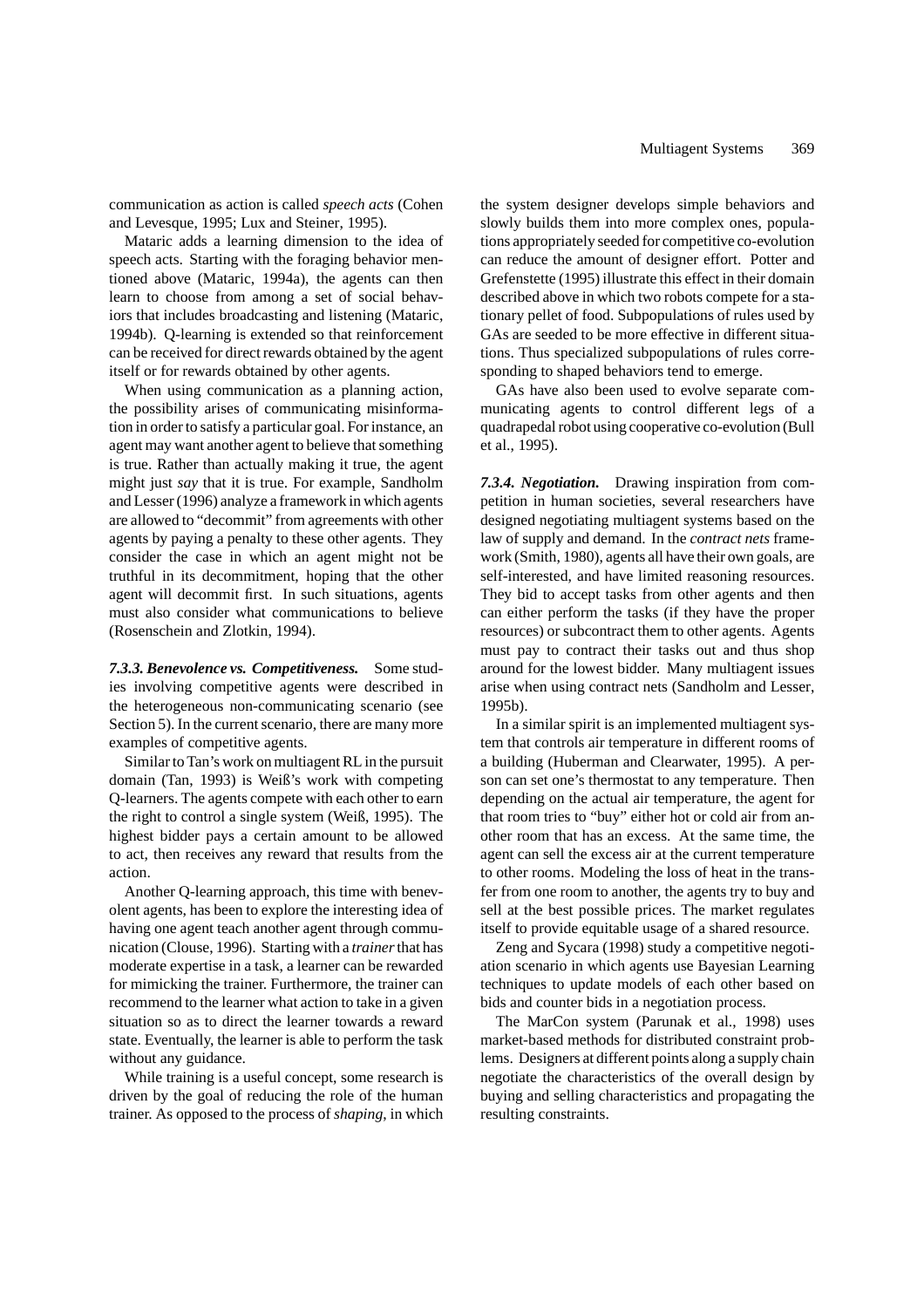*7.3.5. Resource Management.* MarCon is an example of multiagent resource management: the design characteristics desired by one agent may consume the resources of another.

Similarly, generalized partial global planning (GPGP) allows several heterogeneous agents to post constraints, or commitments to do a task by some time, to each other's local schedulers and thus coordinate without the aid of any centralized agent (Decker and Lesser, 1995). A proposed general multiagent architecture based on GPGP contains five components: "local agent scheduling, multiagent coordination, organizational design, detection, and diagnosis (Lesser, 1998)."

In a heterogeneous, communicating multiagent system applied to diagnosis of a local area network, agents learn to choose among different coordination strategies based on the current situation (Sugawara and Lesser, 1993, 1995). Less sophisticated coordination methods require fewer network and time resources, but may lead to tasks failing to be executed or to redundant actions by multiple agents.

RETSINA (Sycara et al., 1996) uses three classes of heterogeneous, communicating agents to deliver information in response to specific user queries in information networks. RETSINA is able to satisfy the information requests of multiple users by searching multiple information sources, while considering network constraints and resource limitations of information agents. RETSINA has been used to implement several distributed network applications including a financial portfolio manager, a personal information manager and meeting scheduler, and a satellite visibility forecaster.

ALLIANCE and its learning variant L-ALLIANCE (Parker, 1994, 2000) use communication among heterogeneous robots to help divide independent tasks among the robots. With an emphasis on fault tolerance, agents only broadcast the task that they are currently working on. If the communication fails, multiple robots might temporarily try to do the same task, but they will eventually realize the conflict by observation and one will move on to a different task. In L-ALLIANCE, robots learn to evaluate each other's abilities with respect to specific tasks in order to more efficiently divide their tasks among the team.

*7.3.6. Commitment/Decommitment.* When agents communicate, they may decide to cooperate on a given task or for a given amount of time. In so doing, they make *commitments* to each other. Committing to

another agent involves agreeing to pursue a given goal, possibly in a given manner, regardless of how much it serves one's own interests. Commitments can make systems run much more smoothly by providing a way for agents to "trust" each other, yet it is not obvious how to get self-interested agents to commit to others in a reasonable way. The theory of commitment and decommitment (when the commitment terminates) has consequently drawn considerable attention.

Castelfranchi (1995) defines three types of commitment: internal commitment—an agent binds itself to do something; social commitment—an agent commits to another agent; and collective commitment—an agent agrees to fill a certain role. Setting an alarm clock is an example of internal commitment to wake up at a certain time.

Commitment states have been used as planning states: potential cooperation, pre-commitment, and commitment (Haddadi, 1995). Agents can then use means-ends analysis to plan for goals in terms of commitment opportunities. This work is conducted within a model called belief/desire/intention, or BDI.

BDI is a popular technique for modeling other agents. Other agents' domain knowledge (beliefs) and goals (desires) are modeled as well as their "intentions," or goals they are currently trying to achieve and the methods by which they are trying to achieve them. The BDI model is used to build a system for air-traffic control, OASIS (Rao and Georgeff, 1995), which has been implemented for testing (in parallel with human operators who retain full control) at the airport in Sydney, Australia. Each aircraft is represented by a controlling agent which deals with a global sequencing agent. OASIS mixes reactive and deliberative actions in the agents: they can break out of planned sequences when coming across situations that demand immediate reaction. Since agents cannot control their beliefs or desires, they can only make commitments to each other regarding their intentions.

Finally, groups of agents may decide to commit to each other. Rather than the more usual two-agent or all-agent commitment scenarios, there are certain situations in which agents may want to form coalitions (Zlotkin and Rosenschein, 1994). Since this work is conducted in a game theory framework, agents consider the utility of joining a coalition in which they are bound to try to advance the utility of other members in exchange for reciprocal consideration. Shehory and Kraus (1995) present a distributed algorithm for task allocation when coalitions are either needed to perform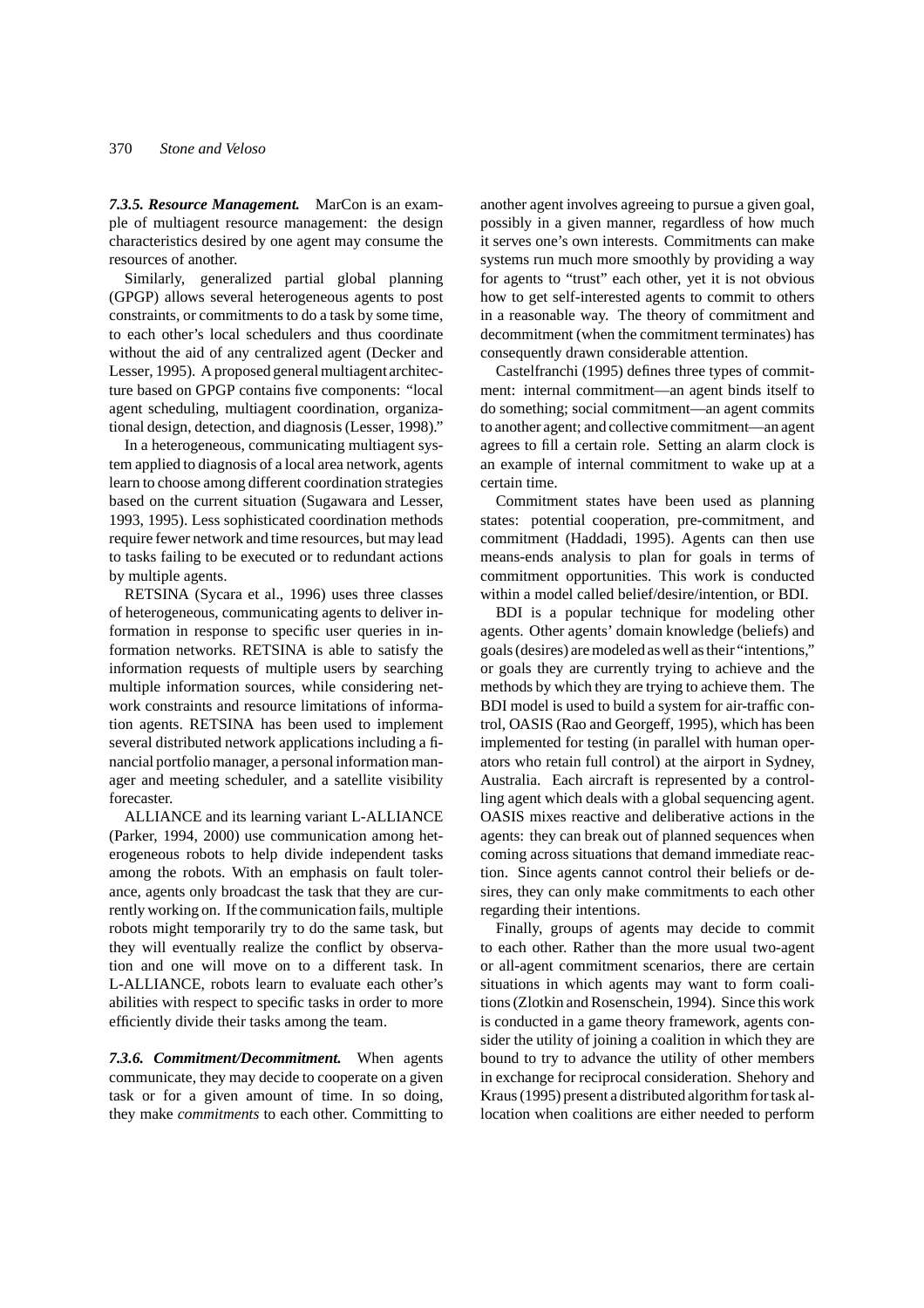tasks or more efficient that single agents. Sandholm and Lesser (1995a) use a vehicle routing domain to illustrate a method by which agents can form valuable coalitions when it is intractable to discover the optimal coalitions.

*7.3.7. Collaborative Localization.* Localization is a common challenge for autonomous robots. For most robotic tasks, a robot must know where it is situated in the world before it can act effectively. One common approach to localization is Markov localization, in which a robot maintains a probabilistic belief over its current position based on its observations and a map of the environment. Recent work has extended this approach to multiple robots (Fox et al., 2000). When a robot *R*<sup>1</sup> detects another robot  $R_2$ , it can use  $R_2$ 's current belief about  $R_2$ 's position along with the detected relative position of  $R_2$  to increase the data available for  $R_1$ 's own effort to localize. This approach was successfully implemented both on homogeneous robots and on robots with different sensors.

Millibots (Grabowski et al., 2000) are the smallestscale components of another heterogeneous, communicating, multi-robot system that is able to perform collaborative localization and mapping. Each millibot (a robot with dimensions roughly  $6 \text{ cm}^3$ ) is specialized with a subset of sensors that can collect data from the environment. In order to maintain localization, three millibots from the group stay still so that they can be used as reference points for the other robots. Periodically, one of the three can move to a new location (or be replaced by another robot) so that the group as a whole can move. Meanwhile, the sensing robots broadcast their sensory data to a larger robot, which acts as a team leader. The team leader can then fuse the data from the exploring robots and send back tasks for them to accomplish.

*7.3.8. Changing Shape and Size.* CONRO, a "deployable robot with inter-robot metamorphic capabilities," (Castaño et al., 2000) is a particularly ambitious project involving heterogeneous, communicating robots. The goal is to create a robot that can change shape and size by reconfiguring its components, splitting into parts, or joining back together again. While the project has thus far focussed on the considerable challenge of creating the necessary hardware components, Castaño et al. discuss the need for wireless inter-component communication to support docking and remote sensing.

### *7.4. Further Learning Opportunities*

Once again, there are many possible ways in the current scenario to enhance MAS with ML techniques. Within this heterogeneous communicating multiagent scenario there is a clear need to pre-define a language and communication protocol for use by the agents. However, an interesting alternative would be to allow the agents to learn for themselves what to communicate and how to interpret it. For example, an agent might be given a small language of utterances and a small set of meanings, but no mapping between the two. Agents would then have to learn both what to say and how to interpret what they hear. A possible result would be more efficient communications: they would need to be understandable only by the agents rather than by both agents and humans.

When considering communications as speech acts, agents could be allowed to learn the effects of speech on the global dynamics of the system. In domains with low bandwidth or large time delays associated with communication, the utility of communicating at a given moment might be learned. In addition, if allowed to learn to communicate, agents are more likely to avoid being reliably conned by untruthfulness in communication: when another agent says something that turns out not to be true, it will not be believed so readily in the future.

Finally, commitment—the act of taking on another agent's goals—has both benefits and disadvantages. System builders may want to allow their agents to learn when to commit to others. The learning opportunities in this scenario are summarized in Table 8.

#### **8. Robotic Soccer**

Several multiagent domains have been mentioned throughout the course of this survey, including design, planning, entertainment, games, air-traffic control, air combat, personal assistants, load-balancing, network routing, and robotic leg control. In this section a single domain which embodies most multiagent issues is presented.

Robotic soccer is a particularly good domain for studying MAS. Originated by Mackworth (1993), it has been gaining popularity in recent years, with several international competitions taking place (Kitano, 1996; Kim, 1996; Kitano, 1998; Asada and Kitano, 1999; Veloso et al., 2000). It is also the subject of an official IJCAI-97 Challenge (Kitano et al., 1997b).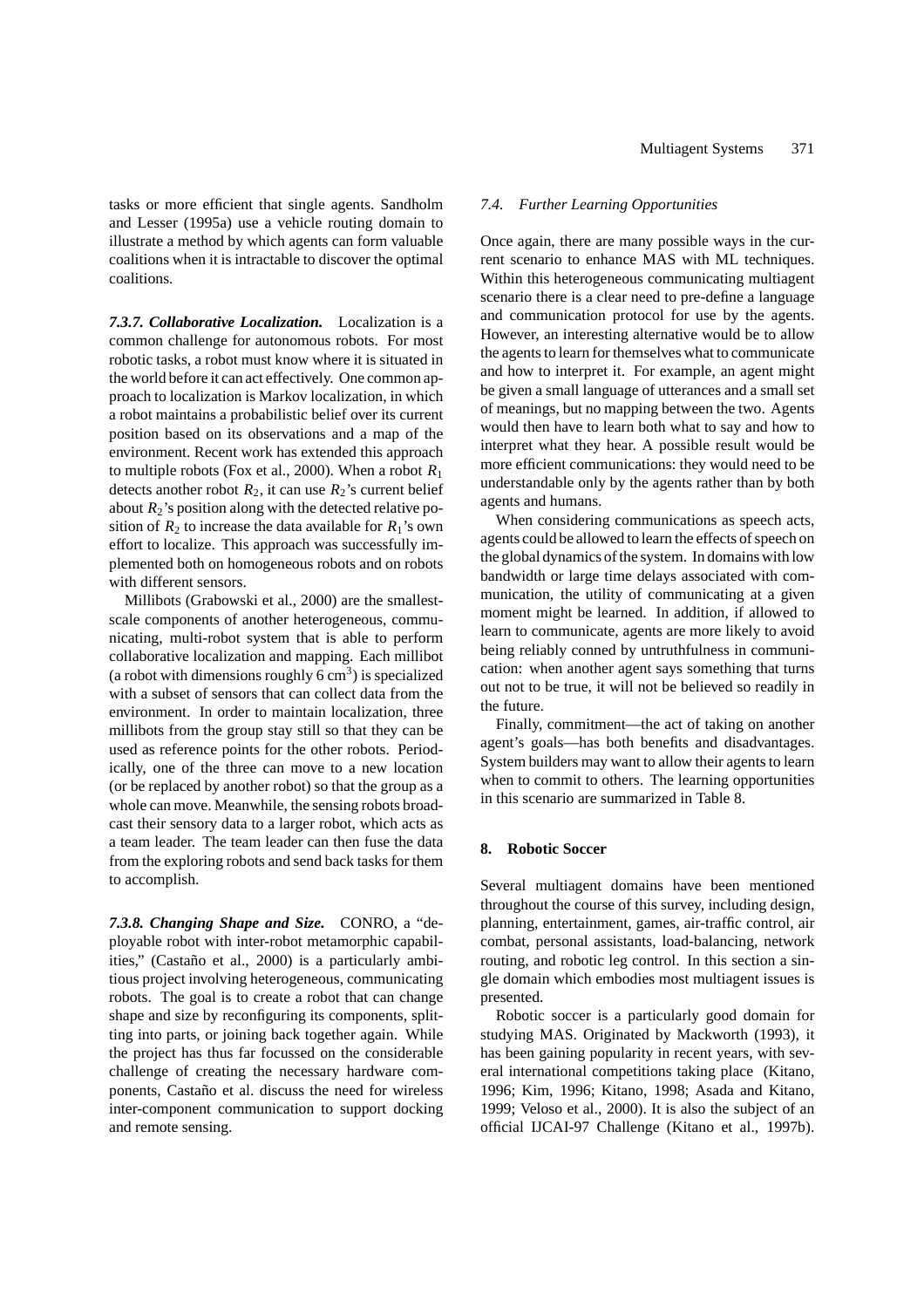It can be used to evaluate different MAS techniques in a direct manner: teams implemented with different techniques can play against each other.

Although the pursuit domain serves us well for purposes of illustration, robotic soccer is much more complex and interesting as a general test bed for MAS. Even with many predators and several prey, the pursuit domain is not complex enough to simulate the real world. Although robotic soccer is a game, most realworld complexities are retained. A key aspect of soccer's complexity is the need for agents not only to control themselves, but also to control the ball which is a passive part of the environment.

### *8.1. Overview*

Robotic soccer can be played either with real robots or in a simulator. The first robotic soccer system was the Dynamo system (Barman et al., 1993). Barman et al. built a 1 vs. 1 version of the game.

Some robotic issues can only be studied in the realworld instantiation, but there are also many issues that can be studied in simulation. A particularly good simulator for this purpose is the "soccer server" developed by Noda (1998) and pictured in Fig. 13. This

simulator is realistic in many ways: the players' vision is limited; the players can communicate by posting to a blackboard that is visible to all players; all players are controlled by separate processes; each team has 11 players; each player has limited stamina; actions and sensors are noisy; and play occurs in real time. The simulator provides a domain and supports users who wish to build their own agents. Furthermore, teams of agents can be evaluated by playing against each other, or perhaps against standard teams. The simulator was first used for a competition among twenty-nine teams from around the world in 1997 (Kitano et al., 1997a) and continues to be used for this purpose currently. Thus robotic soccer satisfies Decker's criteria for DAI test beds (Decker, 1996a). The advantages of robotic soccer as a test bed for MAS are summarized in Table 9.

### *8.2. MAS in Robotic Soccer*

The main goal of any test bed is to facilitate the trial and evaluation of ideas that have promise in the real world. A wide variety of MAS issues can be studied in simulated robotic soccer. In fact, most of the MAS issues listed in Table 2 can be feasibly studied in the soccer simulator.



*Figure 13*. The soccer server system.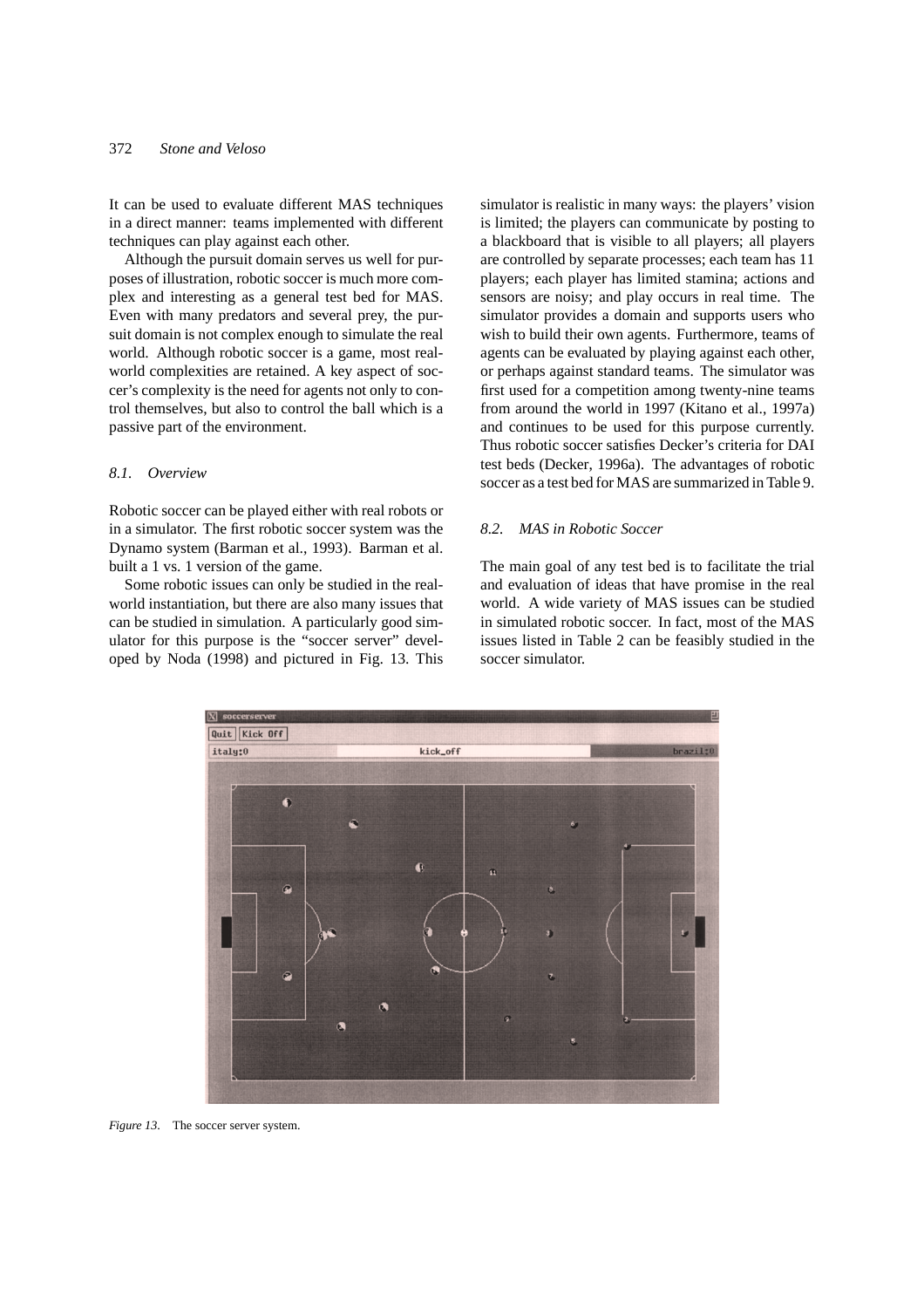*Table 9*. Advantages of (simulated) robotic soccer as a MAS test bed.

Complex enough to be realistic Easily accessible Embodies most MAS issues Direct comparisons possible Good multiagent ML opportunities

**Homogeneous, non-communicating MAS** can be studied in robotic soccer by fixing the behavior of the opposing team and populating the team being studied with identical, mute players. To keep within the homogeneous agent scenario, the opponents must not be modeled as agents.

- In this context, the players can be *reactive or deliberative* to any degree. The extremely reactive agent might simply look for the ball and move straight at it, shooting whenever possible. At this extreme, the players may or may not have any knowledge that they are part of a team.
- On the other hand, players might *model each other*, thus enabling deliberative reasoning about whether to approach the ball or whether to move to a different part of the field in order to defend or to receive a pass.
- With players modeling each other, they may also reason about how to *affect each other*'*s behaviors* in this inherently dynamic environment.
- It is possible to study the relative merits of *local and global perspectives* on the world. Robots can be given global views with the help of an overhead camera, and the soccer server comes equipped with an omniscient mode that permits global views. Simulated robotic soccer is usually approached as a problem requiring local sensing.

**Heterogeneous, non-communicating MAS** can also be studied in the robotic soccer domain.

- Since each player has several teammates with the same global goal and several opponents with the opposite goal, each player is both *benevolent and competitive* at the same time. This possibility for combination of collaborative and adversarial reasoning is a major feature of the domain.
- If the teams are learning during the course of a single game or over several games, all the issues of *learning agents*, including the "arms race" and the credit-assignment problem, arise.
- In the soccer server, stamina is a resource assigned to each individual agent. At the team level, stamina is important for *resource management*: if too many agents are tired, the team as a whole will be ineffective. Therefore, it is to the team's advantage to distribute the running among the different agents.
- When trying to collaborate, players' actions are usually interdependent: to execute a successful pass, both the passer and the receiver must execute the appropriate actions. Thus *modeling each other* for the purpose of coordination is helpful. In addition, if opponents' actions can be predicted, then proactive measures might be taken to render them ineffective.
- *Social conventions*, such as programmed notions of when a given agent will pass or which agents should play defense, can also help coordination. The lockerroom agreement is an example of social conventions within a team.
- Since communication is still not allowed, the players must have a reliable method for filling the different team *roles* needed on a soccer team (e.g. defender, forward, goaltender) which can be achieved via a flexible teamwork structure.

**Homogeneous, communicating MAS** can be studied by again fixing the behavior of the opposing team and allowing teammates to communicate.

- *Distributed sensing* can be studied in this context due to the large amount of hidden state inherent in the soccer server. At any given moment, a particular agent can see only a small portion of the world. Only by communicating with teammates can it get a more complete picture of the world.
- It is particularly important in the soccer server to choose *communication content* carefully. Since players have only a limited hearing frequency, a frivolous utterance can cause subsequent more important information to go unheard.

**Heterogeneous, communicating MAS** is perhaps the most appropriate scenario to study within the context of robotic soccer. Since the agents indeed are heterogeneous and can communicate, the full potential of the domain is realized in this scenario.

- With players sending messages to each other, they must have a language in order to *understand each other*.
- Especially in the single-channel, low-bandwidth communication environment modeled by the soccer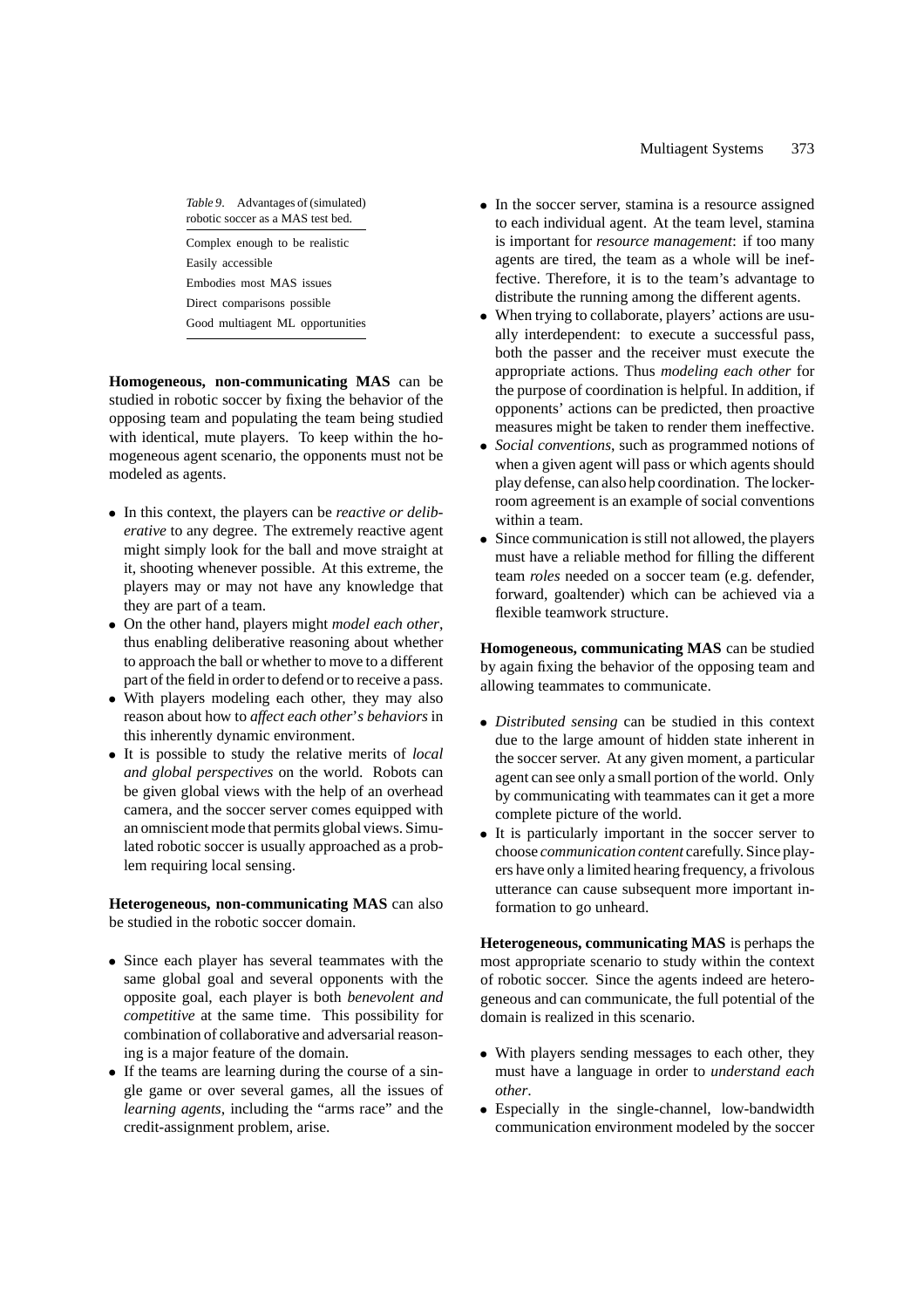## 374 *Stone and Veloso*

server, agents must *plan their communicative acts*. If the opponents can understand the same language, a planned utterance can affect the knowledge of both teammates and opponents. The utility of communication must be carefully considered and the possibility of lying in order to fool the opponent arises. In addition, the low-bandwidth creates the condition that sending a message may prevent other messages from getting through.

- Like in the heterogeneous, non-communicating scenario, since agents have both teammates and adversaries, they must reason about being both *benevolent and competitive*.
- *Negotiation* protocols may be useful in the robotic soccer domain if different agents, based on their different sensory perspectives, have different opinions about what course of action would be best for the team.
- In a real-time environment, timing is very important for any team play, including a simple pass. Thus, *resource management* in terms of timing, or action coordination, is crucial.
- Protocols are also needed for *commitment* to team plays: the passer and receiver in a pass play must both agree to execute the pass. For more complex team plays, such as our set-plays, several players may need to commit to participate. But then the issue arises of how single-mindedly they must adhere to the committed play: when may they react to more pressing situations and ignore the commitment?
- When an agent is unsure of its position in the environment, it can take cues from other agents, via either observation or communication, thus exhibiting *collaborative localization*.

In terms of the reasons to use MAS presented in Table 1, robotic soccer systems usually require separate agents for controlling the separate players, and they can benefit from the parallelism, robustness, and simpler programming of MAS. Systems whose players have onboard sensors are necessarily multiagent, since no single agent has access to all of the players' sensory inputs. Some competitions also stipulate in their rules that the robots must be controlled by separate agents. At the very least, the two teams must be controlled by separate agents. Even teams that could theoretically be controlled by a single agent stand to gain by using MAS. By processing the sensory inputs of the different players separately, multiple agents can control their players in parallel, perhaps contending with different tasks on the field. One player might be in position to

defend its goal, while another is preparing an offensive attack. These players need not be controlled by the same agent: they can go about their tasks in parallel. Furthermore, if any of the agents fails for some reason (as often happens in real robotic systems), the other agents can attempt to compensate and continue playing. Finally, it is empirically easier to program a single agent per player than it is to control an entire team centrally.

As demonstrated above, most of the MAS issues summarized in Table 2 can be studied in robotic soccer. We now review the research that has been conducted in this domain. First, we describe research conducted in the "early years", before organized robotic soccer workshops, that served as the foundations for the recent popularity of the domain. Second, we review some of the research presented at dedicated robotic soccer workshops held in conjunction with the international competitions, as well as other contemporary robotic soccer-related research.

## *8.3. Foundations*

Producing natural language commentary from realtime input, the SOCCER system (Andre et al., 1988) was the first AI research related to soccer. SOCCER analyzed *human* soccer games. By looking for triggers and terminations of events such as a player running or the ball being passed, SOCCER aims to announce important events without redundancy.

*Robotic* soccer was introduced as an interesting and promising domain for AI research at the Vision Interface conference in June, 1992 (Mackworth, 1993). The first working robotic soccer systems (Barman et al., 1993; Sahota et al., 1995) were also described at that time. A ground-breaking system for robotic soccer, and the one that served as the inspiration and basis for the authors' own research in the robotic soccer domain, the Dynamite test bed was designed to be capable of supporting several robots per team, but most work has been done in a 1 vs. 1 scenario. It uses an overhead camera and color-based detection to provide global sensory information to the robots. Dynamite was used to introduce a decision making strategy called reactive deliberation which was used to choose from among seven hard-wired behaviors (Sahota, 1994). Subsequently, an RL approach based on high-level sensory predicates was used to choose from among the same hard-wired behaviors (Ford et al., 1994).

Asada et al. (1994a) developed the first robots equipped with on-board sensing capabilities. These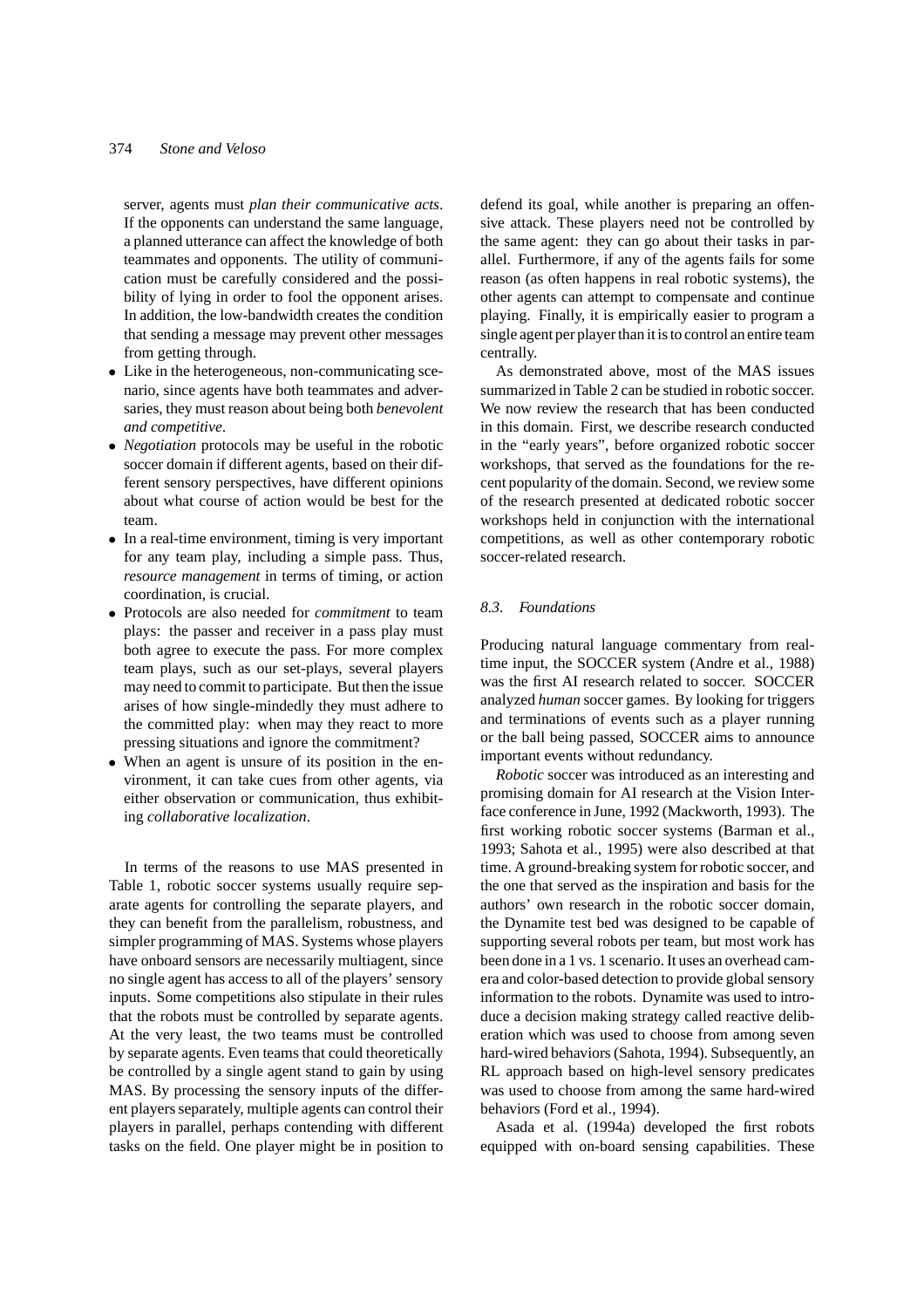robots use learning from easy missions, an RL training technique, to learn to hit a stationary ball into the goal. One contribution of this work is the construction of state and action spaces that reduce the complexity of the learning task (Asada et al., 1996). As opposed to the action-dependent features used by TPOT-RL which create an abstract feature space prior to learning, states are clustered during learning based on the best action to take from each state. Another contribution is the combination of low-level behaviors, such as shooting and avoiding an opponent, that are learned using RL (Asada et al., 1994b; Uchibe et al., 1996). Rather than building the learned behaviors at different behavior levels as in layered learning, two previously learned control strategies are used to produce a new one, which then replaces the original two.

Minimax-Q learning for Markov games was first applied in an abstract simulated soccer game (Littman, 1994). This version of the domain is much simpler than the soccer server, having 800 states, 5 actions, and no hidden information. One player on each team moves in a grid world and the ball is always possessed by one of the players. Using minimax-Q, players learn optimal probabilistic policies for maneuvering past each other with the ball.

The authors conducted machine learning experiments in a simulator based closely on the Dynasim simulator (Sahota, 1996) which simulates the Dynamite robots mentioned above. First, we used memorybased learning to allow a player to learn when to shoot and when to pass the ball (Stone and Veloso, 1996a). We then used neural networks to teach a player to shoot a moving ball into particular parts of the goal (Stone and Veloso, 1998). Based on training in a small region of the field, our agent was able to learn to successfully time its approach to a moving ball such that it could score from all areas of the field. These experiments served as the basis for our initial learning experiments in the soccer server (Stone and Veloso, 1996b).

In another early learning experiment in the soccer server, a player learned when to shoot and when to pass (Matsubara et al., 1996). The agent bases its decision on the positions of the ball, the goaltender, and one teammate.

### *8.4. The Competition Years*

The research reported in Section 8.3 confirmed the potential of robotic soccer as an AI research domain and justified the value of having large-scale competitions from a research perspective. Starting with the first competitions held in 1996 (Pre-RoboCup-96 and MiroSot-96) and continuing since then, there has been a great deal of robotic soccer-related research. It has been presented both at dedicated robotic soccer workshops held in conjunction with the competitions and in other scientific forums. In this subsection we review some of this recent robotic soccer research.

*8.4.1. Robot Hardware.* Much of the research inspired by competitions has been devoted to building robot hardware that is suitable for this challenging environment, e.g. (Achim et al., 1996; Hong et al., 1996; Hsia and Soderstrand, 1996; Kim et al., 1996; Shim et al., 1996; Veloso et al., 1998a). The emphasis in hardware approaches varies greatly. Some research focuses on fast and robust visual perception of the environment (Sargent et al., 1997; Cheng and Zelinsky, 1998; Han and Veloso, 1998). And some research focuses on automatic calibration of vision parameters (Shen et al., 1998; Veloso and Uther, 1999) in response to the need for vision systems that work under various lighting conditions (conditions at competitions are never the same as in the lab). Instead of vision, one alternative approach is to use a laser range-finder for localization in the environment (Gutmann et al., 1998).

Other research focuses on robot path planning in crowded, dynamic, environments (Han et al., 1996; Kim and Chung, 1996; Bowling and Veloso, 1999). Path planning is particularly challenging with nonholonomic robots because they can only move straight in the direction that they are facing or in curved paths starting from their current location and direction. Omnidirectional robots can simplify path planning considerably: they do not have to consider the direction they are facing as a constraint (Price et al., 1998; Yokota et al., 1998).

In addition to robots developed specifically for the competitions, there have been robots created to exhibit special soccer-related skills. Shoobot (Mizuno et al., 1996, 1998) is a nomad-based robot that can dribble and shoot a soccer ball as it moves smoothly through an open space. The Sony legged robots (Fujita and Kageyama, 1997) walk on four legs. They have been used as the basis of an exclusively legged-robot soccer competition (Veloso et al., 1998c). And the Honda humanoid robots (Hirai, 1997) have been demonstrated kicking a real soccer ball and performing a penalty shot with a shooting and a goaltending robot. This demonstration indicates the feasibility of RoboCup's long-term goal of having a humanoid robot soccer competition on a real soccer field (Kitano et al., 1998).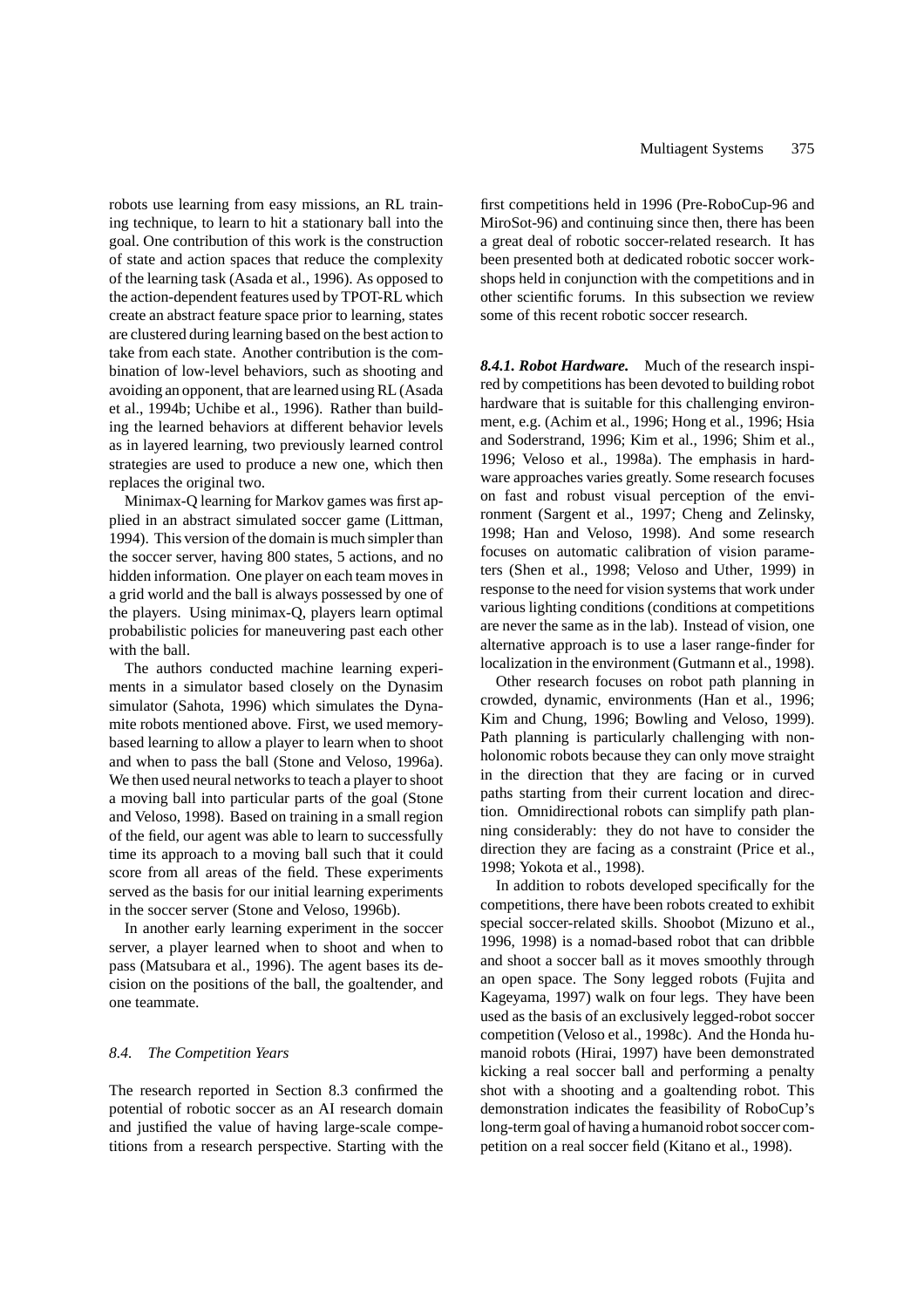*8.4.2. Soccer Server Accessories.* In addition to soccer-playing agent development, the soccer server has been used as a substrate for 3-dimensional visualization, real-time natural language commentary, and education research.

Figure 13 shows the 2-dimensional visualization tool that is included in the soccer server software. SPACE (Shinjoh, 1998) converts the 2-dimensional image into a 3-dimensional image, changing camera angle and rendering images in real time.

Another research challenge being addressed within the soccer server is producing natural language commentary of games as they proceed. Researchers aim to provide both low-level descriptions of the action, for example announcing which team is in possession of the ball, and high-level analysis of the play, for example commenting on the team strategies being used by the different teams. Commentator systems for the soccer server include ROCCO (Andre et al., 1998), MIKE (Matsubara et al., 1999), and Byrne (Binsted, 1999).

*8.4.3. Multiagent Control and Robotic Soccer Strategy.* The robotic soccer domain has inspired many different approaches to building and organizing teams of agents.

Some research is based on applying existing programming methodologies to the robotic soccer domain. Team GAMMA (Noda, 1998) is built using Gaea (Nakashima et al., 1995), a logic programming language that is essentially a multi-threaded, multienvironment version of prolog. Gaea implements a dynamic subsumption architecture, allowing agents to override behaviors in different ways based on the current environment, or behavior context. Team ROGI (de la Rosa et al., 1997) is built using another programming methodology, namely agent-oriented programming (Shoham, 1990).

Other research, introduces new multiagent control methodologies and applies them to robotic soccer. For example, the MICROB robotic soccer team is an implementation of the Cassiopeia programming method (Drogoul and Collinot, 1998). Cassiopeia focuses on the organizational issues of multiagent tasks, analyzing the interdependencies of low-level skills and facilitating the formation of groups based on these inter-dependencies. Temporary organizations are formed based on the contract net framework (Smith, 1980). For example, the player with the ball might contract with another player to place itself in a particular

location to receive a pass. This approach differs from that of the CMUnited-98 small-robot team (Veloso et al., 1999) which uses strategic positioning using attraction and repulsion (SPAR). There, the agents position themselves autonomously, and the agent with the ball decides autonomously where to pass: no negotiation is involved, enabling the players to act as quickly as possible.

Scerri (1998) presents another multi-layered approach to robotic soccer. However, unlike our own hierarchical approach, it does not involve the learning of any behaviors. In this approach, the different abstraction layers deal with different granularities of sensory input. For example, a low-level move-to-ball behavior is given the ball's precise location, while a high-level defend behavior—which might call go-to-ball—knows only that the ball is in the defensive half of the field. The Samba control architecture (Riekki and Roening, 1998) uses two behavior layers: the reactive layer which defines action maps from sensory input to actuator output; and the task layer which selects from among the action maps.

ISIS (Tambe et al., 1998) is a role-based approach to robotic soccer based on STEAM (Tambe, 1997). STEAM defines team behaviors that can be invoked dynamically. There has also been another formationbased approach to positioning agents on the soccer field (Matsumoto and Nagai, 1998). However, unlike in our dynamic formations with flexible positions, the player positions are static and the team formation cannot change dynamically. Several other researchers recognize the importance of decomposing the soccer task into different roles, e.g. (Coradeschi and Karlsson, 1998; Ch'ng and Padgham, 1998).

One approach with dynamically changing roles is developed in a soccer simulator other than the soccer server (Balch, 1998). Balch uses his behavioral diversity measure to encourage role learning in an RL framework, finding that providing a uniform reinforcement to the entire team is more effective than providing local reinforcements to individual players.

Often, definitions of robotic soccer positions involve fixed locations at which an agent should locate itself by default, e.g. (Gutmann et al., 1998; Matsumoto and Nagai, 1998). In contrast, the within a locker-room agreement as described above, flexible positions allow players to adjust their locations within their roles (Stone and Veloso, 1999). The ranges of flexibility are defined a priori as a part of the locker-room agreement. Observational reinforcement learning (Andou, 1998) allows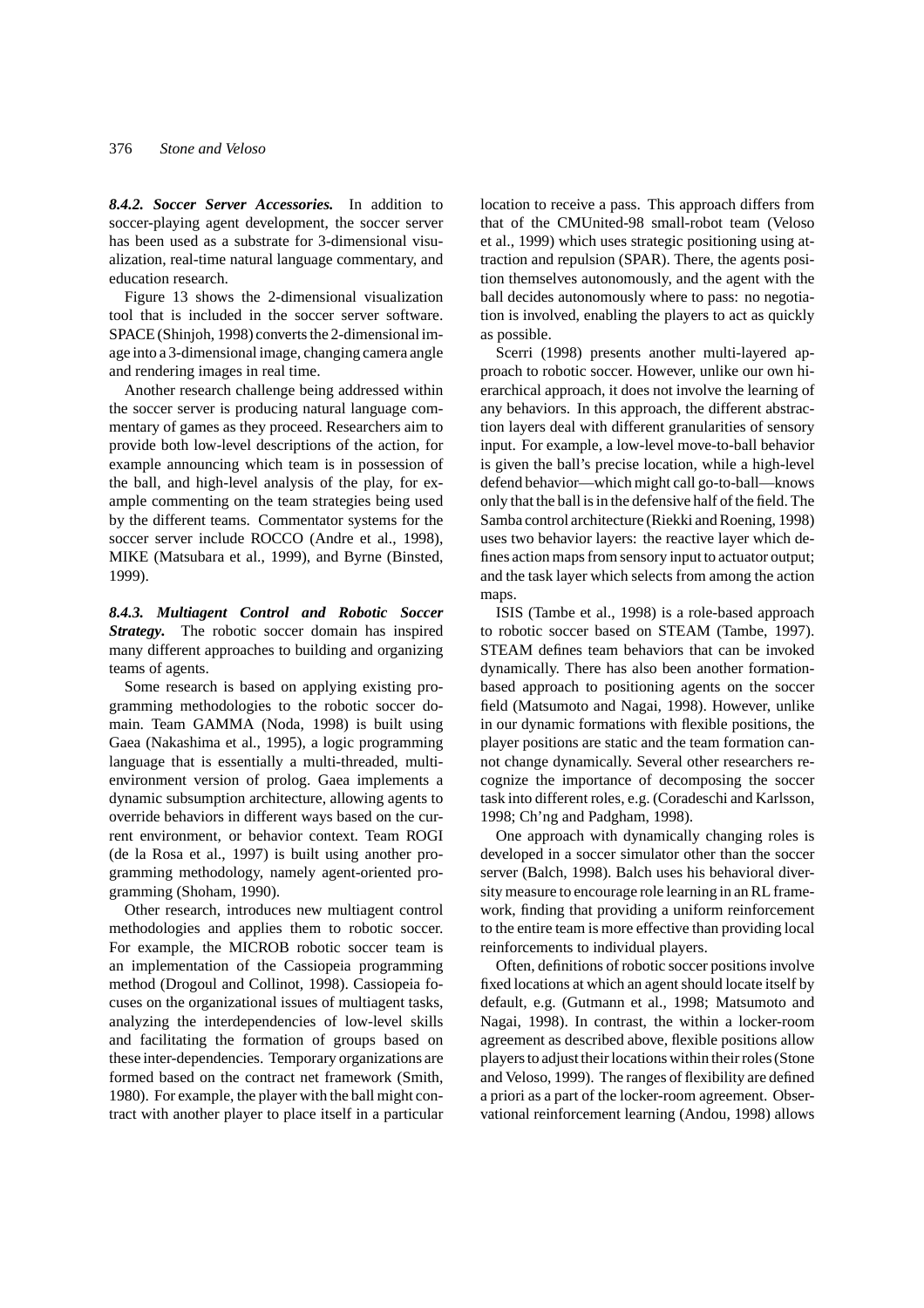agents to *learn* their positions dynamically based on the distribution of past ball locations in a game. A similar approach is also described in Inoue an Wilkin (1997).

In another learning approach, teammate and opponent capabilities are learned through repeated trials of specific actions (Nadella and Sen, 1997). This research is conducted in a soccer simulator in which the ball is always in possession of a player, eliminating the necessity for fine ball control. Each player has an assigned efficiency in the range [0, 1] for the execution of actions such as passing, tackling, and dribbling corresponding to the probability that the action will succeed. Agents do not know the abilities of themselves, their teammates, or the opponents. Instead, they learn to estimate them based on repeated trials. The agents can then base action decisions on the learned parameters.

Layered learning (Stone, 2000) has been implemented in the simulated robotic soccer domain. Layered learning is a general-purpose machine learning paradigm for complex domains in which learning a mapping directly from agents' sensors to their actuators is intractable. Given a hierarchical task decomposition, layered learning allows for learning at each level of the hierarchy, with learning at each level directly affecting learning at the next higher level. TPOT-RL (Stone, 2000) (mentioned above) is used for one of learned layers in a layered learning implementation.

All of the learning approaches described above are used to learn portions of an agent's behavior. Other aspects are created manually. In contrast, a few entirely learned soccer behaviors have been created.

Hexcer (Uther and Veloso, 1997) is an extension of the grid world soccer game described above (Littman, 1994). Rather than square grid locations, the world is defined as a lattice of hexagons. Thus the action space is increased and the geometric constraints are altered. The added complexity necessitates the development of generalized U-trees to allow agents to learn successful policies (Uther and Veloso, 1997). In Hexcer, it is possible for agents to learn straight from sensors to actuators because, like Littman's simulation, Hexcer has a much smaller state space than the soccer server and the agents have no hidden state.

The RoboCup-97 and RoboCup-98 competitions each included one team created using genetic programming (Koza, 1992). In both cases, the goal was to learn entirely from agent sensors to actuators in the soccer server. The first attempt (Luke et al., 1998) was eventually scaled down, although a successful team was created based on some manually created low-level skills.

The following year, Darwin United (Andre and Teller, 1999) entered an entirely learned team.

## **9. Conclusion**

This survey is presented as a description of the field of MAS. It is designed to serve both as an introduction for people unfamiliar with the field and as an organizational framework for system designers. This framework is presented as a series of four increasingly complex and powerful scenarios. The simplest systems are those with homogeneous non-communicating agents. The second scenario involves heterogeneous non-communicating agents. The third deals with homogeneous, communicating agents. Finally, the general MAS scenario involves communicating agents with any degree of heterogeneity.

Each multiagent scenario introduces new issues and complications. In the MAS literature, several techniques and systems already address these issues. After summarizing a wide range of such existing work, useful future directions are presented. Throughout the survey, Machine Learning approaches are emphasized.

Although each domain requires a different approach, from a research perspective the ideal domain embodies as many issues as possible. Robotic soccer is presented here as a useful domain for the study of MAS. Systems with a wide variety of agent heterogeneity and communication abilities can be studied. In addition, collaborative and adversarial issues can be combined in a real-time situation. With the aid of research in such complex domains, the field of MAS should continue to advance and to spread in popularity among designers of real systems.

MAS is an active field with many open issues. Continuing research is presented at dedicated conferences and workshops such as the International Conference on Multiagent Systems (Weiß and Sen, 1996; Sen, 1996; AAAI, 1995). MAS work also appears in many of the DAI conferences and workshops (Proceedings of the 10th International Workshop on Distributed Artificial Intelligence, 1990; Weiß, 1996). This survey provides a framework within which the reader can situate both existing and future work.

#### **Acknowledgments**

We would like to thank Keith Decker, Astro Teller, and the anonymous reviewers for their helpful comments and suggestions.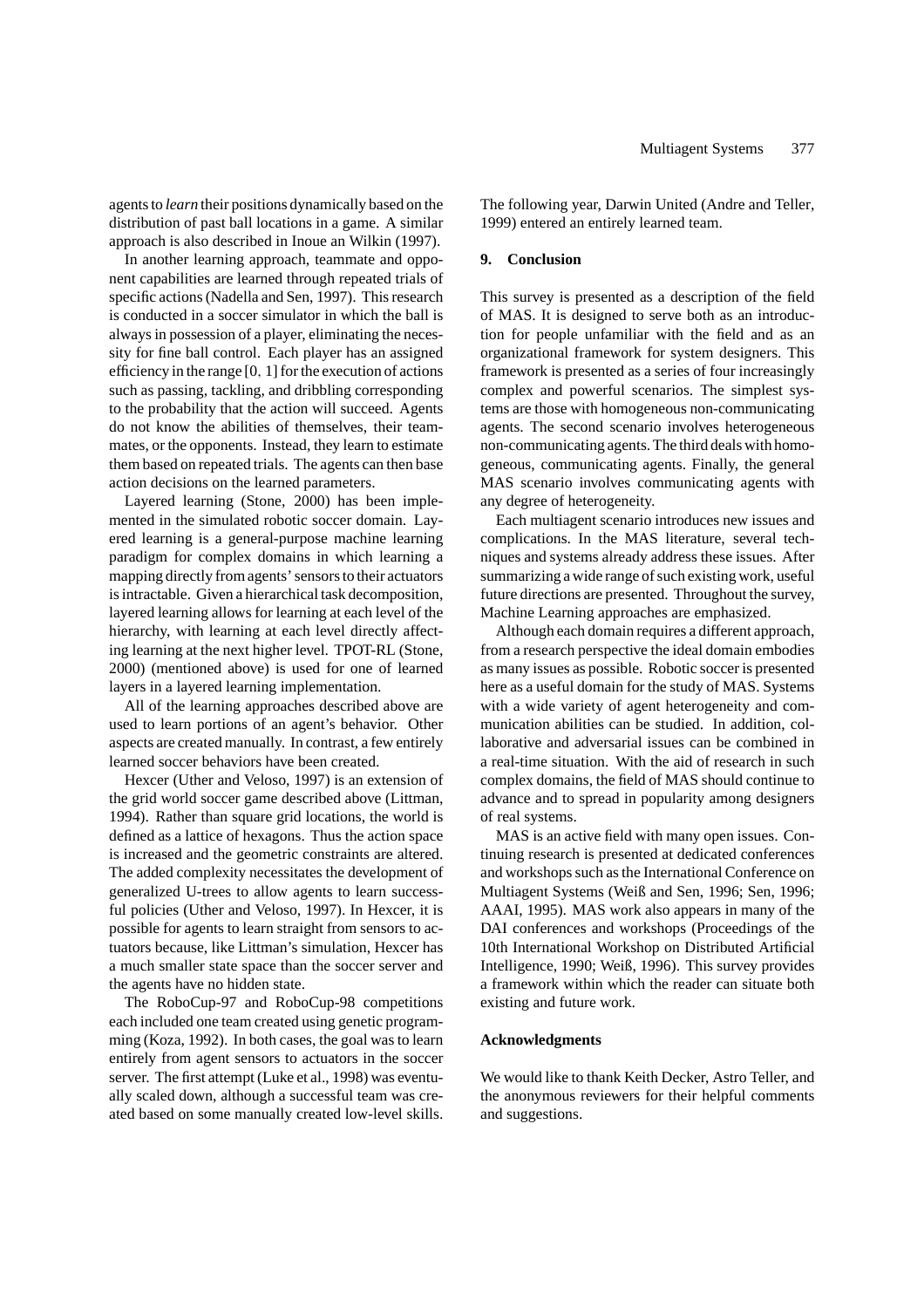#### **References**

- AAAI. 1995. *Proceedings of the First International Conference on Multi-Agent Systems (ICMAS-95)*, Menlo Park, CA, AAAI Press. Victor Lessor-General Chair.
- Achim, S., Stone, P., and Veloso, M. 1996. Building a dedicated robotic soccer system. In *Proceedings of the IROS-96 Workshop on RoboCup*, Osaka, Japan, pp. 41–48.
- Andou, T. 1998. Refinement of soccer agents' positions using reinforcement learning. In *RoboCup-97: Robot Soccer World Cup I*, H. Kitano (Ed.), Springer Verlag: Berlin, pp. 373–388.
- Andre, E., Herzog, G., and Rist, T. 1988. On the simultaneous interpretation of real world image sequences and their natural language description: The system soccer. In *Proc. of the 8th ECAI*, Munich, pp. 449–454.
- Andre, E., Herzog, G., and Rist, T. 1998. Generating multimedia presentations for RoboCup soccer games. In *RoboCup-97: Robot Soccer World Cup I*, H. Kitano (Ed.), Springer Verlag: Berlin, pp. 200–215.
- Andre, D. and Teller, A. 1999. Evolving team Darwin United. In *RoboCup-98: Robot Soccer World Cup II*, M. Asada and H. Kitano (Eds.), Springer Verlag: Berlin.
- Arora, N. and Sen, S. 1996. Resolving social dilemmas using genetic algorithms. In *Adaptation, Coevolution and Learning in Multiagent Systems: Papers from the 1996 AAAI Spring Symposium*, Menlo Park, CA, AAAI Press, pp. 1–5. AAAI Technical Report SS-96-01.
- Asada, M. and Kitano, H. (Eds.) 1999. *RoboCup-98: Robot Soccer World Cup II*, Springer Verlag: Berlin. Lecture Notes in Artificial Intelligence, vol. 1604.
- Asada, M., Noda, S., and Hosoda, K. 1996. Action-based sensor space categorization for robot learning. In *Proc. of IEEE/RSJ International Conference on Intelligent Robots and Systems 1996 (IROS '96)*, pp. 1502–1509.
- Asada, M., Noda, S., Tawaratsumida, S., and Hosoda, K. 1994a. Purposive behavior acquisition on a real robot by vision-based reinforcement learning. In *Proc. of MLC-COLT (Machine Learning Confernce and Computer Learning Theory) Workshop on Robot Learning*, pp. 1–9.
- Asada, M., Uchibe, E., Noda, S., Tawaratsumida, S., and Hosoda, K. 1994b. Coordination of multiple behaviors acquired by visionbased reinforcement learning. In *Proc. of IEEE/RSJ/GI International Conference on Intelligent Robots and Systems 1994*, pp. 917–924.
- Balch, T. 1998. Behavioral diversity in learning robot teams. PhD Thesis, College of Computing, Georgia Institute of Technology.
- Balch, T. 2000. Social entropy: An information theoretic measure of robot team diversity. *Autonomous Robots*, 8(3):1–25.
- Balch, T. and Arkin, R.C. 1994. Communication in reactive multiagent robotic systems. *Autonomous Robots*, 1(1).
- Balch, T. and Arkin, R.C. 1995. Motor schema-based formation control for multiagent robot teams. In *Proceedings of the First International Conference on Multi-Agent Systems (ICMAS-95)*, Menlo Park, California, AAAI Press, pp. 10–16.
- Barbuceanu, M. and Fox, M.S. 1995. COOL: A language for describing coordination in multi agent systems. In *Proceedings of the First International Conference on Multi-Agent Systems (ICMAS-95)*, Menlo Park, California, AAAI Press, pp. 17–24.
- Barman, R.A., Kingdon, S.J., Little, J.J., Mackworth, A.K., Pai, D.K., Sahota, M., Wilkinson, H., and Zhang, Y. 1993. DYNAMO:

Real-time experiments with multiple mobile robots. In *Intelligent Vehicles Symposium*, Tokyo, pp. 261–266.

- Beckers, R., Holland, E., and Deneubourg, J.L. 1994. From local actions to global tasks: Stigmergy and collective robotics. In *Artifical Life IV: Proceedings of the Fourth International Workshop on the Synthesis and Simulation of Living Systems*, R. Brooks and P. Maes (Eds.), MIT Press, pp. 181–189.
- Benda, M., Jagannathan, V., and Dodhiawala, R. 1986. On optimal cooperation of knowledge sources—an empirical investigation. Technical Report BCS-G2010-28, Boeing Advanced Technology Center, Boeing Computing Services, Seattle, Washington.
- Binsted, K. 1999. Character design for soccer commentary. In *RoboCup-98: Robot Soccer World Cup II*, M. Asada and H. Kitano (Eds.), Springer Verlag: Berlin.
- Bond, A.H. and Gasser, L. 1988. An analysis of problems and research in DAI. In *Readings in Distributed Artificial Intelligence*, A.H. Bond and L. Gasser (Eds.), Morgan Kaufmann Publishers: San Mateo, CA, pp. 3–35.
- Bowling, M. and Veloso, M. 1999. Motion control in dynamic multirobot environments. In *Proceedings of The 1999 IEEE International Symposium on Computational Intelligence in Robotics and Automation (CIRA'99)*, Monterrey.
- Bull, L., Fogarty, T.C., and Snaith, M. 1995. Evolution in multi-agent systems: Evolving communicating classifier systems for gait in a quadrupedal robot. In *Proceedings of the Sixth International Conference on Genetic Algorithms*, S. Forrest (Ed.), Morgan Kaufman: San Mateo, CA, pp. 382–388.
- Cao, Y.U., Fukunaga, A.S., and Kahng, A.B. 1997. Cooperative mobile robotics: Antecedents and directions. *Autonomous Robots*, 4:7–27.
- Castaño, A., Shen, W.-M., and Will, P. 2000. CONRO: Towards deployable robots with inter-robot metamorphic capabilities. *Autonomous Robots*, 8(3):309–324.
- Castelfranchi, C. 1995. Commitments: From individual intentions to groups and organizations. In *Proceedings of the First International Conference on Multi-Agent Systems (ICMAS-95)*, Menlo Park, California, AAAI Press, pp. 41–48.
- Ch'ng, S. and Padgham, L. 1998. From roles to teamwork: A framework and architecture. *Applied Artificial Intelligence*, 12:211– 232.
- Cheng, G. and Zelinsky. A. 1998. Real-time vision processing for a soccer playing mobile robot. In *RoboCup-97: Robot Soccer World Cup I*, H. Kitano (Ed.), Springer Verlag: Berlin, pp. 144–155.
- Clouse, J.A. 1996. Learning from an automated training agent. In *Adaptation and Learning in Multiagent Systems*, G. Weiß and S. Sen (Eds.), Springer Verlag: Berlin.
- Cohen, P.R. and Levesque, H.J. 1995. Communicative actions for artificial agents. In *Proceedings of the First International Conference on Multi-Agent Systems (ICMAS-95)*, Menlo Park, California, AAAI Press, pp. 65–72.
- Coradeschi, S. and Karlsson, L. 1998. A role-based decisionmechanism for teams of reactive and coordinating agents. In *RoboCup-97: Robot Soccer World Cup I*, H. Kitano (Ed.), Springer Verlag: Berlin, pp. 112–122.
- Dautenhahn, K. 1995. Getting to know each other—artificial social intelligence for autonomous robots. *Robotics and Autonomous Systems*, 16:333–356.
- de la, Rosa, J.Ll. Oller, A., Vehi, J., and Puyol, J. 1997. Soccer team based on agent-oriented programming. *Robotics and Autonomous Systems*, 21(2):161–176.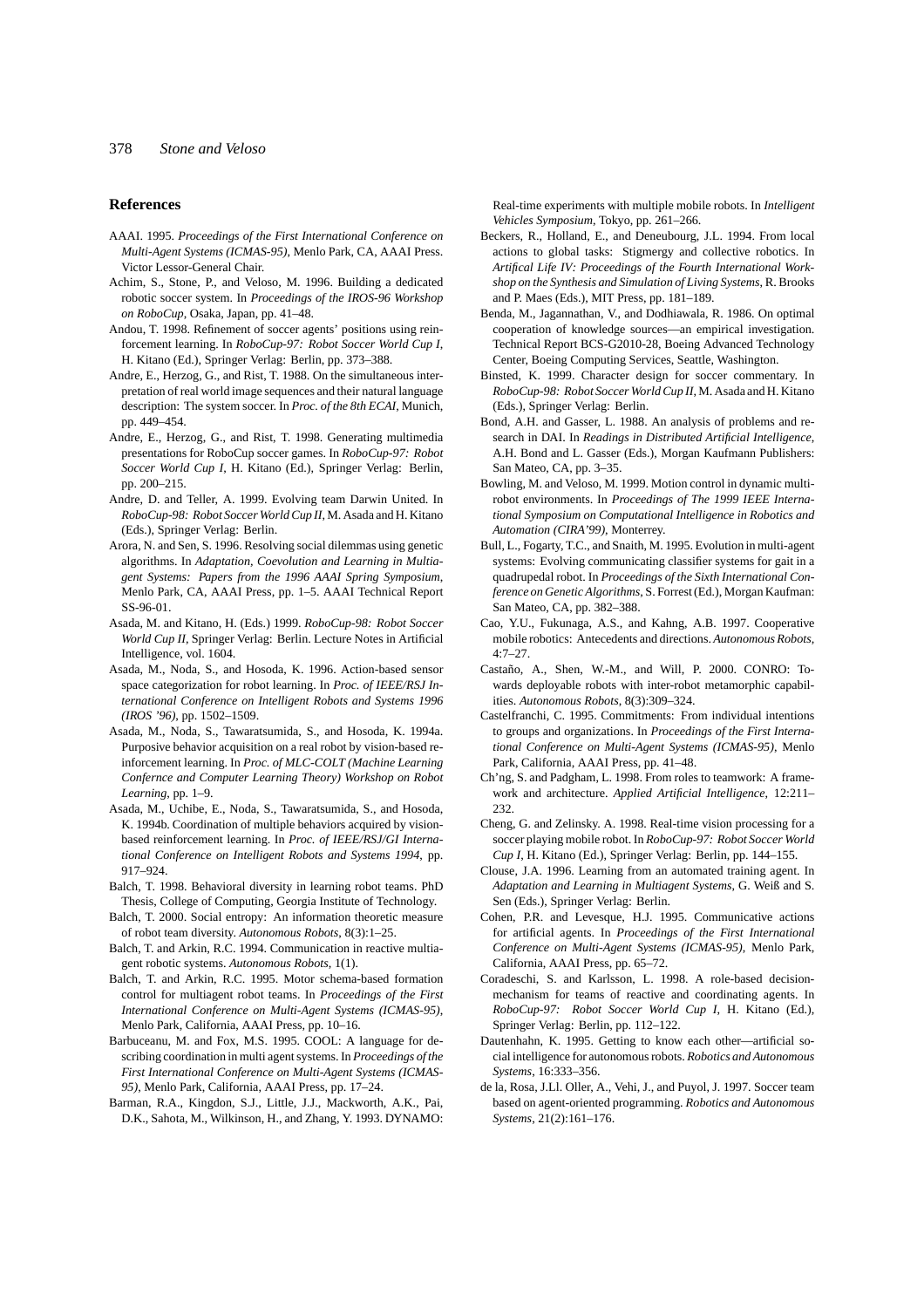- Decker, K.S. 1987. Distributed problem solving: A survey. *IEEE Transactions on Systems, Man, and Cybernetics*, 17(5):729–740.
- Decker, K.S. 1995. Environment centered analysis and design of coordination mechanisms. PhD Thesis, University of Massachusetts.
- Decker, K.S. 1996a. Distributed artificial intelligence testbeds. In *Foundations of Distributed Artificial Intelligence*, G.M.P. O'Hare and N.R. Jennings (Eds.), Wiley Interscience, pp. 119–138.
- Decker, K.S. 1996b. Personal correspondence.
- Decker, K.S. 1996c. Task environment centered simulation. In *Simulating Organizations: Computational Models of Institutions and Groups*, M. Prietula, K. Carley, and L. Gasser (Eds.), AAAI Press/MIT Press.
- Decker, K.S. and Lesser, V.R. 1995. Designing a family of coordination algorithms. In *Proceedings of the First International Conference on Multi-Agent Systems (ICMAS-95)*, Menlo Park, California, AAAI Press, pp. 73–80.
- Drogoul, A. and Collinot, A. 1998. Applying an agent-oriented methodology to the design of artificial organizations: A case study in robotic soccer. *Autonomous Agents and Multi-Agent Systems*, 1(1):113–129.
- Dudek, G., Jenkin, M.R.M., Milios, E., and Wilkes, D. 1996. A taxonomy for multi-agent robotics. *Autonomous Robots*, 3(4):375– 397.
- Durfee, E.H. 1992. What your computer really needs to know, you learned in kindergarten. In *Proceedings of the Tenth National Conference on Artificial Intelligence*, Philadelphia, PA, Morgan Kaufman.
- Durfee, E.H. 1995. Blissful ignorance: Knowing just enough to coordinate well. In *Proceedings of the First International Conference on Multi-Agent Systems (ICMAS-95)*, Menlo Park, California, AAAI Press, pp. 406–413.
- Durfee, E.H., Lesser, V.R., and Corkill, D.D. 1989. Trends in cooperative distributed problem solving. *IEEE Transactions on Knowledge and Data Engineering*, 1(1):63–83.
- Fenster, M., Kraus, S., and Rosenschein, J.S. 1995. Coordination without communication: Experimental validation of focal point techniques. In *Proceedings of the First International Conference on Multi-Agent Systems (ICMAS-95)*, Menlo Park, California, AAAI Press, pp. 102–108.
- Ferguson, I.A. and Karakoulas, G.J. 1996. Multiagent learning and adaptation in an information filtering market. In *Adaptation, Coevolution and Learning in Multiagent Systems: Papers from the 1996 AAAI Spring Symposium*, Menlo Park, CA, AAAI Press, pp. 28–32. AAAI Technical Report SS-96-01.
- Finin, T., McKay, D., Fritzson, R., and McEntire, R. 1994. KQML: An information and knowledge exchange protocol. In *Knowledge Building and Knowledge Sharing*, K. Fuchi and T. Yokoi (Eds.), Ohmsha and IOS Press.
- Ford, R., Boutilier, C., and Kanazawa, K. 1994. Exploiting natural structure in reinforcement learning: Experience in robot soccerplaying. Unpublished Manuscript.
- Fox, D., Burgard, W., Kruppa, H., and Thrun, S. 2000. A probabilistic approach to collaborative multi-robot localization. *Autonomous Robots*, 8(3):325–344.
- Fujita, M. and Kageyama, K. 1997. An open architecture for robot entertainment. In *Proceedings of the First International Conference on Autonomous Agents*, Marina del Rey, CA, pp. 435–442.
- Genesereth, M.R. and Fikes, R.E. 1992. Knowledge interchange format, version 3.0 reference manual. Technical Report Logic-92-1, Computer Science Department, Stanford University.
- Glance, N.S. and Hogg, T. 1995. Dilemmas in computational societies. In *Proceedings of the First International Conference on Multi-Agent Systems (ICMAS-95)*, Menlo Park, California, AAAI Press, pp. 117–124.
- Goldman, C. and Rosenschein, J. 1994. Emergent coordination through the use of cooperative state-changing rules. In *Proceedings of the Twelfth National Conference on Artificial Intelligence*, Philadelphia, PA, Morgan Kaufman, pp. 408–413.
- Grabowski, R., Navarro-Serment, L.E., Paredis, C.J.J., and Khosla, P.K. 2000. Heterogeneous teams of modular robots for mapping and exploration. *Autonomous Robots*, 8(3):293–308.
- Grand, S. and Cliff, D. 1998. Creatures: Entertainment software agents with artificial life. *Autonomous Agents and Multi-Agent Systems*, 1(1):39–58.
- Grefenstette, J. and Daley, R. 1996. Methods for competitive and cooperative co-evolution. In *Adaptation, Coevolution and Learning in Multiagent Systems: Papers from the 1996 AAAI Spring Symposium*, Menlo Park, CA, AAAI Press, pp. 45–50, AAAI Technical Report SS-96-01.
- Gutmann, J.-S., Hattzack, W., Herrmann, I., Nebel, B., Rittinger, F., Topor, A., Weigel, T., and Welsch, B. 1998. The CS Freiburg team. In *Proceedings of the Second RoboCup Workshop*, M. Asada (Ed.), Paris, France, pp. 451–458.
- Haddadi, A. 1995. Towards a pragmatic theory of interactions. In *Proceedings of the First International Conference on Multi-Agent Systems (ICMAS-95)*, Menlo Park, California, AAAI Press, pp. 133–139.
- Han, W.-G., Baek, S.-M., Kuc, T.-Y., and Kwan, S.K. 1996. Path planning of visual-served multiple mobile robots using the genetic algorithms. In *Proceedings of the Micro-Robot World Cup Soccer Tournament*, Taejon, Korea, IEEE Robotics and Automation Society, pp. 57–63.
- Han, K. and Veloso, M. 1998. Reactive visual control of multiple non-holonomic robotic agents. In *Proceedings of the International Conference on Robotics and Automation*, Leuven, Belgium.
- Hayes-Roth, B., Brownston, L., and van Gent, R. 1995. Multiagent collaboration in directed improvisation. In *Proceedings of the First International Conference on Multi-Agent Systems (ICMAS-95)*, Menlo Park, California, AAAI Press, pp. 148–154.
- Haynes, T. and Sen, S. 1998. Evolving behavioral strategies in predators and prey. In *Adaptation and Learning in Multiagent Systems*, G. Weiß and S. Sen (Eds.), Springer Verlag: Berlin, pp. 113–126.
- Haynes, T. and Sen, S. 1998. Learning cases to resolve conflicts and improve group behavior. *International Journal of Human-Computer Studies*, 48:31–49.
- Haynes, T., Wainwright, R., Sen, S., and Schoenefeld, D. 1995. Strongly typed genetic programming in evolving cooperation strategies. In *Proceedings of the Sixth International Conference on Genetic Algorithms*, S. Forrest (Ed.), Morgan Kaufman: San Mateo, CA, pp. 271–278.
- Hirai, K. 1997. Development of the Honda humanoid robot. *Presentation at the CMU Robotics Institute Seminar*. At URL http://www.honda.co.jp/home/hpr/e news/robot/.
- Holland, O.E. 1996. Multiagent systems: Lessons from social insects and collective robotics. In *Adaptation, Coevolution and Learning in Multiagent Systems: Papers from the 1996 AAAI Spring Symposium*, Menlo Park, CA, AAAI Press, pp. 57–62. AAAI Technical Report SS-96-01.
- Hong, S.-G., Eom, T.-D., Jeong, Il.-K., Choi, C., Shin, J.-H. and Lee, J.-J. 1996. Development of soccer-playing robots: Control,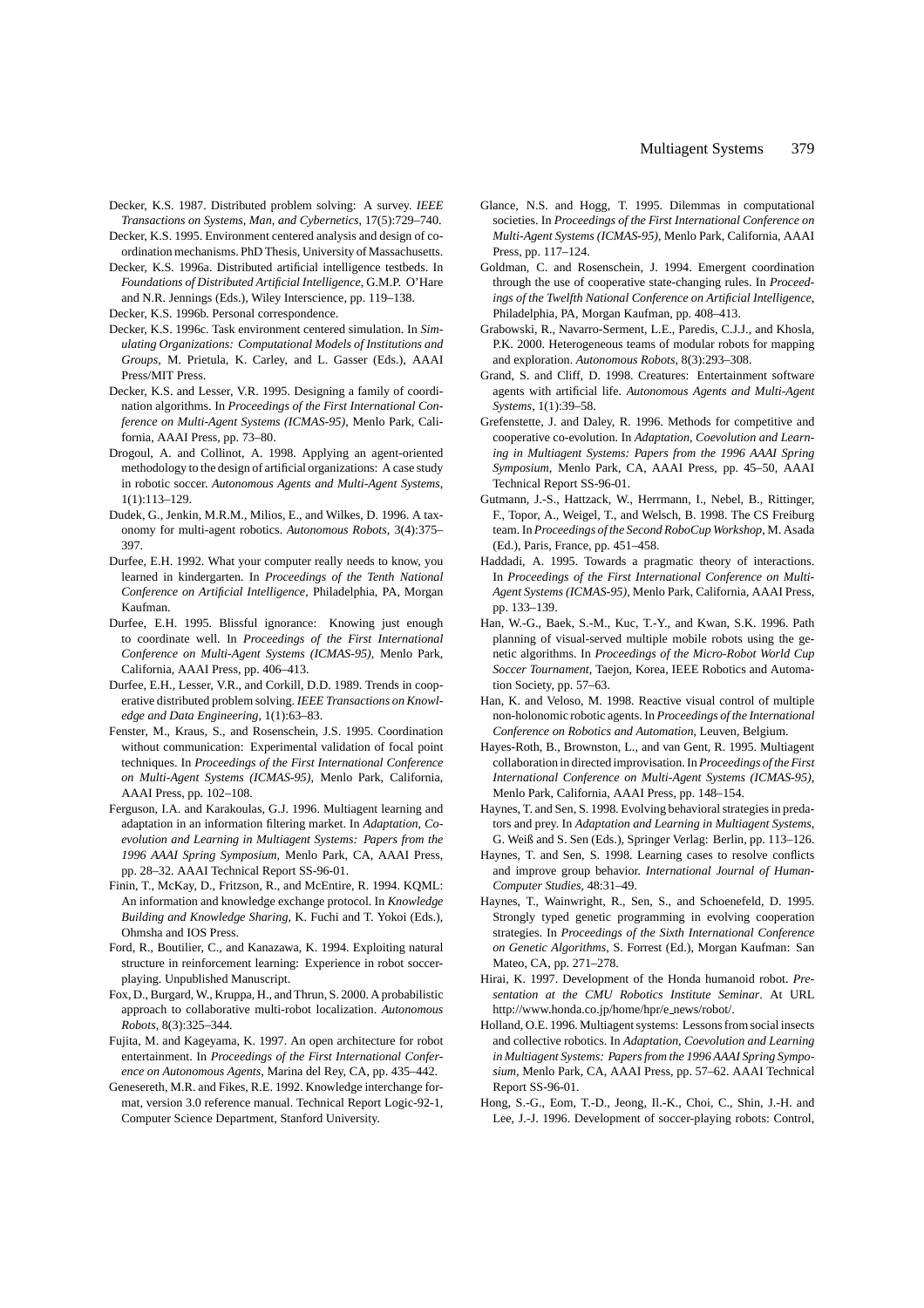#### 380 *Stone and Veloso*

cooperation, and strategy. In *Proceedings of the Micro-Robot World Cup Soccer Tournament*, Taejon, Korea, IEEE Robotics and Automation Society, pp. 134–141.

- Hsia, T.C. and Soderstrand, M. 1996. Development of a micro robot system for playing soccer games. In *Proceedings of the Micro-Robot World Cup Soccer Tournament*, Taejon, Korea, IEEE Robotics and Automation Society, pp. 149–152.
- Huber, M.J. and Durfee, E.H. 1995. Deciding when to commit to action during observation-based coordination. In *Proceedings of the First International Conference on Multi-Agent Systems (ICMAS-95)*, Menlo Park, California, AAAI Press, pp. 163–170.
- Huberman, B. and Clearwater, S.H. 1995. A multi-agent system for controlling building environments. In *Proceedings of the First International Conference on Multi-Agent Systems (ICMAS-95)*, Menlo Park, California, AAAI Press, pp. 171–176.

Inoue, N. and Wilkin, S. 1997. Learning system for the formation and the pass-play. *Presented at the Poster Session of the IROS-96 Workshop on RoboCup*.

- Jennings, N.R. and Wittig, T. 1992. Archon: Theory and practice. In *Distributed Artificial Intelligence: Theory and Praxis*, N.M. Avouris and L. Gasser (Eds.), Kluwer Academic Press, pp. 179– 195.
- Jung, D. and Zelinsky, A. 2000. Grounded symbolic communication between heterogeneous cooperating robots. *Autonomous Robots*, 8(3):269–292.
- Kaelbling, L.P., Littman, M.L., and Moore, A.W. 1996. Reinforcement learning: A survey. *Journal of Artificial Intelligence Research*, 4:237–285.
- Kim, J.-H. (Ed.). 1996. *Proceedings of the Micro-Robot World Cup Soccer Tournament*, Taejon, Korea.
- Kim, D.-Y. and Chung, M.J. 1996. Path planning for multi-mobile robots in the dynamic environment. In *Proceedings of the Micro-Robot World Cup Soccer Tournament*, Taejon, Korea, IEEE Robotics and Automation Society, pp. 127–132.
- Kim, K.-H., Ko, K.-W., Kim, J.-G., Lee, S.-H., and Cho, H.S. 1996. Multiple micro robots playing robot soccer game. In *Proceedings of the Micro-Robot World Cup Soccer Tournament*, Taejon, Korea, IEEE Robotics and Automation Society, pp. 38–43.
- Kitano, H. (Ed.). 1996. *Proceedings of the IROS-96 Workshop on RoboCup*, Osaka, Japan.
- Kitano, H. (Ed.). 1998. *RoboCup-97: Robot Soccer World Cup I*, Springer Verlag: Berlin.
- Kitano, H., Asada, M., Noda, I., and Matsubara, H. 1998. RoboCup: Robot world cup. *Crossroads*, 4.3.
- Kitano, H., Kuniyoshi, Y., Noda, I., Asada, M., Matsubara, H., and Osawa, E. 1997a. RoboCup: A challenge problem for AI. *AI Magazine*, 18(1):73–85.
- Kitano, H., Tambe, M., Stone, P., Veloso, M., Coradeschi, S. Osawa, E., Matsubara, H., Noda, I., and Asada, M. 1997b. The RoboCup synthetic agent challenge 97. In *Proceedings of the Fifteenth International Joint Conference on Artificial Intelligence*, San Francisco, CA, Morgan Kaufmann, pp. 24–29.
- Korf, R.E. 1992. A simple solution to pursuit games. In *Working Papers of the 11th International Workshop on Distributed Artificial Intelligence*, pp. 183–194.

Koza, J.R. 1992. *Genetic Programming*, MIT Press.

- Lesser, V.R. 1995. Multiagent systems: An emerging subdiscipline of AI. *ACM Computing Surveys*, 27(3):340–342.
- Lesser, V. 1998. Reflections on the nature of multi-agent coordination and its implications for an agent architecture. *Autonomous Agents*

*and Multi-Agent Systems*, 1(1):89–112.

- Levy, R. and Rosenschein, J.S. 1992. A game theoretic approach to the pursuit problem. In *Working Papers of the 11th International Workshop on Distributed Artificial Intelligence*, pp. 195–213.
- Littman, M.L. 1994. Markov games as a framework for multi-agent reinforcement learning. In *Proceedings of the Eleventh International Conference on Machine Learning*, San Mateo, CA, Morgan Kaufman, pp. 157–163.
- Luke, S., Hohn, C., Farris, J., Jackson, G., and Hendler, J. 1998. Co-evolving soccer softbot team coordination with genetic programming. In *RoboCup-97: Robot Soccer World Cup I*, H. Kitano (Ed.), Springer Verlag: Berlin, pp. 398–411.
- Lux, A. and Steiner, D. 1995. Understanding cooperation: An agent's perspective. In *Proceedings of the First International Conference on Multi-Agent Systems (ICMAS-95)*, Menlo Park, California, AAAI Press, pp. 261–268.
- Mackworth, A.K. 1993. On seeing robots. In *Computer Vision: Systems, Theory, and Applications*, A. Basu and X. Li (Eds.), World Scientific Press: Singapore, pp. 1–13.
- Mataric, M.J. 1994a. Interaction and intelligent behavior. MIT EECS PhD Thesis AITR-1495, MIT AI Lab.
- Mataric, M.J. 1994b. Learning to behave socially. In *Third International Conference on Simulation of Adaptive Behavior*.
- Matsubara, H., Frank, I., Tanaka-Ishii, K., Noda, I., Nakashima, H., and Hasida, K. 1999. Automatic soccer commentary and RoboCup. In *RoboCup-98: Robot Soccer World Cup II*, M. Asada and H. Kitano (Eds.), Springer Verlag: Berlin.
- Matsubara, H., Noda, I., and Hiraki, K. 1996. Learning of cooperative actions in multi-agent systems: a case study of pass play in soccer. In *Adaptation, Coevolution and Learning in Multiagent Systems: Papers from the 1996 AAAI Spring Symposium*, Menlo Park, CA, AAAI Press, pp. 63–67. AAAI Technical Report SS-96-01.
- Matsumoto, A. and Nagai, H. 1998. Decision making by the characteristics and the interaction in multi-agent robotics soccer. In *RoboCup-97: Robot Soccer World Cup I*, H. Kitano (Ed.), Springer Verlag: Berlin, pp. 132–143.
- Matsuyama, T. 1997. Cooperative distributed vision. In *Proceedings of the First International Workshop on Cooperative Distributed Vision*, Kyoto, Japan.
- Minsky, M.L. 1988. *The Society of Mind*, Simon & Schuster.
- Mizuno, H., Kourogi, M., Kawamoto, Y., and Muraoka, Y. 1998. A method applied for soccer's behaviors using proper feedback and feedforward control. In *RoboCup-97: Robot Soccer World Cup I*, H. Kitano (Ed.), Springer Verlag: Berlin, pp. 156–167.
- Mizuno, H., Kourogi, M., and Muraoka, Y. 1996. Building shoobot possible to dribble and shoot. In *Proceedings of the IROS-96 Workshop on RoboCup*.
- Mor, Y. and Rosenschein, J. 1995. Time and the prisoner's dilemma. In *Proceedings of the First International Conference on Multi-Agent Systems (ICMAS-95)*, Menlo Park, California, AAAI Press, pp. 276–282.
- Moukas, A. and Maes, P. 1997. Trafficopter: A distributed collection system for traffic information. At URL http://trafficopter. www.media.mit.edu/projects/trafficopter/.
- Nadella, R. and Sen, S. 1997. Correlating internal parameters and external performance: Learning soccer agents. In *Distributed Artificial Intelligence Meets Machine Learning*, G. Weiß (Ed.), Springer-Verlag, pp. 137–150.
- Nakashima, H., Noda, I., and Ohsawa, I. 1995. Organic programming for multi-agents. In *Proceedings of the First International*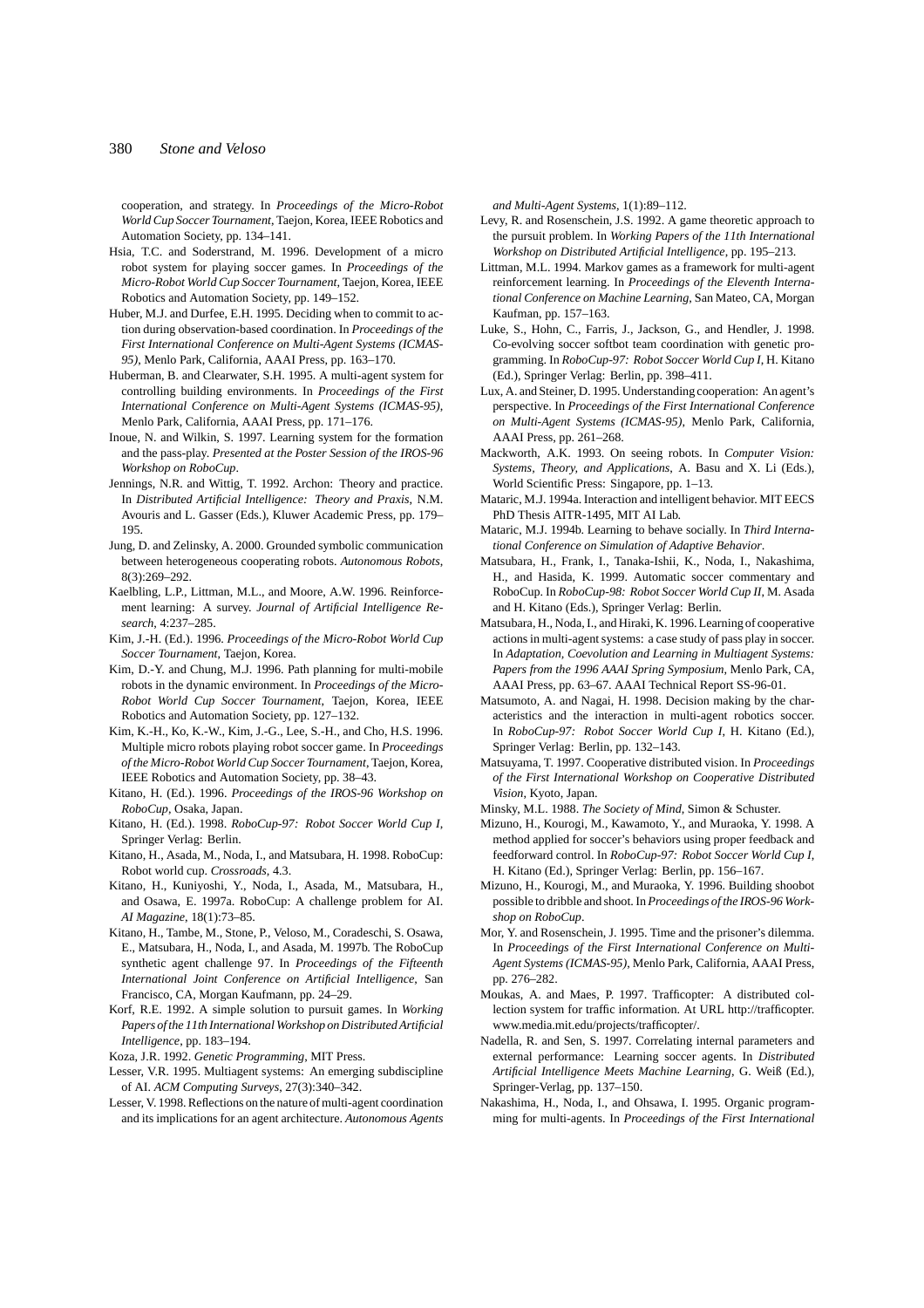*Conference on Multi-Agent Systems*, V. Lesser (Ed.), MIT Press: San Francisco, CA, p. 459.

- Noda, I. 1998. Team GAMMA: Agent programming on gaea. In *RoboCup-97: Robot Soccer World Cup I*, H. Kitano (Ed.), Springer Verlag: Berlin, pp. 500–507.
- Noda, I., Matsubara, H., Hiraki, K., and Frank, I. 1998. Soccer server: A tool for research on multiagent systems. *Applied Artificial Intelligence*, 12:233–250.
- Osawa, E.-I. 1995. A metalevel coordination strategy for reactive cooperative planning. In *Proceedings of the First International Conference on Multi-Agent Systems (ICMAS-95)*, Menlo Park, California, AAAI Press, pp. 297–303.
- Parker, L.E. 1994. Heterogeneous multi-robot cooperation. PhD Thesis, Massachusetts Institute of Technology.
- Parker, L.E. 2000. Life-long adaptation in heterogeneous multi-robot teams: Response to continual variation in individual robot performance. *Autonomous Robots*, 8(3):239–267.
- Van Dyke Parunak, H. 1996. Applications of distributed artificial intelligence in industry. In *Foundations of Distributed Artificial Intelligence*, G.M.P. O'Hare and N.R. Jennings (Eds.), Wiley Interscience, pp. 139–164.
- Van Dyke Parunak, H., Ward, A., and Sauter, J. 1998. A systematic market approach to distributed constraint problems. In *Proceedings of the Third International Conference on Multi-Agent Systems*, pp. 455–456.
- Permpoontanalarp, Y. 1995. Generalised proof-theory for multiagent autoepistemic reasoning. In *Proceedings of the First International Conference on Multi-Agent Systems (ICMAS-95)*, Menlo Park, California, AAAI Press, pp. 304–311.
- Pormerleau, D.A. 1993.*Neural Network Perception for Mobile Robot Guidance*, Kluwer Academic Publishers.
- Potter, M.A., De Jong, K.A., and Grefenstette, J.J. 1995. A coevolutionary approach to learning sequential decision rules. In *Proceedings of the Sixth International Conference on Genetic Algorithms*, S. Forrest (Ed.), Morgan Kaufman: San Mateo, CA, pp. 366– 372.
- Prasad, M.V.N., Lander, S.E., and Lesser, V.R. 1998. Learning organizational roles for negotiated search in a multiagent system. *International Journal of Human-Computer Studies*, 48:51–67.
- Price, A., Jennings, A., and Kneen, J. 1998. RoboCup97: An omnidirectional perspective. In *RoboCup-97: Robot Soccer World Cup I*, H. Kitano (Ed.), Springer Verlag: Berlin, pp. 320–332.
- *Proceedings of the 10th International Workshop on Distributed Artificial Intelligence*, Bandera, Texas, October 1990.
- Rao, A.S. and Georgeff, M.P. 1995. BDI agents: From theory to practice. In *Proceedings of the First International Conference on Multi-Agent Systems (ICMAS-95)*, Menlo Park, California, AAAI Press, pp. 312–319.
- Ridley, M. 1997. *The Origins of Virtue: Human Instincts and the Evolution of Cooperation*, Viking Press.
- Riekki, J. and Roening, J. 1998. Playing soccer by modifying and combining primitive reactions. In *RoboCup-97: Robot Soccer World Cup I*, H. Kitano (Ed.), Springer Verlag: Berlin, pp. 74–87.
- Rosenschein, J.S. and Zlotkin, G. 1994. *Rules of Encounter*, MIT Press.
- Rosin, C.D. and Belew, R.K. 1995. Methods for competitive coevolution: Finding opponents worth beating. In *Proceedings of the Sixth International Conference on Genetic Algorithms*, S. Forrest (Ed.), Morgan Kaufman: San Mateo, CA, pp. 373–380.
- Russell, S.J. and Norvig, P. 1995. *Artificial Intelligence: A Modern*

*Approach*, Prentice Hall: Englewood Cliffs, NJ.

- Sahota, M.K. 1994. Reactive deliberation: An architecture for realtime intelligent control in dynamic environments. In *Proceedings of the Twelfth National Conference on Artificial Intelligence*, pp. 1303–1308.
- Sahota, M.K. 1996. Dynasim user guide. At URL http://www. cs.ubc.ca/nest/lci/soccer.
- Sahota, M.K., Mackworth, A.K., Barman, R.A., and Kingdon, S.J. 1995. Real-time control of soccer-playing robots using off-board vision: The Dynamite testbed. In *IEEE International Conference on Systems, Man, and Cybernetics*, pp. 3690–3663.
- Sanchez, J.A., Azevedo, F.S., and Leggett, J.J. 1995. Paragente: Exploring the issues in agent-based user interfaces. In *Proceedings of the First International Conference on Multi-Agent Systems (ICMAS-95)*, Menlo Park, California, AAAI Press, pp. 320–327.
- Sandholm, T.W. and Crites, R.H. 1996. On multiagent Q-learning in a semi-competitive domain. In *Adaptation and Learning in Multiagent Systems*, G. Weiß and S. Sen (Eds.), Springer Verlag: Berlin.
- Sandholm, T. and Lesser, V. 1995. Coalition formation among bounded rational agents. In *Proceedings of the Fourteenth International Joint Conference on Artificial Intelligence*, Los Angeles, CA, Morgan Kaufman, pp. 662–669.
- Sandholm, T. and Lesser, V. 1995. Issues in automated negotiation and electronic commerce: Extending the contract net framework. In *Proceedings of the First International Conference on Multi-Agent Systems (ICMAS-95)*, Menlo Park, California, AAAI Press, pp. 328–335.
- Sandholm, T. and Lesser, V. 1996. Advantages of a leveled commitment contracting protocol. In *Proceedings of the Thirteenth National Conference on Artificial Intelligence*, Menlo Park, California, AAAI Press, pp. 126–133.
- Sargent, R., Bailey, B., Witty, C., and Wright, A. 1997. Dynamic object capture using fast vision tracking. *AI Magazine*, 18(1):65– 72.
- Scerri, P. 1998. A multi-layered behavior based system for controlling RoboCup agents. In *RoboCup-97: Robot Soccer World Cup I*, H. Kitano (Ed.), Springer Verlag: Berlin, pp. 467–474.
- Schaerf, A., Shoham, Y., and Tennenholtz, M. 1995. Adaptive load balancing: A study in multi-agent learning. *Journal of Artificial Intelligence Research*, 2:475–500.
- Schmidhuber, J. 1996. A general method for multi-agent reinforcement learning in unrestricted environments. In *Adaptation, Coevolution and Learning in Multiagent Systems: Papers from the 1996 AAAI Spring Symposium*, Menlo Park, CA, AAAI Press, pp. 84–87. AAAI Technical Report SS-96-01.
- Sen, S. (Ed.). 1996. *Adaptation, Coevolution and Learning in Multiagent Systems: Papers from the 1996 AAAI Spring Symposium*, Menlo Park, CA, AAAI, AAAI Press. AAAI Technical Report SS-96-01.
- Sen, S., Arora, N., and Roychowdhury, S. 1998. Using limited information to enhance group stability. *International Journal of Human-Computer Studies*, 48:69–82.
- Shehory, O. and Kraus, S. 1995. Task allocation via coalition formation among autonomous agents. In *Proceedings of the Fourteenth International Joint Conference on Artificial Intelligence*, Los Angeles, CA, Morgan Kaufman, pp. 655–661.
- Shen, W.-M., Adibi, J., Adobbati, R., Cho, B., Erdem, A., Moradi, H., Salemi, B., and Tejada, S. 1998. Building integrated mobile robots for soccer competition. In *Proceedings of the International Conference on Robotics and Automation*.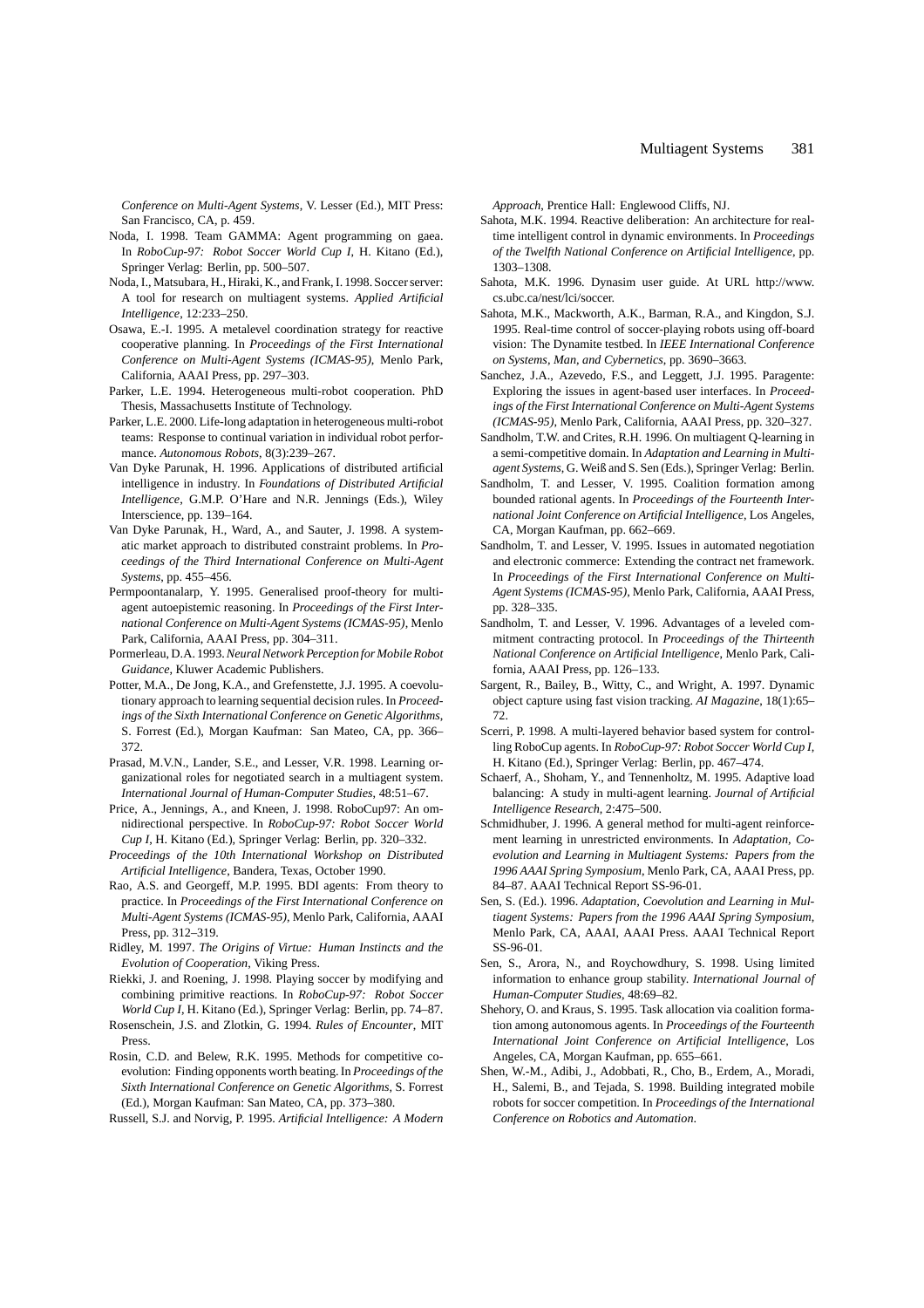#### 382 *Stone and Veloso*

- Shim, H.-S., Jung, M.-J., Kim, H.-S., Choi, I.-H., Han, W.-S., and Kim, J.-H. 1996. Designing distributed control architecture for cooperative multiagent systems. In *Proceedings of the Micro-Robot World Cup Soccer Tournament*, Taejon, Korea, IEEE Robotics and Automation Society, pp. 19–25.
- Shinjoh, A. 1998. RoboCup-3D: The construction of intelligent navigation system. In *RoboCup-97: Robot Soccer World Cup I*, H. Kitano (Ed.), Springer Verlag: Berlin, pp. 188–199.
- Shoham, Y. 1990. Agent-oriented programming. Technical Report CS-1335-90, Computer Science Dept., Stanford University.
- Sichman, J.S. and Demazeau, Y. 1995. Exploiting social reasoning to deal with agency level inconistency. In *Proceedings of the First International Conference on Multi-Agent Systems (ICMAS-95)*, Menlo Park, California, AAAI Press, pp. 352–359.
- Smith, R.G. 1980. The contract net protocol: High-level communication and control in a distributed problem solver.*IEEE Transactions on Computers*, C-29(12):1104–1113.
- Stephens, L.M. and Merx, M.B. 1990. The effect of agent control strategy on the performance of a dai pursuit problem. In *Proceedings of the 10th International Workshop on Distributed Artificial Intelligence*, Bandera, Texas.
- Stone, P. 2000. Layered learning in multiagent systems: A winning approach to robotic soccer. *Intelligent Robotics and Autonomous Agents*, MIT Press.
- Stone, P. and Veloso, M. 1996. Beating a defender in robotic soccer: Memory-based learning of a continuous function. In *Advances in Neural Information Processing Systems 8*, D.S. Touretzky, M.C. Mozer, and M.E. Hasselmo (Eds.), MIT Press: Cambridge, MA, pp. 896–902.
- Stone, P. and Veloso, M. 1996. Using machine learning in the soccer server. In *Proceedings of the IROS-96 Workshop on RoboCup*, Osaka, Japan, pp. 19–27.
- Stone, P. and Veloso, M. 1998. Towards collaborative and adversarial learning: A case study in robotic soccer. *International Journal of Human-Computer Studies*, 48(1):83–104.
- Stone, P. and Veloso, M. 1999. Task decomposition, dynamic role assignment, and low-bandwidth communication for real-time strategic teamwork. *Artificial Intelligence*, 110(2):241–273.
- Stone, P., Veloso, M., and Riley, P. 1999. The CMUnited-98 champion simulator team. In *RoboCup-98: Robot Soccer World Cup II*. M. Asada and H. Kitano (Eds.), Springer Verlag: Berlin.
- Sugawara, T. and Lesser, V. 1993. On-line learning of coordination plans. COINS Technical Report 93-27, University of Massachussetts Computer Science Department.
- Sugawara, T. and Lesser, V. 1995. Learning coordination plans in distributed OS environments. In *Proceedings of the First International Conference on Multi-Agent Systems*, V. Lesser (Ed.), San Francisco, CA, MIT Press, p. 462.
- Sycara, K., Decker, K., Pannu, A., Williamson, M., and Zeng, D. 1996. Distributed intelligent agents. *IEEE Expert*, 11(6):36–46.
- Tambe, M. 1995. Recursive agent and agent-group tracking in a realtime, dynamic environment. In *Proceedings of the First International Conference on Multi-Agent Systems (ICMAS-95)*, Menlo Park, California, AAAI Press, pp. 368–375.
- Tambe, M. 1996. Tracking dynamic team activity. In *Proceedings of the Thirteenth National Conference on Artificial Intelligence*, Menlo Park, California, AAAI Press.
- Tambe, M. 1997. Towards flexible teamwork. *Journal of Artificial Intelligence Research*, 7:81–124.
- Tambe, M., Adibi, J., Al-Onaizan, Y., Erdem, A., Kaminka, A., Marsela, S.C., Muslea, I., and Tallis, M. 1998. Using an explicit model of teamwork in RoboCup-97. In *RoboCup-97: Robot Soccer World Cup I*, H. Kitano (Ed.), Springer Verlag: Berlin, pp. 123–131.
- Tan, M. 1993. Multi-agent reinforcement learning: Independent vs. cooperative agents. In *Proceedings of the Tenth International Conference on Machine Learning*, pp. 330–337.
- Uchibe, E., Asada, M., and Hosoda, K. 1996. Behavior coordination for a mobile robot using modular reinforcement learning. In *Proc. of IEEE/RSJ International Conference on Intelligent Robots and Systems 1996 (IROS '96)*, pp. 1329–1336.
- Uther, W.T.B. and Veloso, M.M. 1997. Generalizing adversarial reinforcement learning. In *Proceedings of the AAAI Fall Symposium on Model Directed Autonomous Systems*.
- Veloso, M., Bowling, M., Achim, S., Han, K., and Stone, P. 1999. The CMUnited-98 champion small robot team. In *RoboCup-98: Robot Soccer World Cup II*, M. Asada and H. Kitano (Eds.), Springer Verlag: Berlin.
- Veloso, M., Pagello, E., and Kitano, H. (Eds.). 2000. *RoboCup-99: Robot Soccer World Cup III*. Springer Verlag: Berlin.
- Veloso, M., Stone, P., and Han, K. 1998a. CMUnited-97: RoboCup-97 small-robot world champion team. *AI Magazine*, 19(3):61–69.
- Veloso, M., Stone, P., Han, K., and Achim, S. 1998b. The CMUnited-97 small-robot team. In *RoboCup-97: Robot Soccer World Cup I*, H. Kitano (Ed.), Springer Verlag: Berlin, pp. 242–256.
- Veloso, M. and Uther, W. 1999. The CMTrio-98 Sony legged robot team. In *RoboCup-98: Robot Soccer World Cup II*, M. Asada and H. Kitano (Eds.), Springer Verlag: Berlin.
- Veloso, M., Uther, W., Fujita, M., Asada, M., and Kitano, H. 1998c. Playing soccer with legged robots. In *Proceedings of IROS-98, Intelligent Robots and Systems Conference*, Victoria, Canada.
- Vidal, J.M. and Durfee, E.H. 1995. Recursive agent modeling using limited rationality. In *Proceedings of the First International Conference on Multi-Agent Systems (ICMAS-95)*, Menlo Park, California, AAAI Press, pp. 376–383.
- Walker, A. and Wooldridge, M. 1995. Understanding the emergence of conventions in multi-agent systems. In *Proceedings of the First International Conference on Multi-Agent Systems (ICMAS-95)*, Menlo Park, California, AAAI Press, pp. 384–389.
- Wang, X. 1996. Planning while learning operators. In *Proceedings of the Third International Conference on AI Planning Systems*.
- Weiß, G. 1995. Distributed reinforcement learning. *Robotics and Autonomous Systems*, 15:135–142.
- Weiß, G. 1996. *ECAI-96 Workshop on Learning in Distributed Artificial Intelligence*, Call for Papers.
- Weiß, G. and Sen, S. (Eds.) (1996). *Adaptation and Learning in Multiagent Systems*, Springer Verlag: Berlin.
- Yokota, K., Ozaki, K., Matsumoto, A., Kawabata, K., Kaetsu, H. and Asama, H. 1998. Omni-directional autonomous robots cooperating for team play. In *RoboCup-97: Robot Soccer World Cup I*, H. Kitano (Ed.), Springer Verlag: Berlin, pp. 333–347.
- Zeng, D. and Sycara, K. 1998. Bayesian learning in negotiation. *International Journal of Human-Computer Studies*, 48:125–141.
- Zlotkin, G. and Rosenschein, J.S. 1994. Coalition, cryptography, and stability: Mechanisms for coalition formation in task oriented domains. In *Proceedings of the Twelfth National Conference on Artificial Intelligence*, Menlo Park, California, AAAI Press, pp. 432–437.